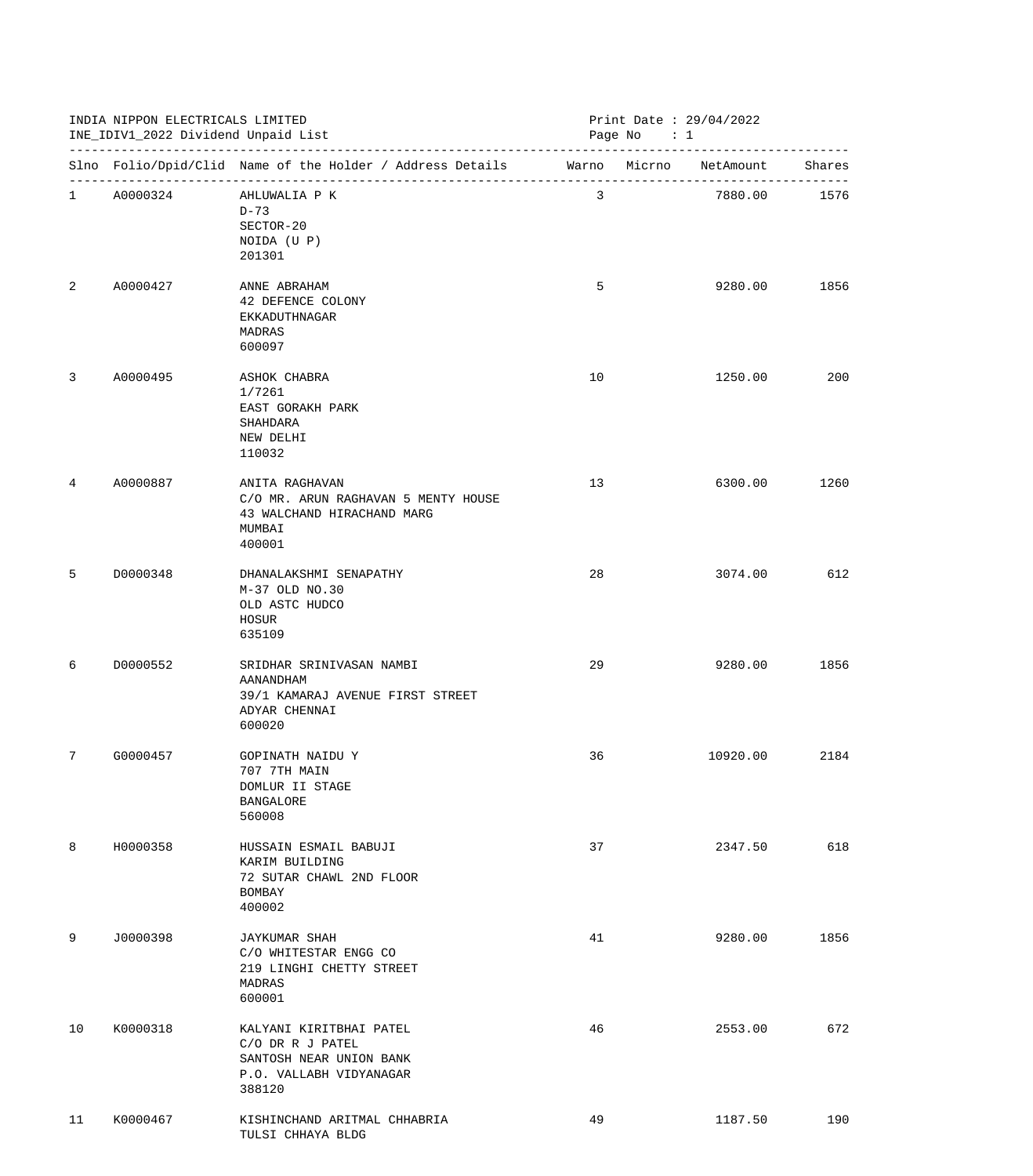|    | INDIA NIPPON ELECTRICALS LIMITED<br>INE_IDIV1_2022 Dividend Unpaid List |                                                                                                                            | Print Date: 29/04/2022<br>Page No : 2 |  |         |        |
|----|-------------------------------------------------------------------------|----------------------------------------------------------------------------------------------------------------------------|---------------------------------------|--|---------|--------|
|    |                                                                         | Slno Folio/Dpid/Clid Name of the Holder / Address Details Marno Micrno NetAmount                                           |                                       |  |         | Shares |
|    |                                                                         | SAROJINI NAIDU RD<br>IRANI WADI KANDIVLI W<br>400067                                                                       |                                       |  |         |        |
| 12 | K0000544                                                                | KRISHNASWAMI NARASIMHACHARI<br>TAN HOMES 66/4 LUZ CHURCH ROAD<br>DSILVA ROAD MYLAPORE<br>CHENNAI<br>600004                 | 51                                    |  | 6300.00 | 1260   |
| 13 | K0000586                                                                | KIRITBHAI RAOJIBHAI PATEL<br>C/O DR R J PATEL SANTOSH<br>NEAR UNION BANK P O<br>VALLABH VIDYANAGAR TAL ANAND<br>388120     | 53                                    |  | 2553.00 | 672    |
| 14 | K0000747                                                                | KISHORE KUMAR<br>M/S PRAKASH & CO<br>M G ROAD<br>CHICKMAGALUR<br>577101                                                    | 54                                    |  | 2347.50 | 618    |
| 15 | K0000873                                                                | KUNJ BIHARI DALMIA<br>44 BURTOLLA STREET<br>3RD FLOOR<br>KOLKATA<br>700007                                                 | 57                                    |  | 462.50  | 74     |
| 16 | L0000443                                                                | LAKSHMANA SWAMY YADLAPALLI<br>C/O SANJIVI CLINIC<br>4TH LINE LAKSHMIPURAM<br>GUNTUR<br>522007                              | 58                                    |  | 1587.50 | 254    |
| 17 | M0000380                                                                | MAMTA DHANSUKHLAL VORA<br>157 GOVERDHAN BAUG 1ST FLOOR<br>FLAT NO.5 MANMALA TANK RD MATUNGA RD<br>BOMBAY<br>400016         | 65                                    |  | 9280.00 | 1856   |
| 18 | M0000385                                                                | MANGALA GANESH BALSEKAR<br>A/12 BANK OF INDIA STAFF CLY<br>PARANJPE B SCHEME ROAD NO 1<br>VILE PARLE EAST MUMBAI<br>400057 | 66                                    |  | 6300.00 | 1260   |
| 19 | M0000481                                                                | MEENAKSHI C<br>98 NORTH SILAMBANI<br>DEVAKOTTAI<br>TAMILNADU<br>623302                                                     | 67                                    |  | 9280.00 | 1856   |
| 20 | M0000556                                                                | MOIZ A VADNAGARWALLA<br>NO 11 ERRABALU CHETTY ST<br>MADRAS<br>600001                                                       | 68                                    |  | 9280.00 | 1856   |
| 21 | N0000333                                                                | NAJIB MOHAMEDRAZAK BHUJKIALA<br>5/12 LADHANI HOUSE<br>27A PROF ALMEIDA ROAD BANDRA<br>MUMBAI<br>400050                     | 74                                    |  | 2073.50 | 546    |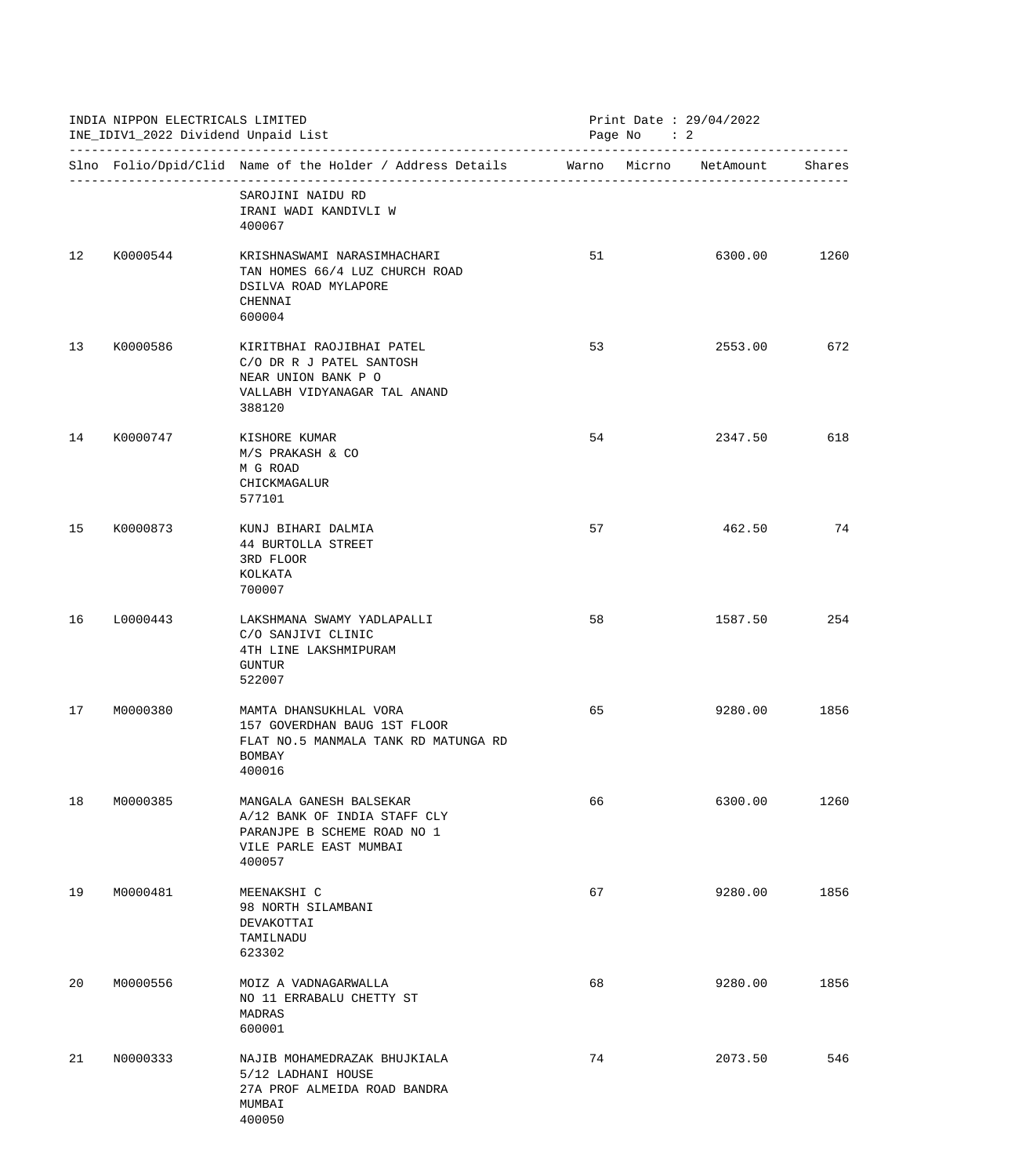| INDIA NIPPON ELECTRICALS LIMITED<br>INE_IDIV1_2022 Dividend Unpaid List |             | Print Date: 29/04/2022<br>Page No : 3                                                                       |     |  |              |      |
|-------------------------------------------------------------------------|-------------|-------------------------------------------------------------------------------------------------------------|-----|--|--------------|------|
|                                                                         |             | Slno Folio/Dpid/Clid Name of the Holder / Address Details Marno Micrno NetAmount Shares                     |     |  |              |      |
|                                                                         | 22 N0000730 | NAMBI INVESTMENTS & FINANCE PVT LTD 81<br>REGD.OFF:1 FIRST MAIN ROAD<br>INDIRA NAGAR<br>CHENNAI<br>600020   |     |  | 6180.00 1236 |      |
|                                                                         | 23 P0000334 | PADMASANI<br>84 N S C BOSE ROAD<br>MADRAS<br>600079                                                         | 85  |  | 9280.00      | 1856 |
| 24                                                                      | P0000532    | PUSHPABAI KISHINCHAND CHHABRIA<br>TULSI CHHAYA BLDG<br>SAROJINI NAIDU RD<br>IRANI WADI KANDIVLI W<br>400067 | 89  |  | 1187.50      | 190  |
| 25                                                                      | P0000711    | PRADEEPKUMAR DALAL<br>C/O ALCO TRADING COMPANY<br>17 MAHARANI ROAD<br>INDORE<br>452007                      | 94  |  | 1775.00      | 284  |
| 26                                                                      | P0000742    | PREMA KUMARI K<br>10 A KAMALA BAI STREET<br>T NAGAR<br>CHENNAI<br>600017                                    | 95  |  | 2712.50      | 714  |
| 27                                                                      | P0007629    | RADESH KRISHNA S<br>23 SRINIVASA ROAD<br>TVS NAGAR<br>MADURAI<br>625003                                     | 99  |  | 6300.00      | 1260 |
| 28                                                                      | P0011475    | VENKATAKRISHNAN N<br>NO 21<br>LOGANATHAN COLONY<br>MYLAPORE<br>CHENNAI<br>600004                            | 112 |  | 9280.00      | 1856 |
| 29                                                                      | R0000212    | RAVICHANDER R<br>39 V TRUST CROSS ST<br>MADRAS<br>600028                                                    | 145 |  | 6180.00      | 1236 |
| 30                                                                      | R0000474    | RAJYALAKSHMI P<br>DOOR NO 27-3-9<br>ILLINDRA VARI STREET<br>ONGOLE<br>ANDHRA PRADESH<br>523001              | 153 |  | 6300.00      | 1260 |
| 31                                                                      | R0000772    | RUKMANI M<br>61 H SUBBIAH PILLAI COMPOUND<br>SILUVATHUR ROAD Y M R PATTY<br>DINDIGUL<br>624001              | 156 |  | 2371.00      | 624  |
| 32                                                                      | R0001171    | ROOPA NAMBIAR<br>172 JUPITER APARTMENTS<br><b>CUFFE PARADE</b>                                              | 161 |  | 6180.00      | 1236 |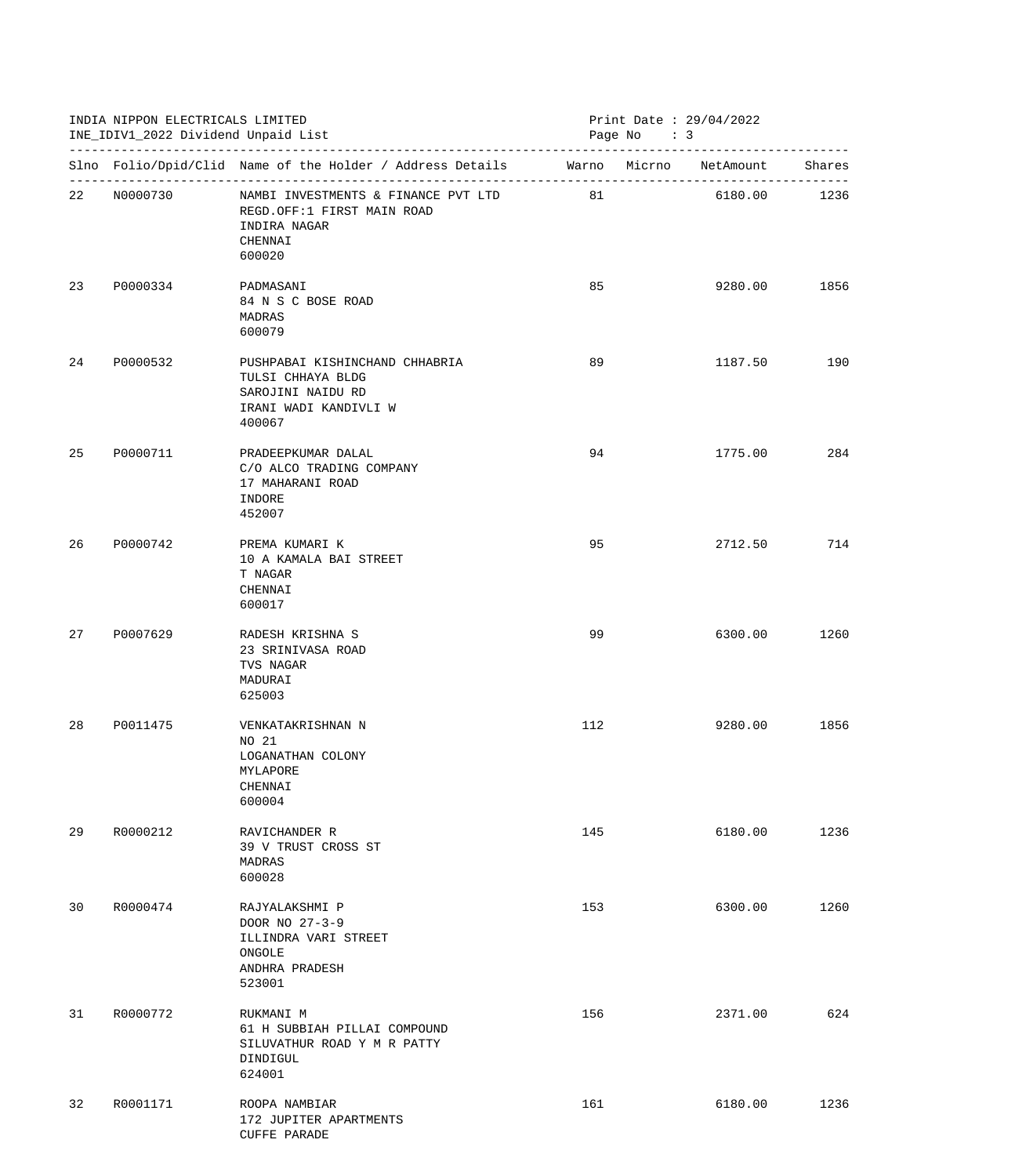|    | INDIA NIPPON ELECTRICALS LIMITED<br>INE_IDIV1_2022 Dividend Unpaid List |                                                                                              | Print Date: 29/04/2022<br>Page No : 4 |  |                        |        |
|----|-------------------------------------------------------------------------|----------------------------------------------------------------------------------------------|---------------------------------------|--|------------------------|--------|
|    |                                                                         | Slno Folio/Dpid/Clid Name of the Holder / Address Details                                    |                                       |  | Warno Micrno NetAmount | Shares |
|    |                                                                         | BOMBAY<br>400005                                                                             |                                       |  |                        |        |
| 33 | S0000102                                                                | SALUZINHO THEODORE D SA<br>A 4 GABRIEL BLDG CHURCH ROAD<br>MAROL ANDHERI<br>BOMBAY<br>400059 | 164                                   |  | 9280.00                | 1856   |
| 34 | S0000395                                                                | SANTHANAM S<br>NO 51 "C" SATVAS III MAIN ROAD<br>KASTHURIBAI NAGAR ADYAR<br>MADRAS<br>600020 | 171                                   |  | 500.00                 | 80     |
| 35 | S0000546                                                                | SEKAR K<br>K K ILLAM 4 6TH STREET<br>SURENDRA NAGAR ADAMBAKKAM<br>CHENNAI<br>600088          | 174                                   |  | 8129.50                | 1626   |
| 36 | S0000641                                                                | SHARADA B<br>$8 - 3 - 24$ 25<br>RED CROSS ROAD<br>SECUNDERABAD<br>500003                     | 177                                   |  | 10440.00               | 1856   |
| 37 | S0000720                                                                | SIKHARANI SOM<br>CE 117 SALT LAKE CITY<br>SECTOR-I<br>CALCUTTA<br>700064                     | 181                                   |  | 2347.50                | 618    |
| 38 | S0000723                                                                | SINDHU SUHAS JOPULE<br>B/1 NUTAN KALPANA SOCIETY<br>J D ROAD ANAND BAZAR<br>MULUND<br>400080 | 182                                   |  | 9280.00                | 1856   |
| 39 | S0000913                                                                | SUBRAMANIAN A<br>PREM ASHRAM<br>KOPRI COLONY<br>THANE EAST<br>400603                         | 188                                   |  | 1750.00                | 280    |
| 40 | S0001094                                                                | SURINDER KUMAR KHANEJA<br>2967 RAM BAZAR<br>MORI GATE<br>DELHI<br>110006                     | 192                                   |  | 9280.00                | 1856   |
| 41 | S0001127                                                                | SUSINDRAN S<br>C/O SABARE GARMENTS<br>14 KAMARAJAPURAM EAST<br>KARUR<br>639002               | 197                                   |  | 9280.00                | 1856   |
| 42 | S0001245                                                                | SEVUGAN CHETTIAR M S<br>49 NORTH USMAN ROAD<br>T NAGAR<br>MADRAS<br>600017                   | 199                                   |  | 18560.00               | 3712   |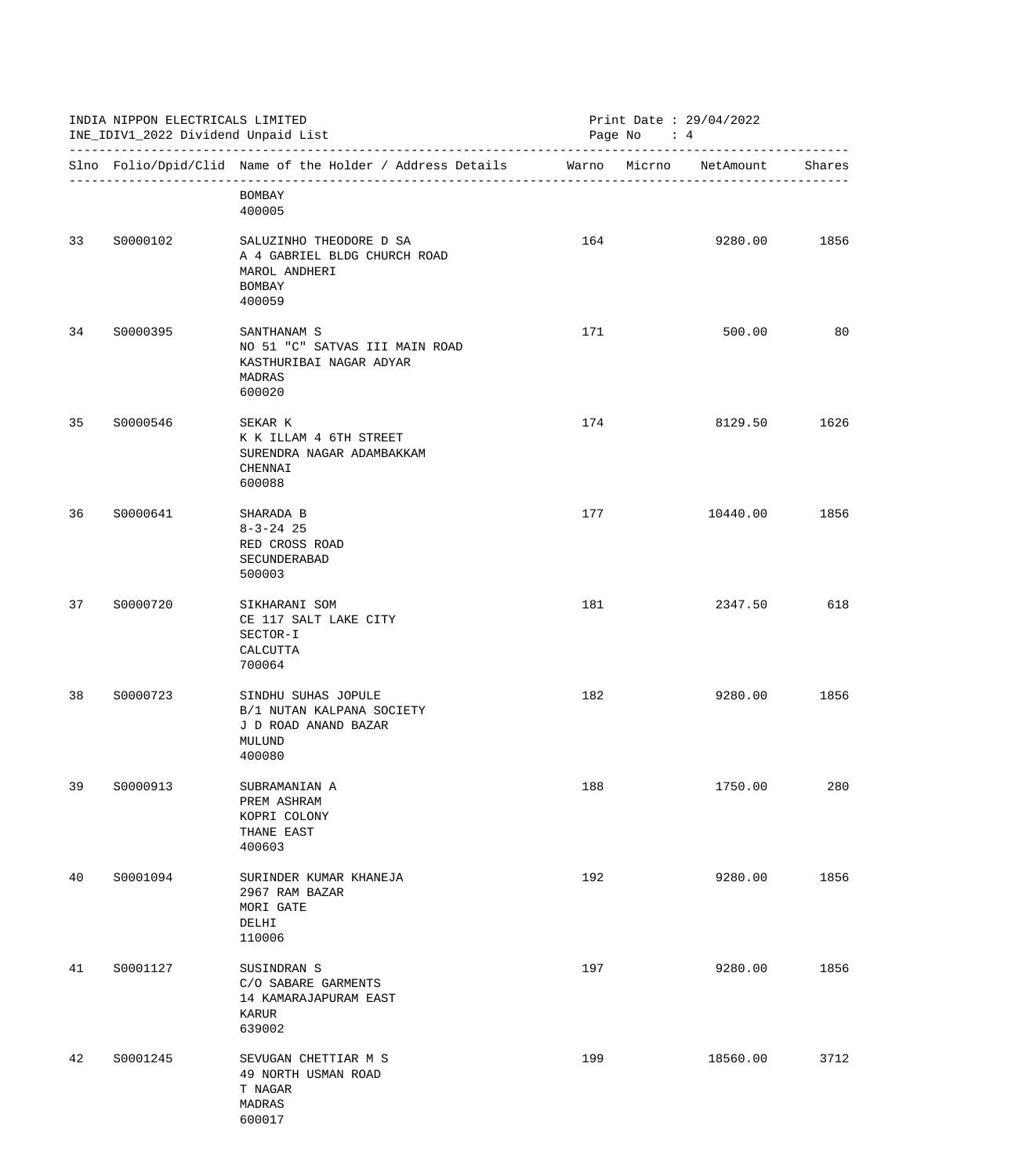|    | INDIA NIPPON ELECTRICALS LIMITED<br>INE_IDIV1_2022 Dividend Unpaid List |                                                                                                                                             | Print Date: 29/04/2022<br>Page No $: 5$ |  |             |      |
|----|-------------------------------------------------------------------------|---------------------------------------------------------------------------------------------------------------------------------------------|-----------------------------------------|--|-------------|------|
|    |                                                                         | Slno Folio/Dpid/Clid Name of the Holder / Address Details Marno Micrno NetAmount Shares                                                     |                                         |  |             |      |
|    | 43 \$0001723                                                            | SARADA RAMACHANDRAN<br>2 POES GARDEN<br>CHENNAI<br>600086                                                                                   | 201                                     |  | 1602.50 422 |      |
|    | 44 S0001724                                                             | SARADA RAMACHANDRAN<br>2 POES GARDEN<br>CHENNAI<br>600086                                                                                   | 202                                     |  | 1602.50     | 422  |
| 45 | S0001785                                                                | SYED MUBARAK ALI NISHAL<br>PLOT NO 86 J K NAGAR EXTN<br>KHAJAMALAI MAIN ROAD<br>THIRUCHIRAPPALLI<br>620023                                  | 206                                     |  | 1187.50     | 190  |
| 46 | S0001858                                                                | SUDERSHAN SECURITIES LTD<br>CENTRAL PLAZA 305<br>2/6 SARAT BOSE ROAD<br>KOLKATA<br>700020                                                   | 207                                     |  | 168.50      | 30   |
| 47 | T0000393                                                                | THIAGARAJAN V<br>SUKRI THOPPU KADU 125 PALLI PATTI<br>BELUKURICHI (PO) NAMAKKAL (TK) SALEM DT<br>TAMIL NADU<br>637402                       | 216                                     |  | 2347.50     | 618  |
| 48 | V0000405                                                                | VENKATA JAYA SURYA PALURI<br>6-3-863 SADAT MANJIL<br>306 PADMAVATHI APTS AMMERPET<br>HYDERABAD (A P)<br>500016                              | 223                                     |  | 887.50      | 142  |
| 49 | V0000470                                                                | VIJAY DATTATRAYA KOTHIWALE<br>C12 NAND COMPLEX<br>OLD PADRA ROAD<br><b>VADODARA</b><br>390020                                               | 225                                     |  | 362.50      | 58   |
| 50 | V0000497                                                                | VIJAYAKUMARI B<br>2 SAMIBATHAN STREET<br>RAMALINGA PURAM<br>MADRAS<br>600012                                                                | 226                                     |  | 9280.00     | 1856 |
| 51 | V0000526                                                                | VILAS PANDURANG UNAVANE<br>802/A MATOSHREE PEARL OFF L J ROAD<br>SITARAM KEER MARG NEXT KAKAD INDL ESTATE<br>MAHIM WEST<br>MUMBAI<br>400016 | 228                                     |  | 9280.00     | 1856 |
| 52 | V0000565                                                                | VISHAL TALWAR<br>46 A BELLE VIEW<br>85 BHULABHAI DESAI ROAD<br>BOMBAY<br>400036                                                             | 230                                     |  | 887.50      | 142  |
| 53 | V0000753                                                                | VIMLA RAJANI<br><b>BAJAJ MANSION</b><br>34 KEMPAGOWDA ROAD<br><b>BANGALORE</b>                                                              | 232                                     |  | 9280.00     | 1856 |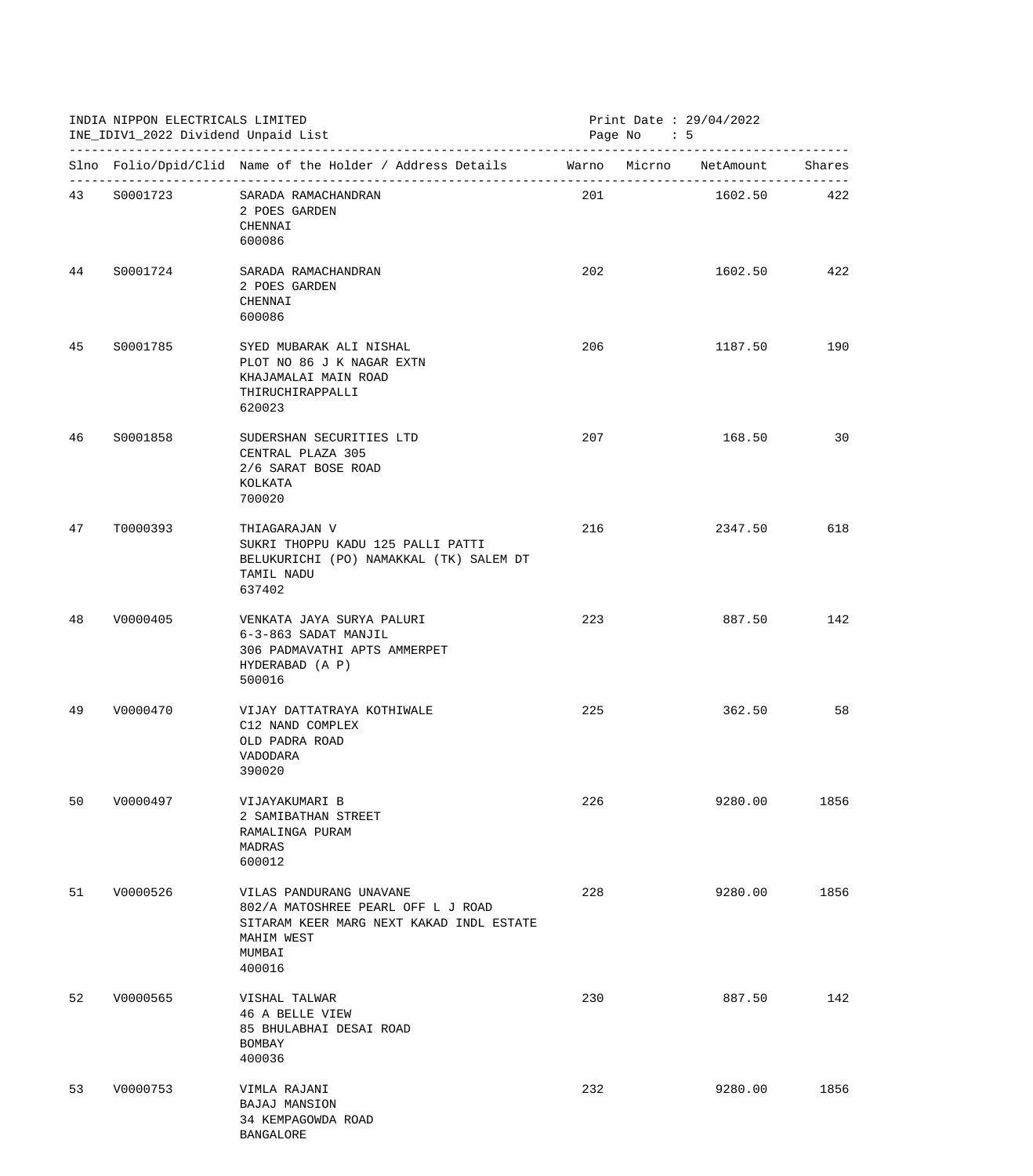| INDIA NIPPON ELECTRICALS LIMITED<br>INE_IDIV1_2022 Dividend Unpaid List |             | Print Date: 29/04/2022<br>Page No : 6                                                                                               |     |  |          |        |
|-------------------------------------------------------------------------|-------------|-------------------------------------------------------------------------------------------------------------------------------------|-----|--|----------|--------|
|                                                                         |             | Slno Folio/Dpid/Clid Name of the Holder / Address Details Marno Micrno NetAmount                                                    |     |  |          | Shares |
|                                                                         |             | 560009                                                                                                                              |     |  |          |        |
|                                                                         | 54 V0000764 | VALLIKKANNU MUTHIAH<br>FLAT NO 4 ASHIRWAD APARTMENT<br>NO 12 CONRAN SUMIT ROAD<br>NORTH GOPALAPURAM 1ST STREET<br>CHENNAI<br>600086 | 233 |  | 2347.50  | 618    |
| 55                                                                      | V0000893    | VARUN GAMBHIR<br>AASHA COOPERATIVE HOUSING SOCIETY LTD<br>93 DESHPRAN SASHMOL ROAD<br>FLAT NO III/C/6 KOLKATA<br>700033             | 235 |  | 2712.50  | 714    |
| 56                                                                      | V0000894    | VIBHA GAMBHIR<br>AASHA COOPERATIVE HOUSING SOCIETY LTD<br>93 DESHPRAN SASHMOL ROAD<br>FLAT NO III/C/6 KOLKATA<br>700033             | 236 |  | 2529.50  | 666    |
| 57                                                                      | Z0000101    | ZAINAB KARANCH<br>C-3 CEEBROS NEW NO 29<br>II STREET BALAJI NAGAR<br>ROYAPETA<br>CHENNAI<br>600014                                  | 238 |  | 6300.00  | 1260   |
| 58                                                                      | D0000521    | DURGESH VENGSARKAR<br>SAI GREEN VARTIKA CHS LTD<br>B-701 DATTANI PARK<br>THAKUR VILLAGE KANDIVLI (E)<br>MUMBAI<br>400101            | 240 |  | 1250.00  | 200    |
| 59                                                                      | F0000103    | FLORENCE ROCHA<br>ROSHA APARTMENTS F-5 FIRST FLOOR<br>BEHIND DON BOSCO INSTITUTE<br>MURIDA FATORDA MARGAO<br>403602                 | 242 |  | 9280.00  | 1856   |
| 60                                                                      | G0000127    | GOVINDAN P R<br>A 84 SIPCOT HOUSING COLONY<br>HOSUR<br>635126                                                                       | 243 |  | 9280.00  | 1856   |
| 61                                                                      | G0000462    | GIRDHARIDAS VIRBHANDAS<br>18 DR MUNNIAPPAS ROAD<br>KILPAUK<br>CHENNAI<br>600010                                                     | 244 |  | 22369.50 | 4474   |
| 62                                                                      | H0000322    | HARIHARAN S<br>BHAVANI NIVAS<br>THYCAUD<br>THIRUVANANTHAPURAM<br>695014                                                             | 245 |  | 8509.50  | 1702   |
| 63                                                                      | K0000528    | KRISHNAN B A<br>B V PATTADAI VILLAGE<br>OOMERABAD PO<br>AMBUR<br>VELLORE DIST                                                       | 246 |  | 612.50   | 98     |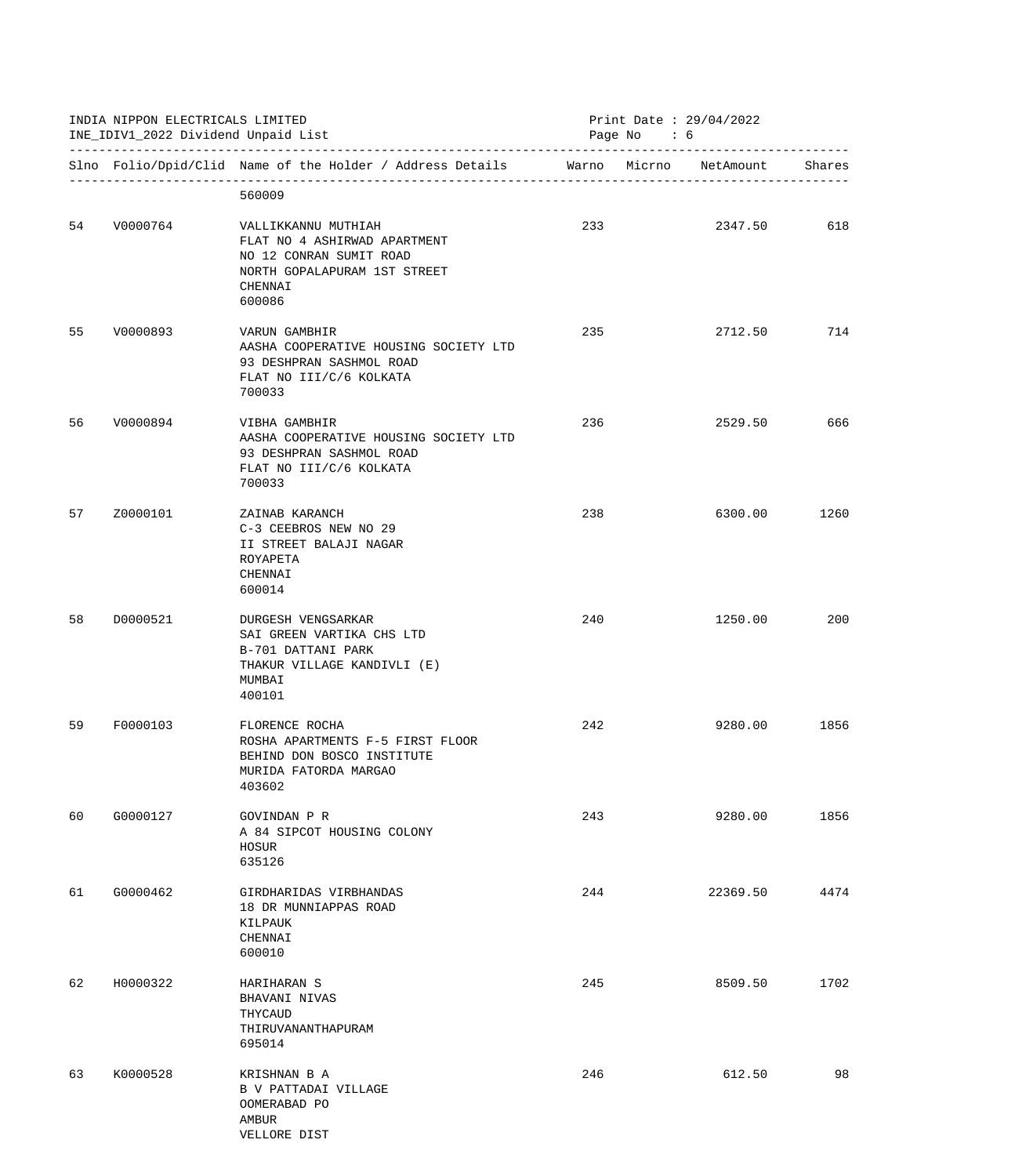|    | INDIA NIPPON ELECTRICALS LIMITED<br>INE_IDIV1_2022 Dividend Unpaid List |                                                                                                                               | Print Date : $29/04/2022$<br>Page No : 7 |  |                               |      |
|----|-------------------------------------------------------------------------|-------------------------------------------------------------------------------------------------------------------------------|------------------------------------------|--|-------------------------------|------|
|    |                                                                         | Slno Folio/Dpid/Clid Name of the Holder / Address Details                                                                     |                                          |  | Warno Micrno NetAmount Shares |      |
|    |                                                                         | 635808                                                                                                                        |                                          |  |                               |      |
|    | 64 K0000871                                                             | KANYA KUMARI V<br>H.NO.7-4-50 INDIRA NAGAR<br>NIRMAL (AP)<br>504106                                                           | 247                                      |  | 6180.00                       | 1236 |
| 65 | L0000347                                                                | LALIT KUMAR JAIN<br>C/O DURGA DUTT N P KALYANI<br>207 MAHARSHI DEBENDRA RD<br>CALCUTTA<br>700007                              | 248                                      |  | 9280.00                       | 1856 |
| 66 | M0000379                                                                | MALTI PANKAJ PATEL<br>SHRAMENDU MARVE ROAD<br>MALAD W<br>BOMBAY<br>400064                                                     | 250                                      |  | 2903.00                       | 764  |
| 67 | M0000597                                                                | MURALIDHAR R SUBRAMANIAN<br>F 1/103 POONAM KUNJ<br>POONAMNAGAR<br>ANDHERI EAST BOMBAY<br>400093                               | 251                                      |  | 9280.00                       | 1856 |
| 68 | M0000653                                                                | MATHURA RAJAN<br>F-202 ADARSH PALACE<br>47TH CROSS 5TH BLOCK JAYA NAGAR<br>BANGALORE<br>560041                                | 252                                      |  | 9280.00                       | 1856 |
| 69 | N0000141                                                                | NEELAM RANI<br>C/O PROF GIRDHAR BIHARY FLAT NO.201<br>APARAJEETA ENCLAVE AMBEDKAR PATH<br>KHAJPURA PATNA<br>800014            | 253                                      |  | 2347.50                       | 618  |
| 70 | N0000443                                                                | NAVIN CHANDRA<br>GUJRATI STREET<br>MORADABAD<br>244001                                                                        | 255                                      |  | 612.50                        | 98   |
| 71 | R0000134                                                                | RAJARAM PHADTARE<br>SAMBARWADI P.O. YAVTESHWAR<br>TALUKA SATARA JILLA SATARA<br>MAHARASHTRA<br>415002                         | 257                                      |  | 2204.00                       | 580  |
| 72 | S0000104                                                                | SAMBAMURTHY M S<br>PRASANTHI NO14 (OLD NO 12) SBI OFFICERS<br>COLONY POONAMALLEE HIGH ROAD<br>ARUMBAKKAM<br>CHENNAI<br>600106 | 260                                      |  | 6300.00                       | 1260 |
| 73 | S0000446                                                                | SARASWATI TRIPATHI<br>M/S SHAKTI MEDICOS<br>PAUL CHOWRAHA GUPTESHWAR ROAD<br>JABALPUR<br>482001                               | 262                                      |  | 1596.00                       | 420  |
| 74 | S0000663                                                                | SHASHIKANT PRABHAKAR<br>NEW NO 17 (OLD NO 9) SINGARCHARI STREET                                                               | 265                                      |  | 9280.00                       | 1856 |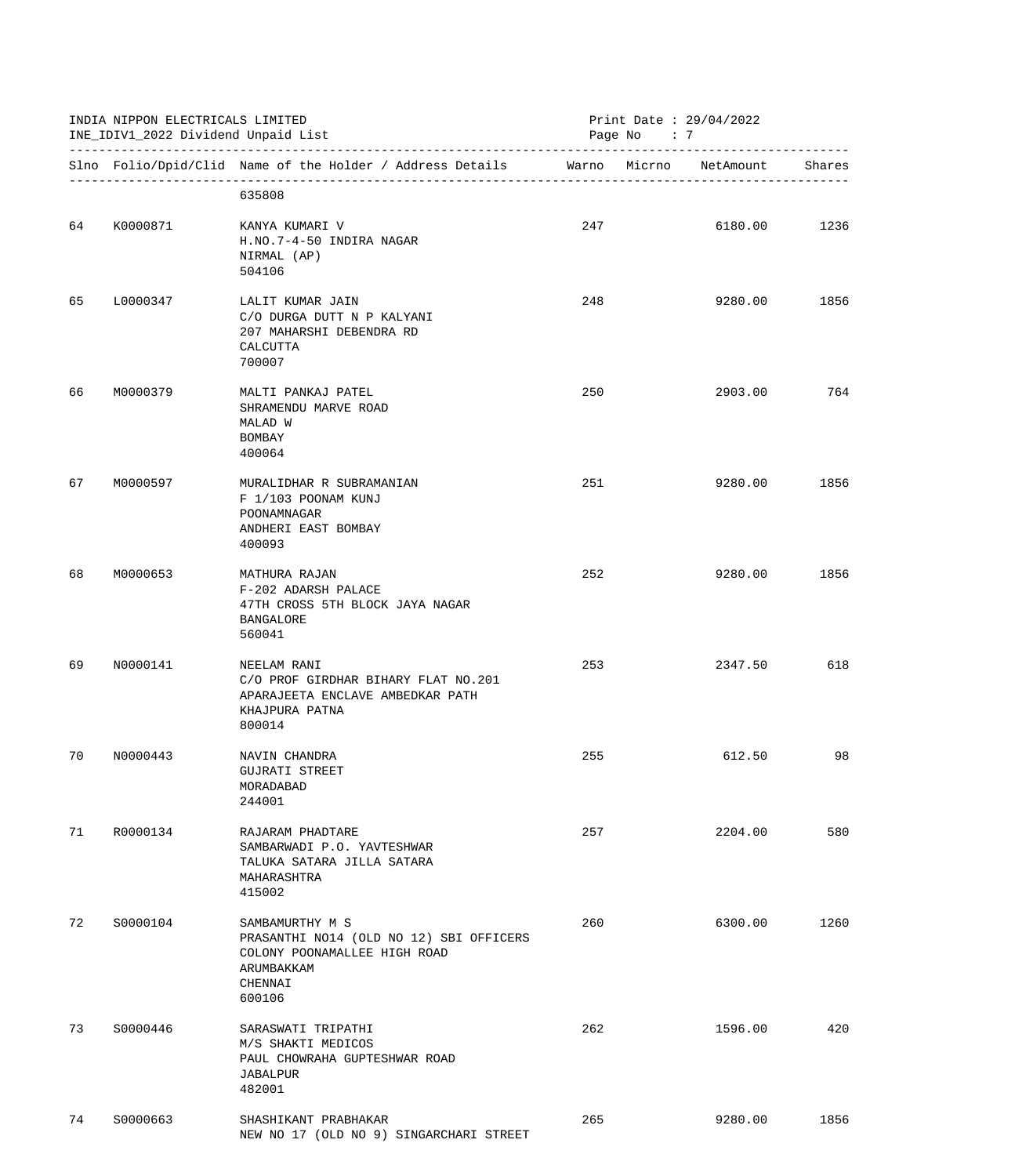|      | INDIA NIPPON ELECTRICALS LIMITED<br>INE_IDIV1_2022 Dividend Unpaid List |                                                                                                                                    | Print Date : $29/04/2022$<br>Page No : 8 |          |        |
|------|-------------------------------------------------------------------------|------------------------------------------------------------------------------------------------------------------------------------|------------------------------------------|----------|--------|
|      |                                                                         | Slno Folio/Dpid/Clid Name of the Holder / Address Details Marno Micrno NetAmount                                                   |                                          |          | Shares |
|      |                                                                         | TRIPLICANE<br>CHENNAI<br>600005                                                                                                    |                                          |          |        |
| 75 — | S0000830                                                                | SRINIVASA REDDY YETURU<br>PLOT NO 23 H NO 8-3-1021/1<br>SRINAGAR COLONY HYDERABAD<br>ANDHRA PRADESH<br>500873                      | 266                                      | 2553.00  | 672    |
| 76   | V0000149                                                                | VIDYASAGAR GHOSH<br>VILLAGE PANCHGHORA<br>POST PANCHGHORA BAZAR VIA BEGUMPUR<br>DISTRICT HOOGHLY (WEST BENGAL)<br>712306           | 268                                      | 10440.00 | 1856   |
| 77   | V0000379                                                                | VASUDEVAN VENKATAVARADHAN<br>NO.509 FLAT NO.3 FIRST FLOOR<br>IIND CROSS B BLOCK AECS LAYOUT<br>KUNDANAHALLI BANGALORE<br>560037    | 269                                      | 9280.00  | 1856   |
| 78   |                                                                         | IN30007910345457 SUNIL PURSHOTTAM KHISTI<br>5057 BANGAL CHOUKI ROAD<br>BANGAL CHOWKY<br>AHMEDNAGAR<br>MAHARASHTRA<br>414001        | 363                                      | 1687.50  | 270    |
| 79   | IN30011810276773 URMIL KHURANA                                          | C <sub>149</sub><br>ASHOK VIHAR<br>PHASE I<br>DELHI<br>110052                                                                      | 420                                      | 3611.75  | 719    |
| 80   | IN30012610314348 SFJLI PVT LTD                                          | 31 5TH MAIN ROAD<br>SRIRAMPURAM<br>NEAR KAVI TRAVELS<br>BENGALURU KARNATAKA<br>560020                                              | 460                                      | 3588.50  | 638    |
| 81   | IN30015910859784 N V S IYENGAR                                          | NO-39, I MAIN ROAD<br>RAJA ANNAMALAIPURAM<br>CHENNAI<br>600034                                                                     | 536                                      | 9280.00  | 1856   |
| 82   |                                                                         | IN30017510376188 VENKATACHALAM. K<br>3/58, KAPPINIAPPAN THOTTAM<br>KARAVAZHI MADHAPPUR POST<br>SOMANUR VIA<br>COIMBATORE<br>641668 | 581                                      | 10440.00 | 1856   |
| 83   | IN30017510654433 SRIDHARAN K                                            | OLD NO 31, NEW NO 13<br>MARIAMMAN KOIL 2ND STREET<br>K PUDUR<br>MADURAI<br>625007                                                  | 588                                      | 1750.00  | 280    |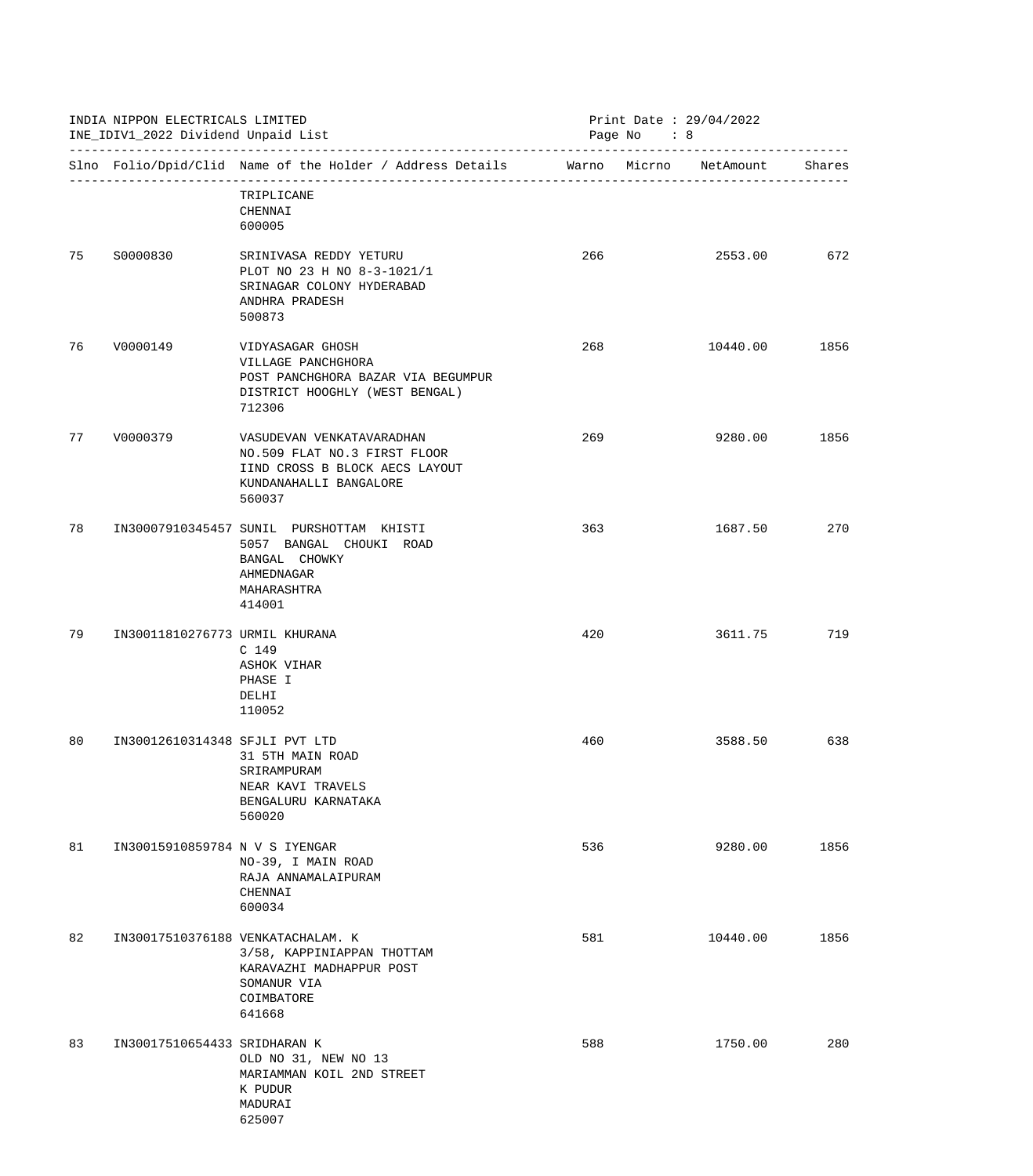|    | INDIA NIPPON ELECTRICALS LIMITED<br>INE_IDIV1_2022 Dividend Unpaid List |                                                                                                                                                         | Print Date : $29/04/2022$<br>Page No : 9 |         |     |
|----|-------------------------------------------------------------------------|---------------------------------------------------------------------------------------------------------------------------------------------------------|------------------------------------------|---------|-----|
|    |                                                                         | Slno Folio/Dpid/Clid Name of the Holder / Address Details Marno Micrno NetAmount Shares                                                                 |                                          |         |     |
|    |                                                                         | 84 IN30018311224810 SUMITA SANDIP MUDHOLKAR<br>ROW HOUSE NO 51 TREASURE<br>TOWN MR-3 BIJALPUR INDORE<br>INDORE<br>MADHYA PRADESH INDIA<br>452012        | 653                                      | 93.75   | 15  |
| 85 | IN30018312637229 VAIDEHI JHAVERI                                        | 3 PRASHASTI APARTMENTS<br>74-A PRITAM NAGAR SOCIETY<br>ELLISBRIDGE<br>380006                                                                            | 702                                      | 2814.00 | 560 |
| 86 | IN30018313206748 RASHMI KAUR                                            | 556 L MODEL TOWN<br>LUDHIANA<br>141002                                                                                                                  | 711                                      | 112.50  | 18  |
| 87 | IN30021410902317 BHARTI GUPTA                                           | 1/1625 MADARSA ROAD<br>KASHMERE GATE<br>DELHI<br>110006                                                                                                 | 749                                      | 262.50  | 42  |
| 88 |                                                                         | IN30021412366469 PRASAD JAGDISH GHADI<br>FLAT NO A 304<br>3RD FLOOR OM SIDDHI TOWER CHS<br>PLOT NO 115 116 117 SECTOR 27<br>NERUL NAVI MUMBAI<br>400706 | 778                                      | 62.50   | 10  |
| 89 |                                                                         | IN30021413137578 LALITKUMAR HANUMANPRASAD AGARWAL<br>C/O H B AGARWAL<br>WALVEKARGALLI<br>HUBLI<br>580020                                                | 794                                      | 375.00  | 60  |
| 90 |                                                                         | IN30021414510316 JANAK MADHAVSINGH MERCHANT<br>401 RAJPRI RAJVANSH COMPLEX<br>NR JUDGES BUNGLOWS<br><b>BODAKDEV</b><br>AHMEDABAD GUJARAT<br>380054      | 820                                      | 4.25    | 1   |
| 91 |                                                                         | IN30021416168915 SHAILENDRAKUMAR BHANDARI<br>8, ASHOK NAGAR<br>BHILWARA RAJASTHAN<br>311001                                                             | 851                                      | 625.00  | 100 |
| 92 |                                                                         | IN30021424684863 DHANANJAY PANDHARINATH GOGATE<br>PRANAV RL-83 ROAD NO 17, MIDC<br><b>RESIDE</b><br>THANE MAHARASHTRA<br>421203                         | 1048                                     | 1250.00 | 200 |
| 93 | IN30021433095579 THAPSIRA                                               | 64, AHMEDPEG BANGALASTREET, SAITHAPET<br>, VELLORE, SAIDAPET, TAMILNADU, 632012<br>VELLORE TAMIL NADU<br>632012                                         | 1185                                     | 25.00   | 4   |
| 94 |                                                                         | IN30021433765164 PARVIN KUMAR JAIN<br>56 NEW MANGALA PURI MANDI ROAD MEHRA                                                                              | 1196                                     | 125.00  | 20  |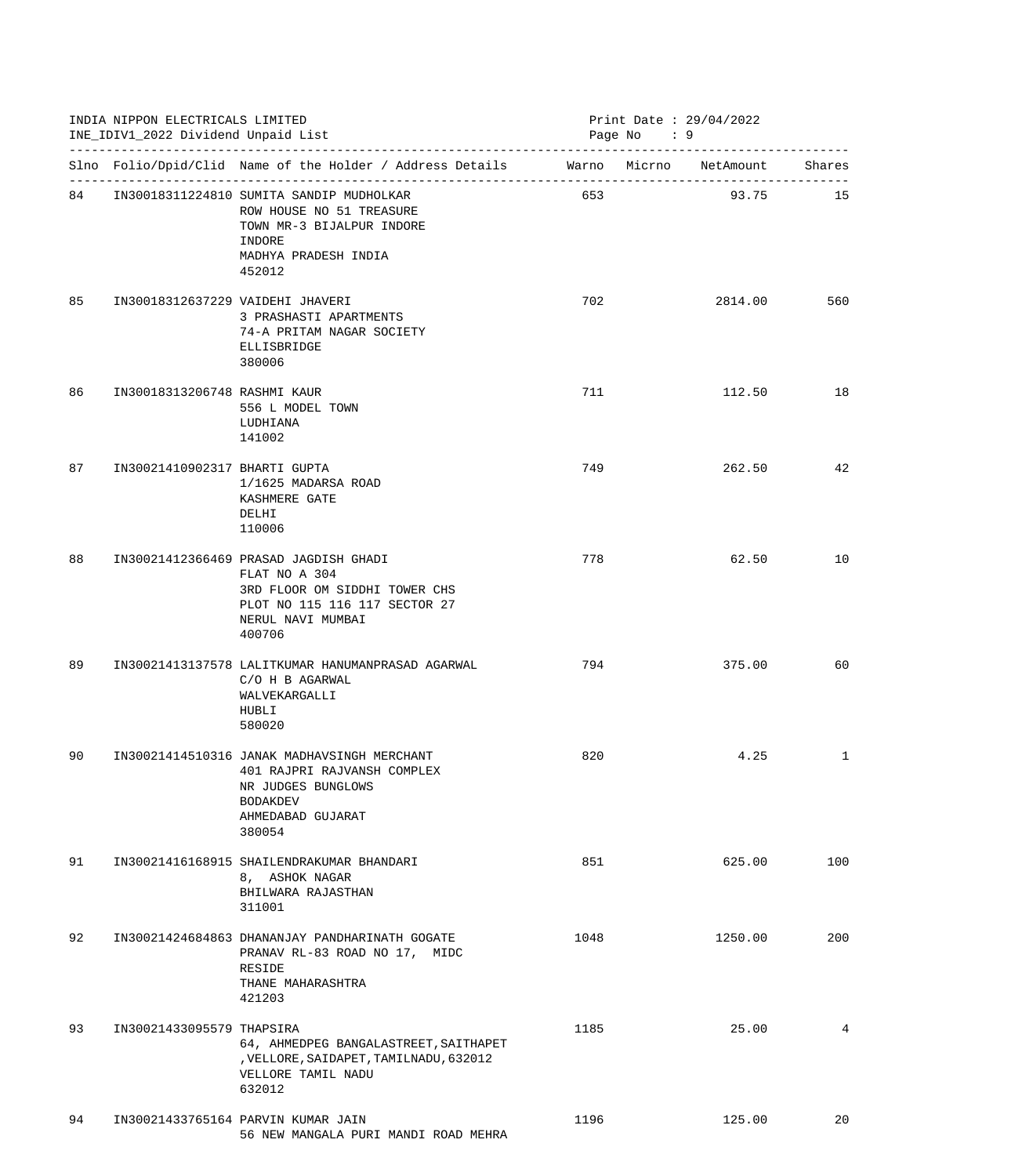|     | INDIA NIPPON ELECTRICALS LIMITED<br>INE_IDIV1_2022 Dividend Unpaid List |                                                                                                                                             | Print Date : $29/04/2022$<br>Page No $: 10$ |         |        |
|-----|-------------------------------------------------------------------------|---------------------------------------------------------------------------------------------------------------------------------------------|---------------------------------------------|---------|--------|
|     |                                                                         | Slno Folio/Dpid/Clid Name of the Holder / Address Details Marno Micrno NetAmount                                                            |                                             |         | Shares |
|     |                                                                         | ULI<br>SOUTHDELHI DELHI<br>110030                                                                                                           |                                             |         |        |
| 95  |                                                                         | IN30023911987957 SHEELA ZACHARIAH<br>PURACKAL HOUSE<br>ETTICHUVADU P O<br>RANNI<br>689675                                                   | 1356                                        | 2362.00 | 420    |
| 96  | IN30023912507502 PETER M C                                              | 40/6722, NARAKATHARA ROAD<br>COCHIN<br>ERNAKULAM<br>682035                                                                                  | 1367                                        | 1750.00 | 280    |
| 97  | IN30023915297868 ANJITHA K R                                            | SREERANG<br>NEENDOOR P O<br>KOTTAYAM<br>KOTTAYAM<br>686601                                                                                  | 1441                                        | 31.25   | 5      |
| 98  |                                                                         | IN30023916279094 SIDDHNATH SOLANKI<br>1064 H RAJIV AWAS VIHAR, B<br>BLOCK BAGICHE KE SAMNE<br>VIJAY NAGAR INDORE<br>INDORE<br>452010        | 1471                                        | 125.00  | 20     |
| 99  |                                                                         | IN30023916457837 KIRTI EKNATH SONJE<br>KHOL GALLI BHADGAON<br><b>BHADGAON</b><br><b>BHADGAON</b><br>NASHIK<br>424105                        | 1479                                        | 125.00  | 20     |
| 100 |                                                                         | IN30034310489474 BHATT TEJAS KIRITKUMAR<br>2, VINAYAK APPARTMENT,<br>NR. MRUDANG APPARTMENT,<br>VASNA,<br>AHMEDABAD.<br>380007              | 1594                                        | 187.50  | 30     |
| 101 |                                                                         | IN30034310756565 ASHOK ARJANDAS VATYANI<br>A-202 ATREY ORCHID<br>HANSOL<br>SARDARNAGAR<br>AHMEDABABAD<br>382475                             | 1602                                        | 123.50  | 22     |
| 102 |                                                                         | IN30036021383328 N VIJAYRAJ KOTHARI<br>15/8 MAHAVEER COLONY NEW COLONY<br>DR AMBEDKAR NAGAR<br>EVK SAMPATH ROAD<br>VEPERI CHENNAI<br>600007 | 1658                                        | 12.50   | 2      |
| 103 | IN30036021780348 MALLIKA KASI                                           | GF/C EAST WOOD<br>WINGATE GARDEN SCHOOL<br>R A PURAM<br>CHENNAI                                                                             | 1663                                        | 6300.00 | 1260   |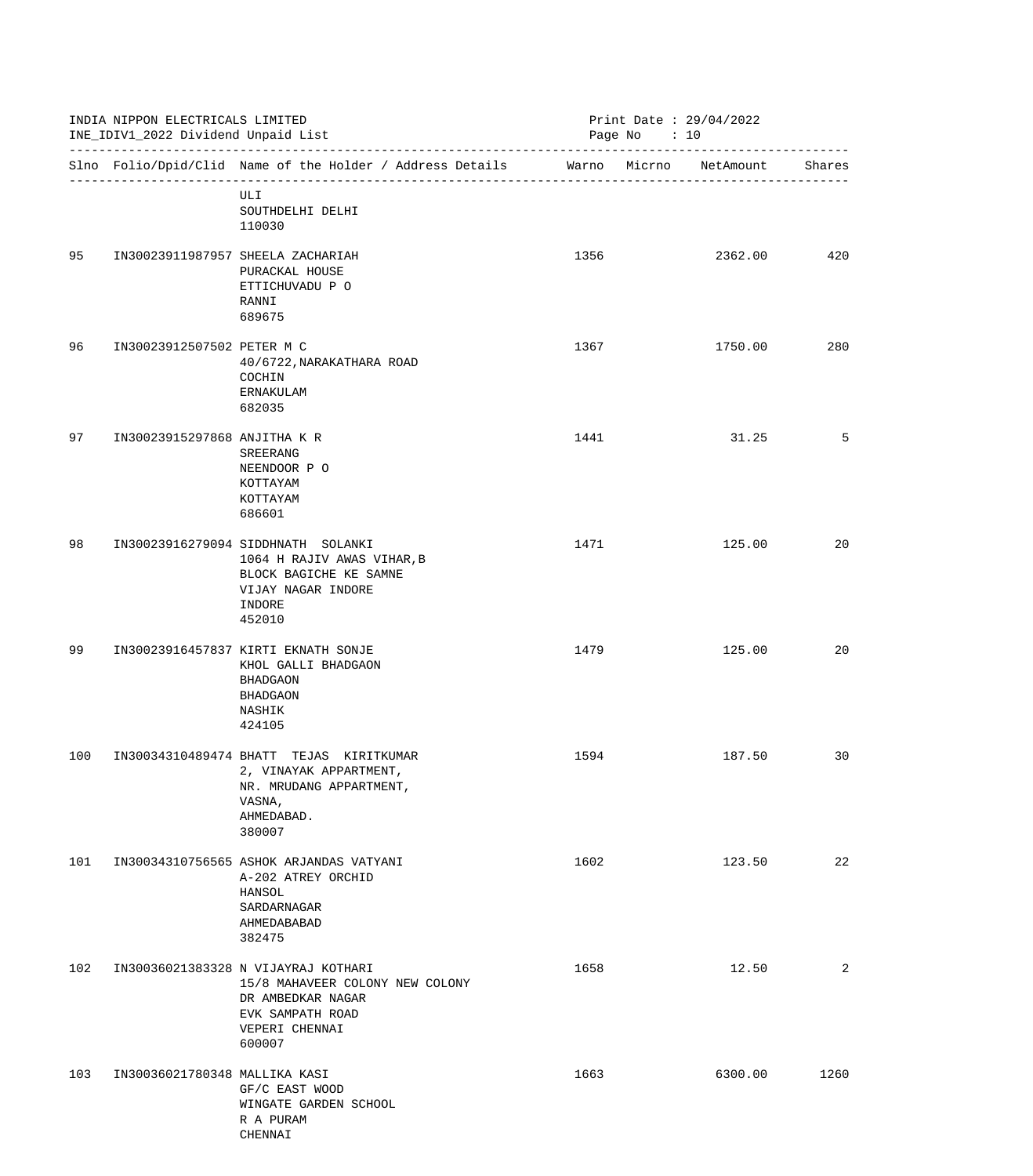|     | INDIA NIPPON ELECTRICALS LIMITED<br>INE_IDIV1_2022 Dividend Unpaid List |                                                                                                                                                                 | Print Date : $29/04/2022$<br>Page No : 11 |  |                        |        |
|-----|-------------------------------------------------------------------------|-----------------------------------------------------------------------------------------------------------------------------------------------------------------|-------------------------------------------|--|------------------------|--------|
|     |                                                                         | Slno Folio/Dpid/Clid Name of the Holder / Address Details                                                                                                       |                                           |  | Warno Micrno NetAmount | Shares |
|     |                                                                         | 600028                                                                                                                                                          |                                           |  |                        |        |
| 104 | IN30039413217938 R CHANDRA SEKAR                                        | CINNA SEMMONDOM PALAYAM<br>KOLANALLI POST<br>ERODE<br>638155                                                                                                    | 1703                                      |  | 750.00                 | 120    |
| 105 |                                                                         | IN30039413646744 MUDRAGADA NAGA RAO<br>LSG POSTAL ASSISTANT<br>HEAD POST OFFICE<br>AMALAPURAM<br>EAST GODAVARI DIST<br>533201                                   | 1704                                      |  | 437.50                 | 70     |
| 106 | IN30039414065740 K SHANMUGAM                                            | OLD NO-7 NEW NO-2<br>STONE LINK AVENUE<br>R A PURAM<br>CHENNAI<br>600028                                                                                        | 1706                                      |  | 13998.00               | 2828   |
| 107 | IN30039417182457 SHANKAR SINGH                                          | NO 250 20TH CROSS<br>D BLOCK 21ST MAIN<br>J P NAGAR<br>MYSORE KARNATAKA<br>570008                                                                               | 1716                                      |  | 250.00                 | 40     |
| 108 |                                                                         | IN30044110514056 KAMALA SUBRAMANIAN<br>DHARMA<br>PLOT NO 817 DOOR NO 15<br>35TH STREET KORATTUR<br>CHENNAI<br>600080                                            | 1834                                      |  | 10440.00               | 1856   |
| 109 |                                                                         | IN30045014808923 SANTOSH PURUSHOTTAM OAK<br>BANGLOW NO 10 GOODWILL SOC<br>ITI ROAD NR SARJAA RESTAURANT<br>AUNDH PUNE GANESHKHIND PUNE<br>MAHARASHTRA<br>411007 | 1969                                      |  | 1312.50                | 210    |
| 110 | IN30047640763104 V L SUNIL                                              | C/O V L RAHESH<br>ITC LTD FOODS DIVISION<br>PULIKESHINAGAR<br><b>BANGALORE</b><br>560005                                                                        | 2031                                      |  | 12.50                  | 2      |
| 111 |                                                                         | IN30047643141469 PATEL CHETANKUMAR SHIVABHAI<br>A/4 SAMRUDDHI FLAT APP<br>SHUBH COM SHAHIBAUG<br>AHMEDABAD<br>380004                                            | 2069                                      |  | 612.50                 | 98     |
| 112 |                                                                         | IN30048410933820 CECIL WEBBER ENGINEERING LIMITED<br>108, ANSAL BHAVAN<br>16, KASTURBA GANDHI MARG<br>NEW DELHI<br>110001                                       | 2079                                      |  | 6580.50                | 1170   |
| 113 |                                                                         | IN30051310019777 MALTI KIRTI KUMAR JAGAD                                                                                                                        | 2084                                      |  | 125.00                 | 20     |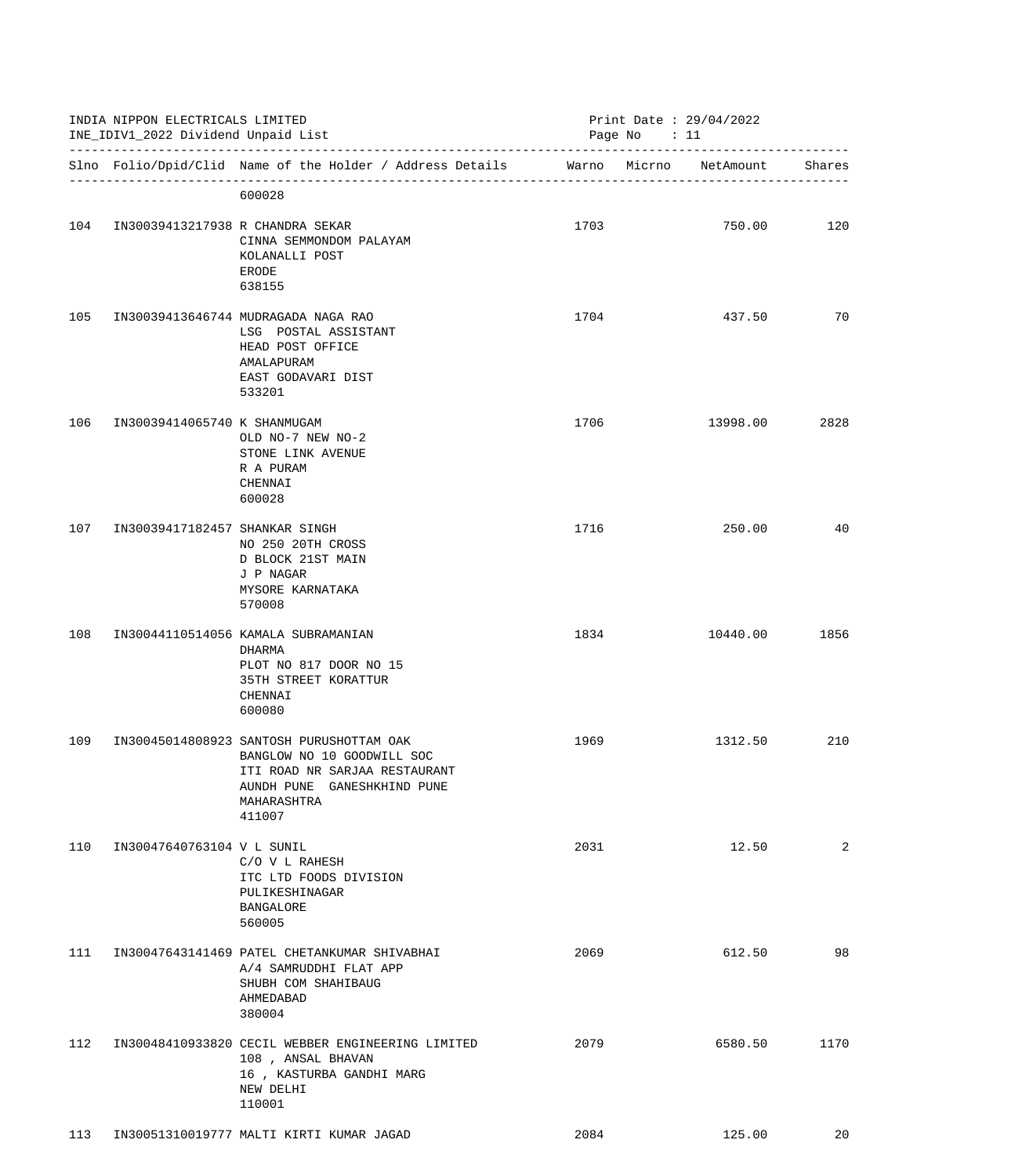|     | INDIA NIPPON ELECTRICALS LIMITED<br>INE_IDIV1_2022 Dividend Unpaid List<br>---------------------------------- |                                                                                                                                                                            |      | Print Date: 29/04/2022<br>Page No : 12 |        |
|-----|---------------------------------------------------------------------------------------------------------------|----------------------------------------------------------------------------------------------------------------------------------------------------------------------------|------|----------------------------------------|--------|
|     |                                                                                                               | Slno Folio/Dpid/Clid Name of the Holder / Address Details Marno Micrno NetAmount                                                                                           |      |                                        | Shares |
|     |                                                                                                               | JUNGBAHADUR PANDEY CHAWL<br>CARTER ROAD NO 4<br>BORIVALI EAST<br>MUMBAI<br>400066                                                                                          |      |                                        |        |
| 114 |                                                                                                               | IN30051321037335 KANTIBHAI L SAVALIYA<br>A 202 RAJ PALACE<br>AMBATALAWDI KATARGAM ANKUR SCHOOL TO<br>NATHI MANDIR ROAD OPP SMC WARD OFFIC<br>SURAT GUJARAT INDIA<br>395004 | 2305 | 625.00                                 | 100    |
| 115 |                                                                                                               | IN30051322426418 KISHAN MAGARAM CHOUDHARY<br>236 248 P B MARG NO 6<br>GR FLOOR KHAMBATTALANE CORNER<br>KHETWADI<br>MUMBAI MAHARASHTRA<br>400004                            | 2347 | 12.50                                  | 2      |
| 116 |                                                                                                               | IN30051322968875 AJIT ABAJI KADAM<br>1701 WING B PANCHSHEEL HEIGHTS<br>A AND B CHS LTD<br>MAHAVIR NAGAR POISAR GYEM KHANA RD<br>MUMBAI MAHARASHTRA<br>400067               | 2367 | 62.50                                  | 10     |
| 117 |                                                                                                               | IN30051385834053 ANIL KARBHARI BHAMARE<br>DABALI MALEGONE RODA<br>DABALI KASHTI KASTI<br>MALEGAON NASHIK<br>NASHIK MAHARASHTRA<br>423206                                   | 2536 | 62.50                                  | 10     |
| 118 |                                                                                                               | IN30075710414965 BHAUMIK BHALCHANDRA VORA<br>A/3/16 AMRAPALI TOWERS<br>SUKHIPURA<br>PALDI<br>AHMEDABAD<br>380007                                                           | 2788 | 12.50                                  | 2      |
| 119 | IN30077310232823 SUBHRA GHOSH                                                                                 | $12/1$ , $'V'$ ROAD<br>MANASATALA<br>P.O.- DASNAGAR<br>HOWRAH<br>711105                                                                                                    | 2835 | 875.00                                 | 140    |
| 120 | IN30088814856988 PREETI JAIN                                                                                  | C/O SAGAR SECURITIES<br>NAMAK MANDI<br>KATRA<br>SAGAR M P<br>470002                                                                                                        | 2987 | 112.50                                 | 18     |
| 121 |                                                                                                               | IN30096610194208 RAJIV KUMAR JAIN<br>$H.NO.-6$<br>GALI NO.- 1<br>MODEL TOWN<br>BAHADUR GARH ( HARYANA)<br>124507                                                           | 3002 | 1925.00                                | 308    |
| 122 |                                                                                                               | IN30100610039493 SHRI NARAYAN GUPTA                                                                                                                                        | 3082 | 730.50                                 | 130    |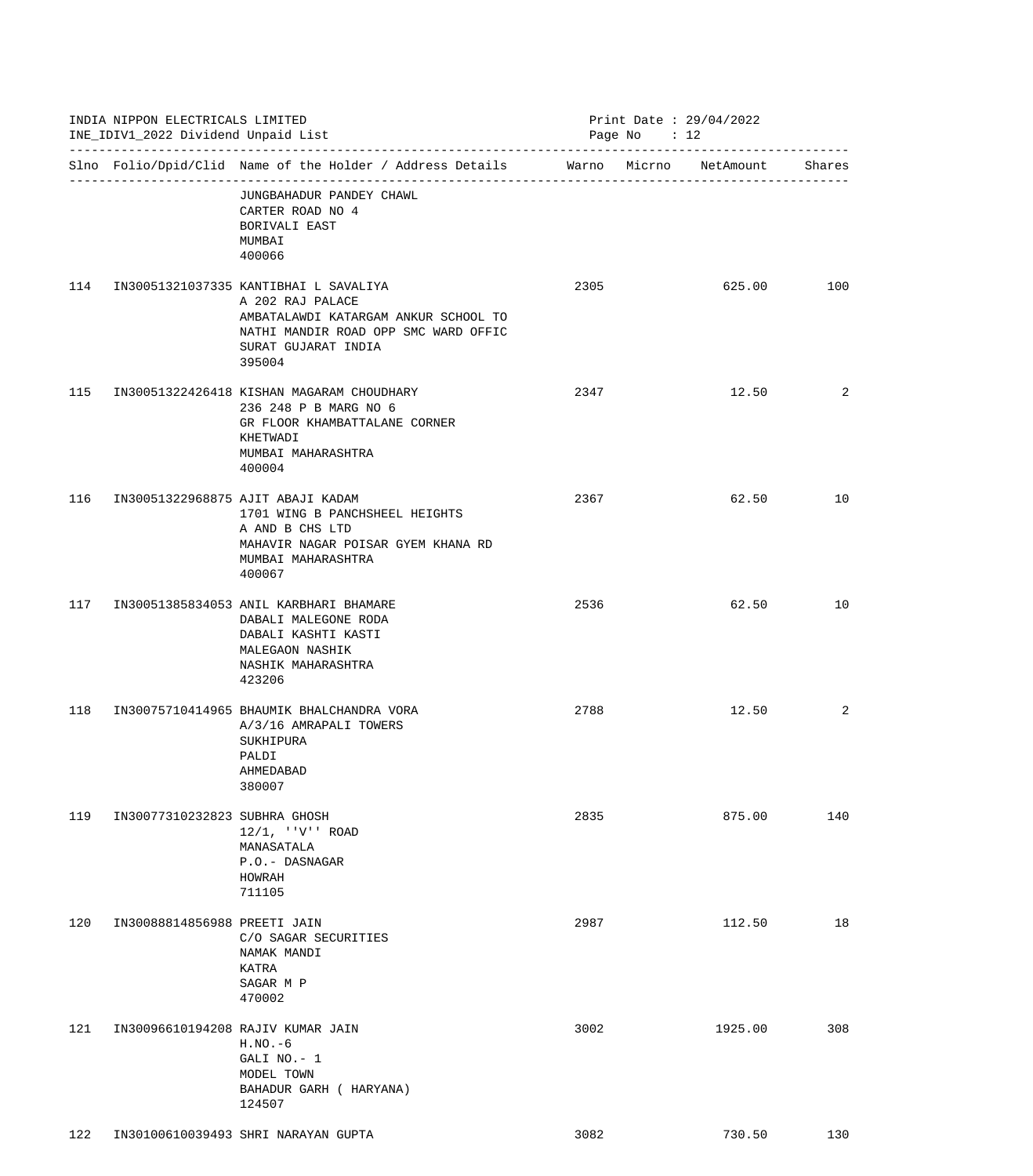|     | INDIA NIPPON ELECTRICALS LIMITED<br>INE_IDIV1_2022 Dividend Unpaid List<br>------------------------------ |                                                                                                                                     |      | Print Date: 29/04/2022<br>Page No : 13 |        |  |  |
|-----|-----------------------------------------------------------------------------------------------------------|-------------------------------------------------------------------------------------------------------------------------------------|------|----------------------------------------|--------|--|--|
|     |                                                                                                           | Slno Folio/Dpid/Clid Name of the Holder / Address Details                                                                           |      | Warno Micrno NetAmount                 | Shares |  |  |
|     |                                                                                                           | 13/208/1 NALA BUDHAN SYED<br>NEAR RAGHUNATH CINEMA<br>AGRA<br>282002                                                                |      |                                        |        |  |  |
| 123 | IN30102220658189 M SUBHASHINI                                                                             | H NO $11 - 1 - 529/5/3$<br>MYLARGADDA<br>SEETHAPHALMANDI<br>SECUNDERABAD<br>500061                                                  | 3096 | 350.00                                 | 56     |  |  |
| 124 | IN30102220769280 MADHU KALIDINDI                                                                          | C/O H P PETROL BUNK<br>UNDI ROAD<br>BHIMAVARAM<br>W G DIST<br>534202                                                                | 3098 | 12.50                                  | 2      |  |  |
| 125 |                                                                                                           | IN30102221549384 ADAPA SUDHA RANI<br>D NO 25 3 110<br>ADAPA VARI VEEDHI<br>R AGRAHARAM<br>GUNTUR<br>522004                          | 3107 | 350.00                                 | 56     |  |  |
| 126 |                                                                                                           | IN30105510806177 JAGJIT SINGH ARORA<br>C <sub>359</sub><br>SARITA VIHAR<br>NEW DELHI<br>110044                                      | 3116 | 125.00                                 | 20     |  |  |
| 127 |                                                                                                           | IN30108010232717 SUNDRAM FASTENERS INVESTMENTS LIMITED<br>98A 7TH FLOOR<br>DR RADHAKRISHNAN SALAI<br>MYLAPORE,<br>CHENNAI<br>600004 | 3132 | 34807.00                               | 6188   |  |  |
| 128 | IN30108022031327 V A RAGHU                                                                                | 25/28 'PRAKRUTI APTS'<br>PRITHVI AVENUE II ND STREET<br>ABHIRAMAPURAM<br>CHENNAI<br>600018                                          | 3157 | 50.00                                  | 8      |  |  |
| 129 | IN30108022479462 T. NARAYANA RAO                                                                          | NO 28 OLD NO 20<br>PRAKASA MUDALI STREET<br>T. NAGAR<br>CHENNAI<br>600017                                                           | 3221 | 21307.00                               | 3788   |  |  |
| 130 |                                                                                                           | IN30108022484636 L CHANDRASEKARAN<br>PLOT NO 1402 GOLDEN COLONY<br>ANNANAGAR WESTERN EXTENSION<br>MUGAPPER<br>CHENNAI<br>600050     | 3227 | 7965.00                                | 1416   |  |  |
| 131 | IN30108022484644 O L C JEYAMANI                                                                           | PLOT NO 1402 GOLDEN COLONY<br>ANNANAGAR WESTERN EXTENSION                                                                           | 3228 | 7965.00                                | 1416   |  |  |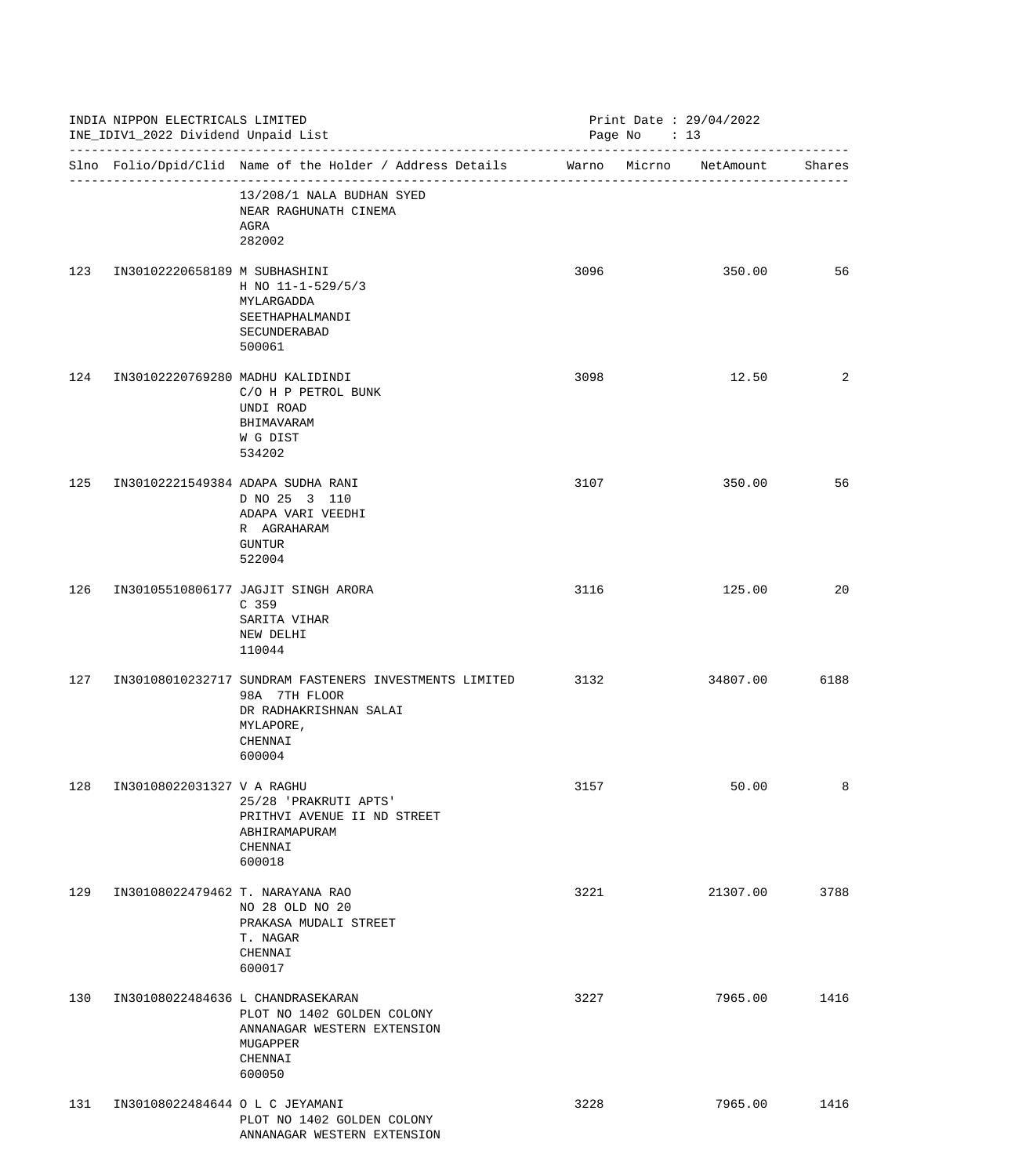|     | INDIA NIPPON ELECTRICALS LIMITED<br>INE_IDIV1_2022 Dividend Unpaid List<br>------------------------------- |                                                                                                                                    |      | Print Date: 29/04/2022<br>Page No : 14 |                        |        |  |
|-----|------------------------------------------------------------------------------------------------------------|------------------------------------------------------------------------------------------------------------------------------------|------|----------------------------------------|------------------------|--------|--|
|     |                                                                                                            | Slno Folio/Dpid/Clid Name of the Holder / Address Details                                                                          |      |                                        | Warno Micrno NetAmount | Shares |  |
|     |                                                                                                            | MUGAPPER<br>CHENNAI<br>600050                                                                                                      |      |                                        |                        |        |  |
| 132 | IN30113526524095 RANGASWAMY K V                                                                            | NO 287 34TH CROSS<br>4TH BLOCK<br>JAYANAGAR<br>BANGALORE<br>560011                                                                 | 3335 |                                        | 10440.00               | 1856   |  |
| 133 |                                                                                                            | IN30113526621902 T SURENDRA KAMATH<br>S/O T S KAMATH<br>PRABHATH SILKS<br>MAIN ROAD<br>KARKALA<br>574104                           | 3338 |                                        | 5118.50                | 910    |  |
| 134 | IN30115112520756 DR M P KARKI                                                                              | PRABHAT NAGAR<br>HONAVAR<br>U K DIST<br>KARNATAK<br>581334                                                                         | 3419 |                                        | 8797.00                | 1564   |  |
| 135 | IN30115121937348 CHHOTU GANDHI                                                                             | BALLALESHWAR SOCIETY<br>VRUNDAVAN BLDG NO 1 B WING FLAT NO 8<br>YOGIC AROGYA KENDRA<br>MUMBAI<br>400012                            | 3485 |                                        | 262.50                 | 42     |  |
| 136 |                                                                                                            | IN30123310181826 SANJOGITA S. SEKHRI<br>D/6, BHAKTINAGAR SOCIETY<br>I.O.C. ROAD, CHANDANNAGAR<br>CHANDKHEDA<br>AHMEDABAD<br>382424 | 3643 |                                        | 875.00                 | 140    |  |
| 137 | IN30125028694861 DEBRANI SANYAL                                                                            | 12/1 OLD CALCUTTA ROAD DASPARA<br>BARRACKPORE<br>PO TALPUKUR<br>DIST 24 PARAGANAS NORTH<br>743187                                  | 3668 |                                        | 10440.00               | 1856   |  |
| 138 | IN30131320305692 RAVI L PRAGASAM                                                                           | 12 SULIMAN ZACKRIA AVENUE<br>EGMORE<br>CHENNAI<br>600008                                                                           | 3730 |                                        | 10440.00               | 1856   |  |
| 139 | IN30131320642874 MALAYANAN K K                                                                             | OLD 37 NEW 3<br>2ND CROSS STREET EAST<br>SHENOY NAGAR<br>CHENNAI<br>600030                                                         | 3750 |                                        | 2128.00                | 560    |  |
| 140 |                                                                                                            | IN30131320785898 DEVDUTT SHANKAR BAVDEKAR<br>179 OFFICERS MODEL COLONY<br>SUBROTO MUKHARJEE ROAD<br>DASARAHALLI PO                 | 3768 |                                        | 312.50                 | 50     |  |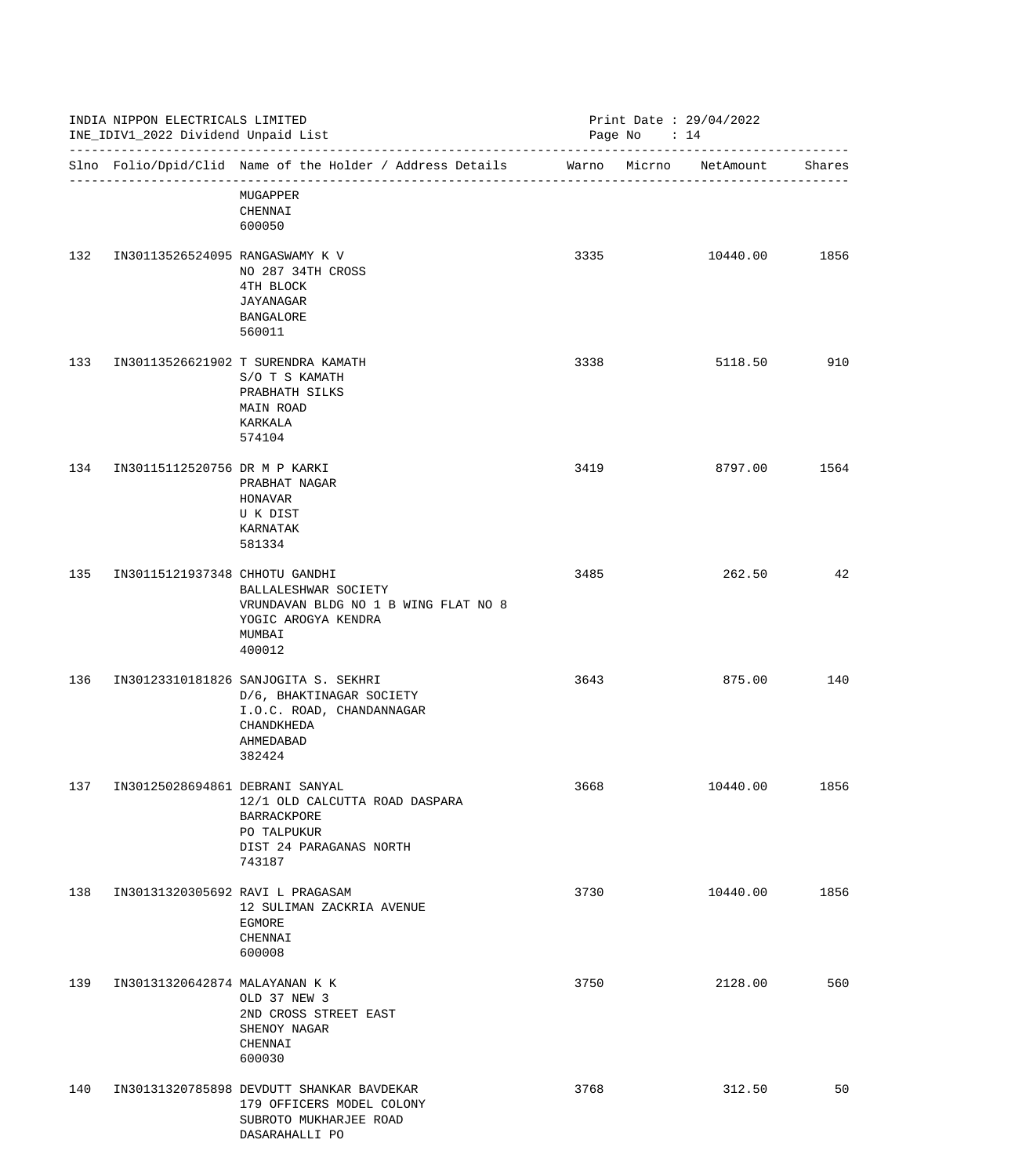| INDIA NIPPON ELECTRICALS LIMITED<br>INE_IDIV1_2022 Dividend Unpaid List |                               |                                                                                                                                                | Print Date : $29/04/2022$<br>Page No : 15 |                        |        |  |
|-------------------------------------------------------------------------|-------------------------------|------------------------------------------------------------------------------------------------------------------------------------------------|-------------------------------------------|------------------------|--------|--|
|                                                                         |                               | Slno Folio/Dpid/Clid Name of the Holder / Address Details                                                                                      |                                           | Warno Micrno NetAmount | Shares |  |
|                                                                         |                               | <b>BANGALORE</b><br>560057                                                                                                                     |                                           |                        |        |  |
| 141                                                                     |                               | IN30133018771833 NAJIB MOHAMEDRAZAK BHUJWALA<br>FLAT NO 103, SANGRILA 2,<br>SEVEN BUNGLOWS, VERSOVA,<br>ANDHERI (WEST),<br>MUMBAI<br>400061    | 4116                                      | 1362.50                | 218    |  |
| 142                                                                     | IN30133018797622 C N VIJAYAN  | 11/761 ROHINI<br>VAYAL ROAD<br>PLAMOOD PATTOM<br>TRIVANDRUM<br>695004                                                                          | 4121                                      | 10440.00               | 1856   |  |
| 143                                                                     |                               | IN30133040482590 SUNILA DHIMANT SAVAI<br>165/401 JAWAHAR NAGAR ROAD NO 10<br>SREEJI CHEMIST MOTILAL NAGAR<br>GOREGAON WEST<br>MUMBAI<br>400104 | 4239                                      | 62.50                  | 10     |  |
| 144                                                                     | IN30133040629737 SUDHIR       | KASHYAP<br>HOUSE NO 01 DAU KI DHANISHIV LAL MAT<br>HUR NAGAR JODHPUR<br><b>JODHPUR</b><br>342008                                               | 4250                                      | 625.00                 | 100    |  |
| 145                                                                     |                               | IN30135620071915 K SATISH MALLAYA<br>43 VASUDEVA 2 ND CROSS<br>MATHURANAGAR<br>METAGALLY EXTENSION KRS ROAD<br>MYSORE<br>570016                | 4270                                      | 15750.00               | 2800   |  |
| 146                                                                     |                               | IN30148510276854 MAHAMADYUNUS KATHIWALA<br>29, SUNNI BAVAHIR SOCIETY<br>AT- DHOLKA<br>DIST- AHMEDABAD<br>387810                                | 4378                                      | 962.50                 | 154    |  |
| 147                                                                     |                               | IN30150810048772 VIJAY KUMAR CHANDAK<br>622/8<br>GANGA VILLA<br>GALI NO.2<br>DAYANAND NAGAR<br><b>BAHADURGARH</b><br>124507                    | 4400                                      | 156.25                 | 25     |  |
| 148                                                                     | IN30151650007776 A KESHAVAN   | D-4, STATE BANK NAGAR,<br>PANCHWATI,<br>PASHAN,<br>PUNE<br>411008                                                                              | 4412                                      | 612.50                 | 98     |  |
| 149                                                                     | IN30154914498503 LEELA RATNAM | SUNDARAM INDUSTRIES LIMITED<br>180 MOUNT ROAD<br>CHENNAI<br>600006                                                                             | 4439                                      | 41760.00               | 7424   |  |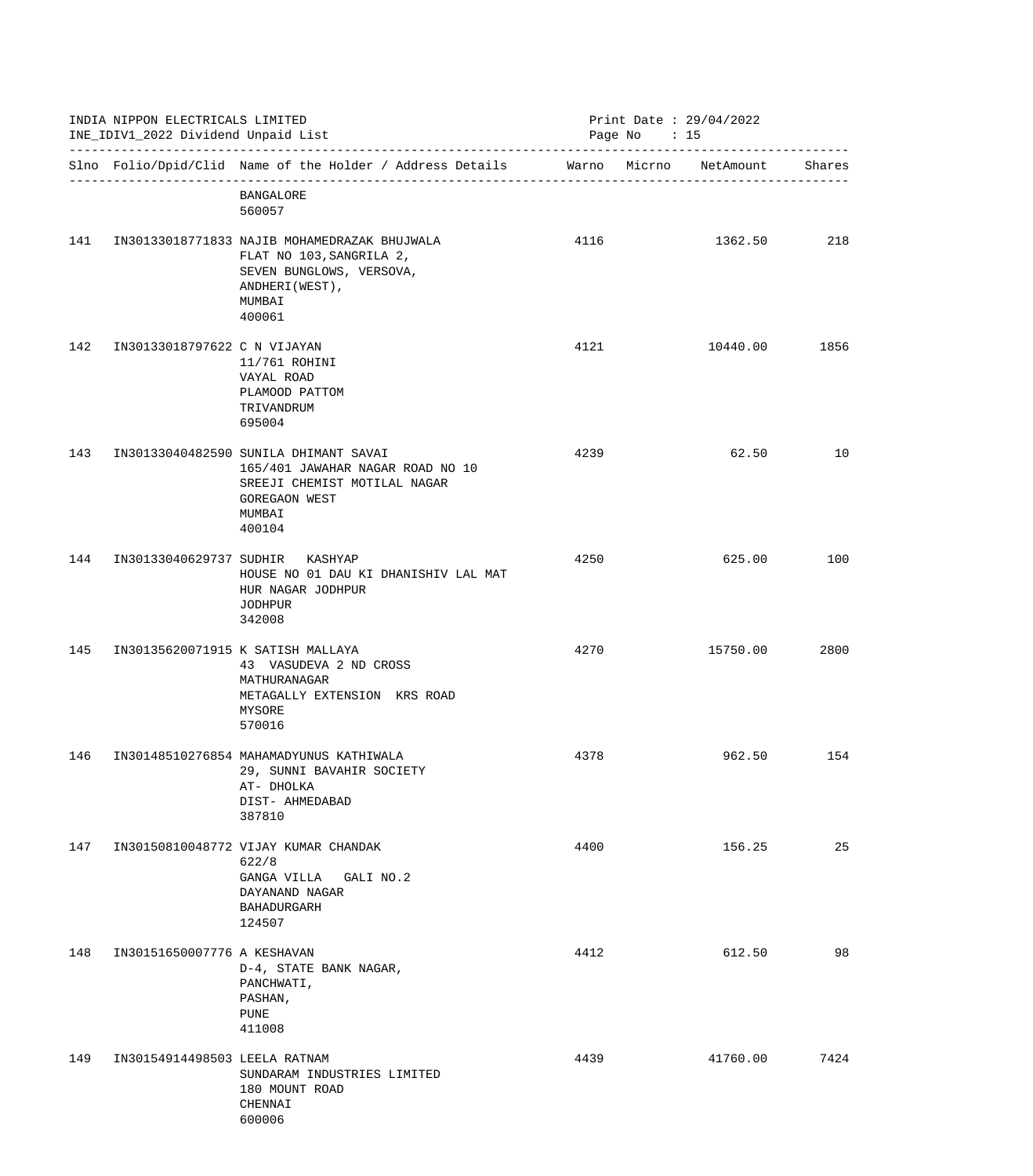|     | INDIA NIPPON ELECTRICALS LIMITED<br>INE_IDIV1_2022 Dividend Unpaid List |                                                                                                                                                   | Print Date : $29/04/2022$<br>Page No $: 16$ |  |         |              |
|-----|-------------------------------------------------------------------------|---------------------------------------------------------------------------------------------------------------------------------------------------|---------------------------------------------|--|---------|--------------|
|     |                                                                         | Slno Folio/Dpid/Clid Name of the Holder / Address Details Marno Micrno NetAmount Shares                                                           |                                             |  |         |              |
|     | 150 IN30154956283931 B JITHENDRAN                                       | 40 A, ANNA NAGAR, 3RD STREET<br>LINGANUR,<br>VADAVALLI<br>COIMBATORE TAMILNADU<br>641041                                                          | 4868                                        |  | 3265.50 | 650          |
| 151 | IN30160410000985 SUNIL BAJAJ                                            | FLAT NO.101, RIDHI APTS,<br>'A' WING, RAM MANDIR ROAD,<br>NEAR DENA BANK,<br>BHAYANDER (W), THANE<br>401101                                       | 5118                                        |  | 312.50  | 50           |
| 152 |                                                                         | IN30160411422403 BHUPENDER AMARLAL DEMBLA<br>III 8 KIRIT CHS<br>H WING LINK ROAD<br>EVERSHINE NAGAR MALAD W<br>MUMBAI<br>400064                   | 5184                                        |  | 1718.75 | 275          |
| 153 |                                                                         | IN30163741976974 SASIREKKA GANESAN<br>P NO-12-1/828,<br>KUMUDHAM NAGAR 3RD STREET<br>PALLAVAN NAGAR, MUGALIVAKKAM<br>KANCHEEPURAM<br>600125       | 5405                                        |  | 6.25    | $\mathbf{1}$ |
| 154 | IN30163760063904 NARESH SONI                                            | 43 THATHA MUTHIAPPAN ST<br>NEAR SELECT TALKIES<br>SOWCARPET<br>CHENNAI<br>600079                                                                  | 5444                                        |  | 12.50   | 2            |
|     |                                                                         | 155 IN30164510060906 JAYSHREEBEN N SHAH<br>12/8/18 JAIN NAGAR SOCIETY<br>RAJPUR HIRPUR<br>GOMTIPUR<br>AHMEDABAD<br>380021                         | 5450                                        |  | 62.50   | 10           |
| 156 |                                                                         | IN30164510536609 MANISHA S RANASARIA<br>VILLA NO 308 SA PALM<br>MEADOWS MEDCHAL MANDAL<br>GUNDLAPOCHAMPALLY K V RANGAREDDY<br>TELANGANA<br>500014 | 5466                                        |  | 625.00  | 100          |
| 157 | IN30169610896813 SARDAR MEHTA                                           | NO.22/B, OLD E.S.I ROAD<br>RAMAPURAM<br>AMBATTUR<br>CHENNAI<br>600053                                                                             | 5510                                        |  | 25.00   | 4            |
| 158 | IN30169610903585 VIMALA MEHTA                                           | NEW NO 22A<br>OLD ESI ROAD<br>RAMAPURAM AMBATTUR<br>CHENNAI<br>600053                                                                             | 5511                                        |  | 6.25    | $\mathbf{1}$ |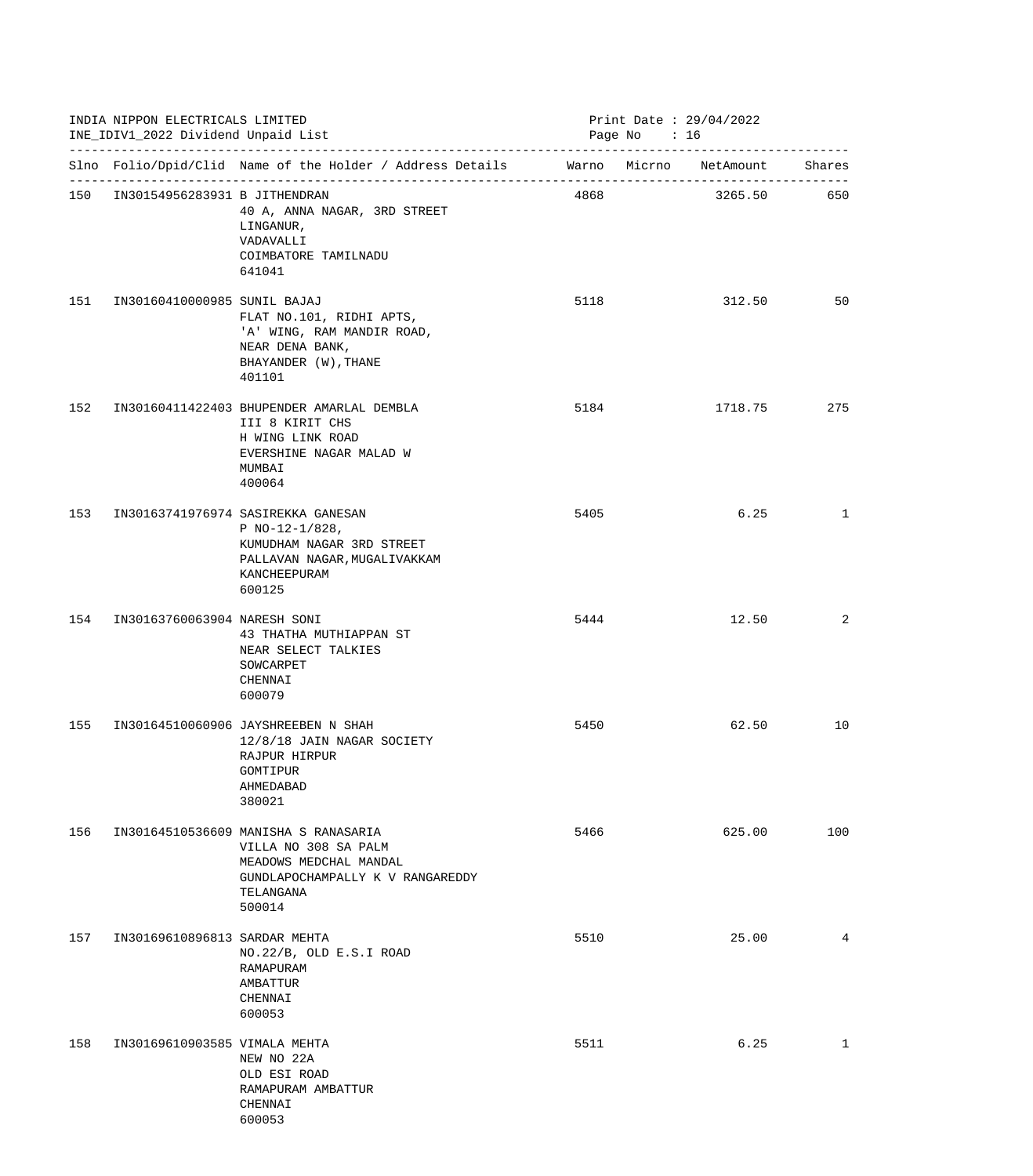|     | INDIA NIPPON ELECTRICALS LIMITED<br>INE_IDIV1_2022 Dividend Unpaid List |                                                                                                                                                 |      | Print Date : $29/04/2022$<br>Page No : 17 |           |        |
|-----|-------------------------------------------------------------------------|-------------------------------------------------------------------------------------------------------------------------------------------------|------|-------------------------------------------|-----------|--------|
|     |                                                                         | Slno Folio/Dpid/Clid Name of the Holder / Address Details Marno Micrno                                                                          |      |                                           | NetAmount | Shares |
|     |                                                                         | 159 IN30169611448819 KANDASAMY MANOHARAN<br>OLD NO 4/88 NEW NO 4/356<br>AMMAN KOIL KADU<br>NEIKARAPATTY<br>SALEM<br>636010                      | 5519 |                                           | 3104.50   | 618    |
| 160 |                                                                         | IN30169612315191 BHUPINDER SINGH KHURANA<br>H NO 5366 PUNJABI MOHALLA<br>NICHOLSON ROAD<br>AMBALA CANTT<br>133001                               | 5527 |                                           | 10440.00  | 1856   |
| 161 |                                                                         | IN30177411174391 SREEDHARAN NAIR JANARDHADNAN NAIR<br>CHILLAMADOM<br>CHANDANAKKAVU<br>PAZHAVEEDU P O<br>ALAPPUZHA<br>688009                     | 5560 |                                           | 625.00    | 100    |
| 162 |                                                                         | IN30177413743250 GIRISH MANOHAR RATNAPARKHI<br>H.NO. GAJANAN NAGAR<br>TO MAJALGAON<br>DIST BEED<br>MAJALGAON<br>431131                          | 5573 |                                           | 12.50     | 2      |
| 163 |                                                                         | IN30177419986342 RAJLAXMI KHANDELWAL<br>D/O MAHESH CHAND KHANDELWAL PANSARI<br>BAZAR BURAD MARKET<br>BEAWAR<br>BEAWAR<br>305901                 | 5653 |                                           | 187.50    | 30     |
| 164 | IN30181110035572 A. B. GOVARDHAN                                        | 8/4, SAIRAM STREET<br>MUTHULAKSHMI NAGAR<br>CHITLAPAKKAM<br>CHENNAI<br>600064                                                                   | 5670 |                                           | 175.00    | 28     |
| 165 | IN30189510282075 J V SRINIVASAN                                         | 37/1<br>MANJANAKARA MUTHIAH PILLAI LANE<br>MADURAI, TAMILNADU<br>625001                                                                         | 5703 |                                           | 62.50     | 10     |
| 166 |                                                                         | IN30189510384690 SHAJI ABDULKARIM RAWOTHER<br>KIZHAKAYIL HOUSE<br>MANNUPURAYIDOM<br>EDAYARICKAPUZHA P O, KANGAZHA<br>KOTTAYAM, KERALA<br>686541 | 5704 |                                           | 937.50    | 150    |
| 167 | IN30189510429502 AYYAPPARAJU                                            | M/S INDIA NIPPON ELECTRICALS LTD<br>ULLIVEERANAPALLI<br>HOSUR, TAMILNADU<br>635114                                                              | 5706 |                                           | 12.50     | 2      |
| 168 | IN30198310435217 RAGINI GUPTA                                           | 35/2, VALLABH NAGAR,<br>INDORE (M.P.)                                                                                                           | 5727 |                                           | 125.00    | 20     |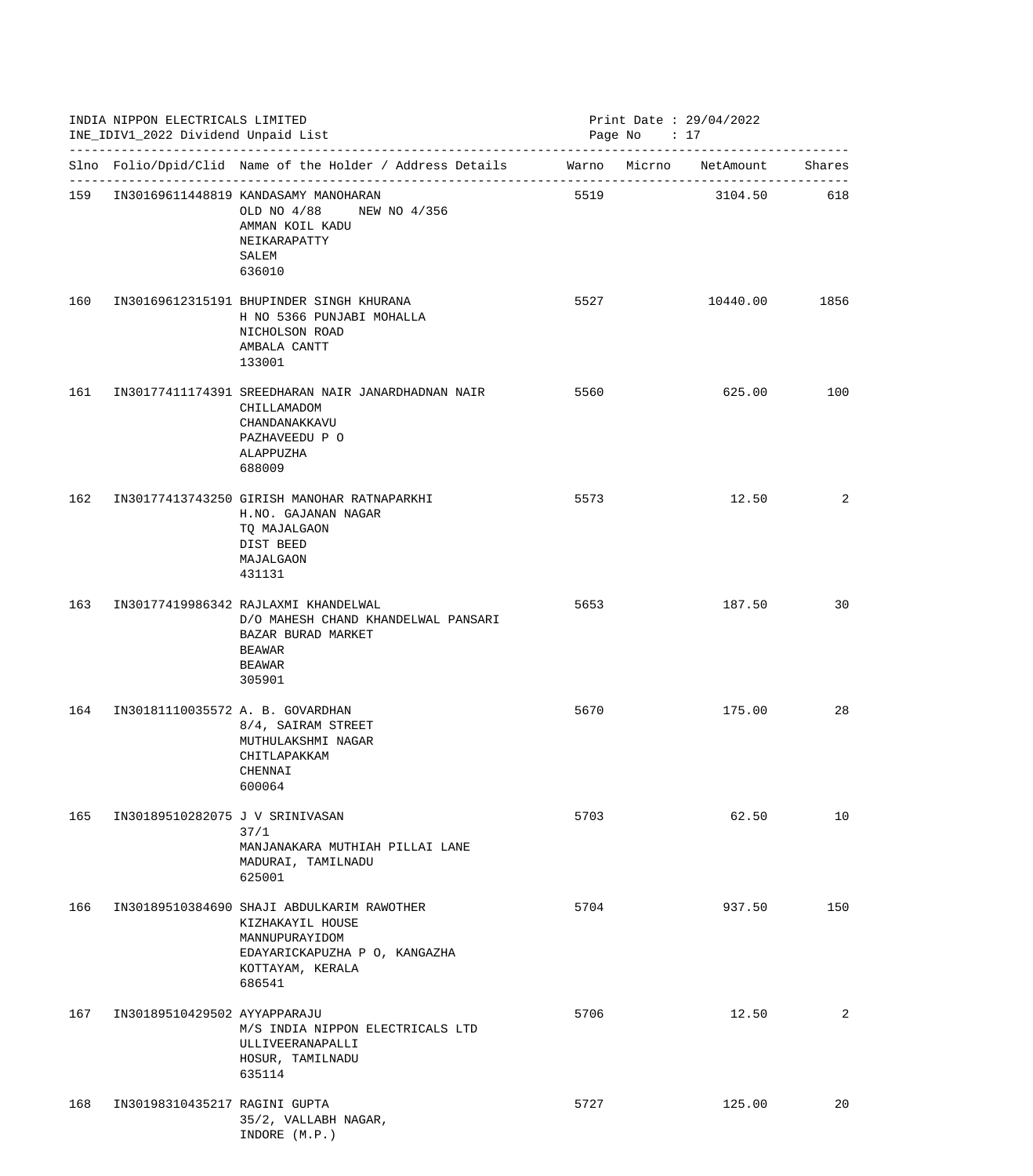|     | INDIA NIPPON ELECTRICALS LIMITED<br>INE_IDIV1_2022 Dividend Unpaid List |                                                                                                                                         |      | Print Date : $29/04/2022$<br>Page No : 18 |         |        |
|-----|-------------------------------------------------------------------------|-----------------------------------------------------------------------------------------------------------------------------------------|------|-------------------------------------------|---------|--------|
|     |                                                                         | Slno Folio/Dpid/Clid Name of the Holder / Address Details Marno Micrno NetAmount                                                        |      |                                           |         | Shares |
|     |                                                                         | 452001                                                                                                                                  |      |                                           |         |        |
| 169 |                                                                         | IN30198310510862 BHARTIBEN KIRITIKUMAR PATEL<br>11, GIRIVAR HOMES,<br>OPP. UNION BANK,<br>VASTRAL,<br>AHMEDABAD (GUJ.)<br>384218        | 5729 |                                           | 250.00  | 40     |
| 170 | IN30211310082508 RASHPAL SINGH                                          | H NO 409/2<br>WARD NO-8 ST NO 19-A<br>TIBBA SAHIB<br>DISTT- HOSHIARPUR (PUNJAB)<br>146001                                               | 5891 |                                           | 62.50   | 10     |
| 171 |                                                                         | IN30223610520339 NAUSHAD JEHANGIR CONTRACTOR<br>103<br>SANDY FLAMA DOSTI COMPLEX<br>TJ ROAD SEWREE<br>MUMBAI<br>400015                  | 5984 |                                           | 437.50  | 70     |
| 172 |                                                                         | IN30226910230850 RAJNIKANT V VAISHNANI<br>141, SHIVSHANKAR PARVATI SOC,<br>BHATNIWADI,<br>VARACHHA ROAD,<br>SURAT<br>395006             | 6015 |                                           | 700.00  | 112    |
| 173 | IN30226910424181 SELVARANGAN                                            | 133 BIGBAZAAR STREET,<br>THURAIUR TRICHIRAPPALLI,<br>COIMBATORE<br>621010                                                               | 6024 |                                           | 1250.00 | 200    |
| 174 |                                                                         | IN30226911041557 RAMESH P NANKANI<br>PRASUN PARK BLDG C,<br>OPP DEODHAR HOSPITAL FLAT NO 5,<br>PIMPRI WAGHIRE,<br><b>PUNE</b><br>411017 | 6037 |                                           | 437.50  | 70     |
| 175 |                                                                         | IN30226912794531 PAREKH HANSABEN HARSHAD<br>NEAR PATEL WADI DHARMAJ<br>TA PETLAD<br>DHARMAJ<br>GUJARAT INDIA<br>388430                  | 6062 |                                           | 625.00  | 100    |
| 176 | IN30226914597912 VRINDA JAIN                                            | 26 FRIENDS COLONY<br>WEST<br>NEW DELHI<br>NEW DELHI DELHI INDIA<br>110065                                                               | 6100 |                                           | 3015.00 | 600    |
| 177 |                                                                         | IN30232410292927 VUDDANTI NAGESWARA RAO<br>F5, VYSYA BANK APARTMENTS<br>MADHU GARDENS CENTRE<br>MOGALARAJAPURAM<br>VIJAYAWADA<br>520010 | 6141 |                                           | 37.50   | 6      |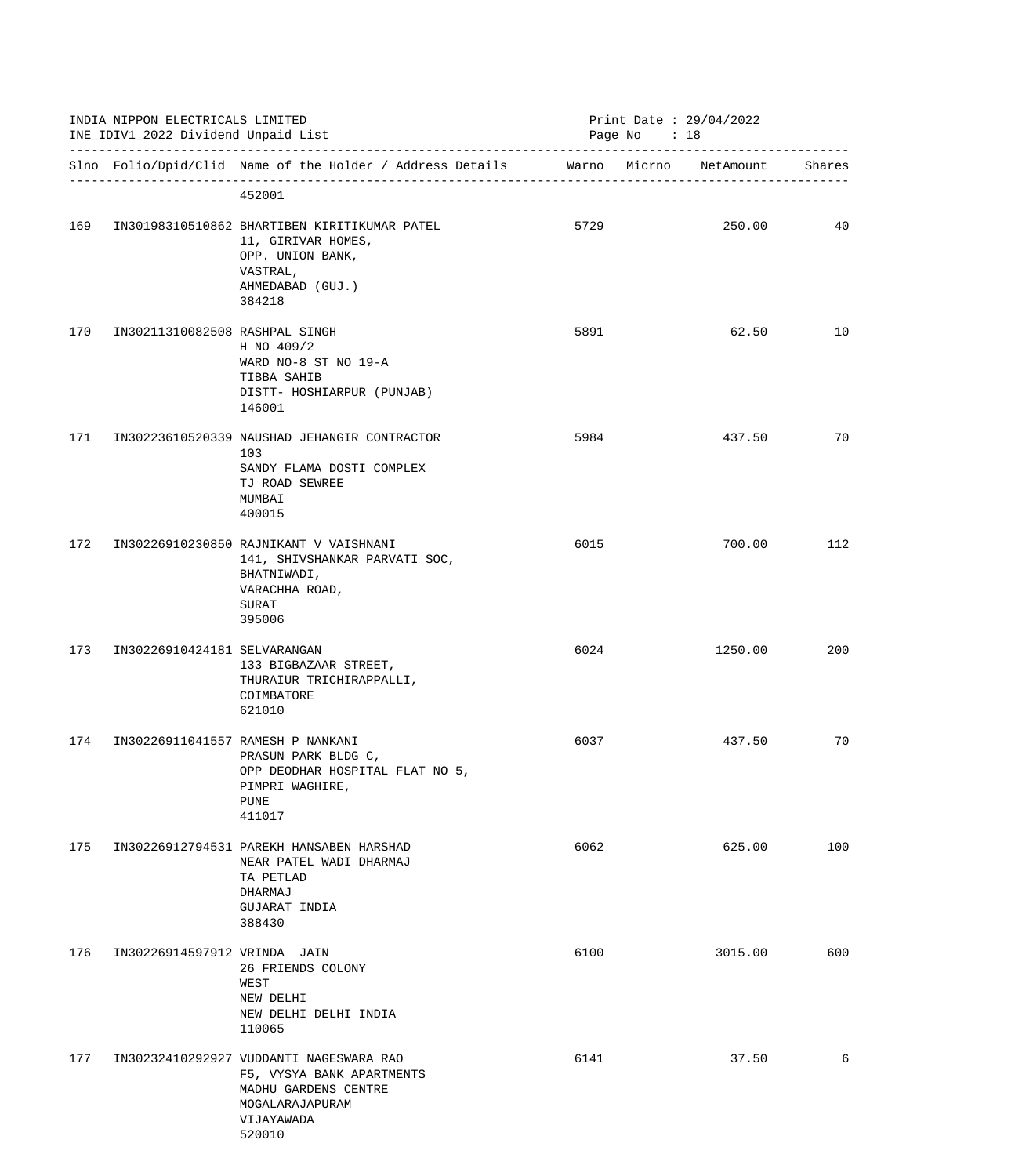|     | INDIA NIPPON ELECTRICALS LIMITED<br>INE_IDIV1_2022 Dividend Unpaid List |                                                                                                                                                                     |      | Print Date : $29/04/2022$<br>Page No : 19 |        |              |  |
|-----|-------------------------------------------------------------------------|---------------------------------------------------------------------------------------------------------------------------------------------------------------------|------|-------------------------------------------|--------|--------------|--|
|     |                                                                         | Slno Folio/Dpid/Clid Name of the Holder / Address Details Warno Micrno NetAmount Shares                                                                             |      |                                           |        |              |  |
|     | 178 IN30232410322649 KOLLU INDIRA                                       | D NO 28/516<br>CIRCLE PETA<br>MACHILIPATNAM<br>521001                                                                                                               | 6143 |                                           | 625.00 | 100          |  |
| 179 | IN30243720017086 T. KRISHNA RAO                                         | 66/37, EASWARADOSS STREET<br>TRIPLICANE,<br>CHENNAI<br>600005                                                                                                       | 6187 |                                           | 175.00 | 28           |  |
| 180 |                                                                         | IN30246110238352 ARUNABEN MANOJKUMAR VAKHARIA<br>12 NANDANVAN<br>NEAR SARDAR GARDEN<br>DIST- GANDHINAGAR<br>KALOL<br>382721                                         | 6223 |                                           | 187.50 | 30           |  |
| 181 | IN30267930334704 DEVARAJAN R M                                          | 63 A JANAKIRAMAN COLONY<br>ARUMBAKKAM<br>CHENNAI<br>600106                                                                                                          | 6331 |                                           | 187.50 | 30           |  |
| 182 |                                                                         | IN30302871623820 HARSH SHANTILAL VORA<br>B 206 2ND FLR LAXMI KRIPA SHAHJI<br>RAJE MARG NXT TO THAKKARBAKERS VILE<br>PARLE E, MUMBAI<br>MAHARASHTRA, INDIA<br>400057 | 7450 |                                           | 162.50 | 26           |  |
| 183 |                                                                         | IN30302889734872 MANJUSHA ISHWAR GHULE<br>C O ,63 D , ONI , RAJAPUR , RATNAGIRI<br>, MAHARASHTRA<br>, RATNAGIRI<br>MAHARASHTRA, INDIA<br>416705                     | 7664 |                                           | 62.50  | 10           |  |
| 184 | IN30309310242370 GOPU M K T                                             | DOOR NO 53/26<br>SEVENWELLS STREET<br>SEVEN WELLS<br>CHENNAI<br>600001                                                                                              | 7739 |                                           | 6.25   | $\mathbf{1}$ |  |
| 185 |                                                                         | IN30311610063364 VIJAYARAJ KOTHARI<br>NO.8, MAHAVEER COLONY<br>E.V.K SAMPATH ROAD<br>VEPERY<br>CHENNAI<br>600007                                                    | 7748 |                                           | 12.50  | 2            |  |
| 186 |                                                                         | IN30311610086214 RAJA RAM REDDY MALLELA<br>3-75 RAYAVARAM<br>KHADABABAD<br>PRODDATUR<br>KADAPA<br>516362                                                            | 7753 |                                           | 318.75 | 51           |  |
| 187 |                                                                         | IN30311614007982 RAKESH JAICHAND KANDHARI<br>A-503/504 MOTA MANSION CO OP HSG<br>4TH CROSS LANE LOKHANDWALA COMPLEX                                                 | 7905 |                                           | 125.00 | 20           |  |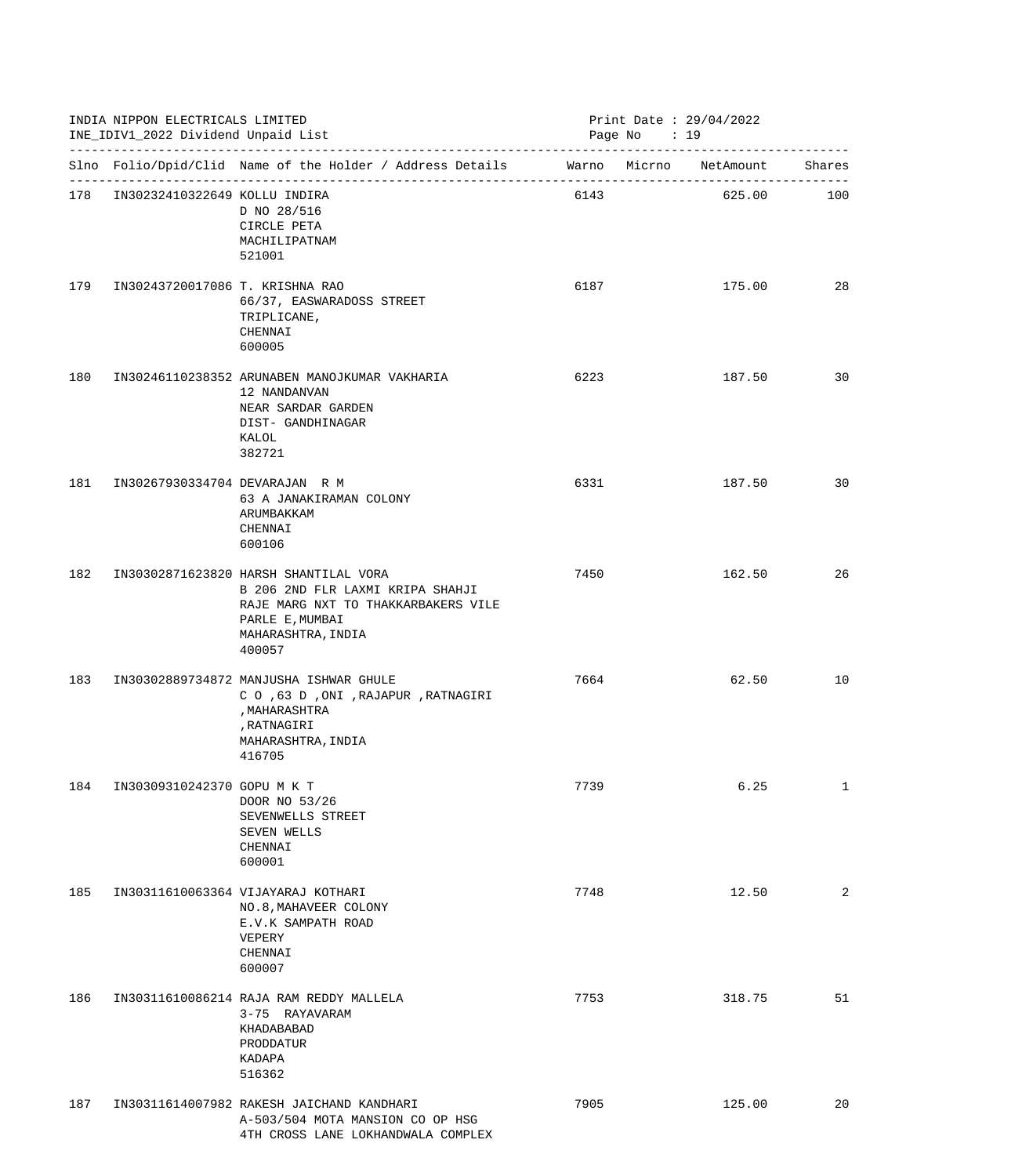|     | INDIA NIPPON ELECTRICALS LIMITED<br>INE_IDIV1_2022 Dividend Unpaid List |                                                                                                                                            |      | Print Date: 29/04/2022<br>Page No : 20 |         |        |
|-----|-------------------------------------------------------------------------|--------------------------------------------------------------------------------------------------------------------------------------------|------|----------------------------------------|---------|--------|
|     |                                                                         | Slno Folio/Dpid/Clid Name of the Holder / Address Details Marno Micrno NetAmount                                                           |      |                                        |         | Shares |
|     |                                                                         | ANDHERI WEST AZAD NAGAR<br>MUMBAI MH<br>400053                                                                                             |      |                                        |         |        |
| 188 | IN30362210013161 TAN WEI LI                                             | 14 F-2, NO 128<br>SEC 5 XINYI RD XINYI DIST<br>TAIPEI<br>TAIWAN 110<br>111111                                                              | 8120 |                                        | 990.00  | 200    |
| 189 | IN30383310012499 PRAVESH NAHAR                                          | NO.11, KRISHNABAI STREET<br>THYAGARAYAR NAGAR<br>CHENNAI<br>600017                                                                         | 8339 |                                        | 6.25    | 1      |
| 190 |                                                                         | IN30429523715237 JALAJ SRIVASTAVA<br>K 301 SAFAL PARISAR 2<br>OPP ORCHID ELEGANCE GALA<br>GAIMUKH ROAD SOUTH BHOPAL<br>AHEMDABAD<br>380058 | 8555 |                                        | 312.50  | 50     |
| 191 | IN30612210099670 LILA DEVI JAIN                                         | 13 RAJ KUNJ KALAJI GORAJI ROAD<br>NAIYO KI TALAI GIRWA SHASTRI<br>CIRCLE<br>UDAIPUR<br>313001                                              | 8706 |                                        | 1881.25 | 301    |
| 192 | 1201090000729011 SANJAY                                                 | C/O BTM PO NO BTM ROAD<br>BHIWANI<br>HARYANA<br>INDIA<br>127021                                                                            | 8918 |                                        | 93.75   | 15     |
| 193 | 1201090001751032 MANJUBALA .                                            | OLD NO:10, NEW NO:19, VELLALA<br>STREET, PURASAWALKAM,<br>CHENNAI<br>TAMIL NADU<br>INDIA<br>600084                                         | 8961 |                                        | 12.50   | 2      |
| 194 |                                                                         | 1201090003639437 PANKAJ UTTAMRAO PATIL<br>16A, LAXMI NAGAR , KORIT ROAD<br>NEAR G.S.BANK<br>NANDURBAR<br>MAHARASHTRA<br>INDIA<br>425412    | 8999 |                                        | 125.00  | 20     |
| 195 | 1201090005361408 MAYUR A .                                              | O NO 10 N NO 19 VELLALAR ST<br>PURASAWALKAM<br>CHENNAI<br>TAMILNADU<br>India<br>600084                                                     | 9050 |                                        | 12.50   | 2      |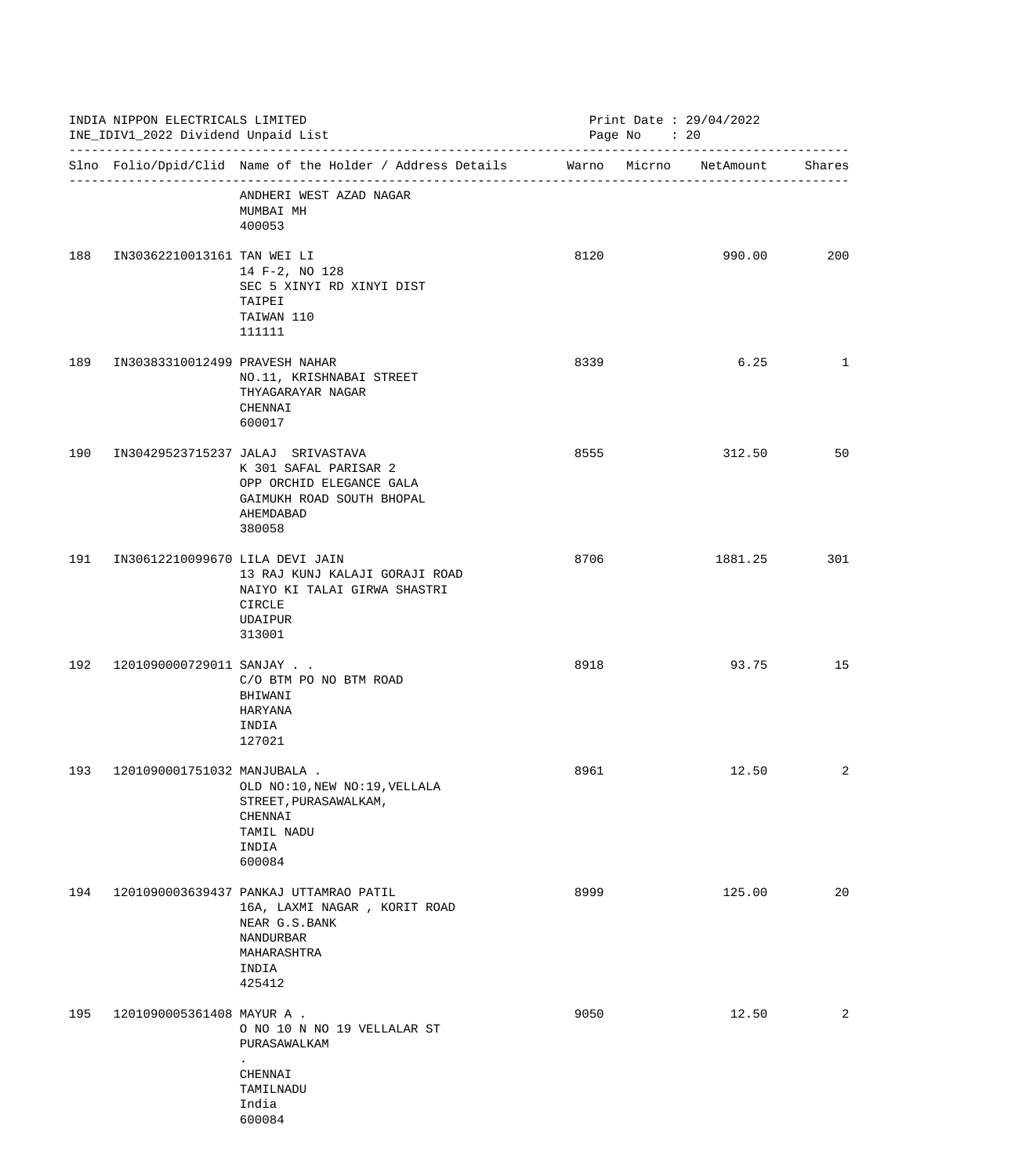|     | INDIA NIPPON ELECTRICALS LIMITED<br>INE_IDIV1_2022 Dividend Unpaid List |                                                                                                                                                                    |      | Print Date: 29/04/2022<br>Page No : 21 |          |              |  |
|-----|-------------------------------------------------------------------------|--------------------------------------------------------------------------------------------------------------------------------------------------------------------|------|----------------------------------------|----------|--------------|--|
|     |                                                                         | Slno Folio/Dpid/Clid Name of the Holder / Address Details Marno Micrno NetAmount                                                                                   |      |                                        |          | Shares       |  |
|     |                                                                         | 196 1201090010116206 HANSABEN ANIRUDDHA DAVE.<br>MANGAL BHUVAN<br>GANPATI MANDIR ROAD<br>JAYVANT CHAUK<br>NANDURBAR<br>MAHARASHTRA<br>INDIA<br>425412              | 9249 |                                        | 3025.00  | 484          |  |
| 197 |                                                                         | 1201090026149630 KISHOR SHAH (HUF).<br>701 CASA GRANDE SENAPATI BAPAT MARG<br>LOWER PAREL PENINSULA<br>CORPORATE PARK<br>MUMBAI<br>MAHARASHTRA<br>INDIA<br>400013  | 9508 |                                        | 11250.00 | 2000         |  |
| 198 |                                                                         | 1201090700112334 VANDANA PRAKASH CHAUDHARI<br>12 DYANDEEP APT.<br>N/R BANK OF INDIA, KAMATHWADA,<br>PAWAN NAGAR, CIDCO,<br>NASIK<br>MAHARASHTRA<br>INDIA<br>422009 | 9518 |                                        | 1250.00  | 200          |  |
| 199 |                                                                         | 1201091900149091 NITIN SHASHIKANT URUNKAR<br>$109/1$ ,<br>R. K . NAGAR , MORE WADI ,<br>TAL-KARVEER<br>KOLHAUR<br>MAHARASHTRA<br>INDIA<br>416013                   | 9527 |                                        | 625.00   | 100          |  |
| 200 |                                                                         | 1201130000650070 JITEN ZAVER CHAND KARANI<br>7-1-41 FLAT NO.201 ANITHA<br>AVENUE APTS DHARAM KARAN ROAD<br>AMEERPET<br>HYDERABAD<br>TELANGANA<br>INDIA<br>500016   | 9574 |                                        | 125.00   | 20           |  |
| 201 | 1201130000836942 HASTIMAL NAHAR                                         | SWETAMBER APARTMENTS OLD NO<br>3 NEW NO 5 BAZULLAH ROAD<br>THYGARAYANAGAR HO CHENNAI<br>CHENNAI<br>TAMIL NADU<br>INDIA<br>600017                                   | 9589 |                                        | 6.25     | $\mathbf{1}$ |  |
| 202 |                                                                         | 1201320000586894 NARAYAN SARKAR .<br>BISWAS MANSION BLOCK B NEAR<br>NETAJI GIRLS SCHOOL N.S.ROAD<br>SUBHASHPALLY<br>SILIGURI<br>WEST BENGAL<br>INDIA<br>734001     | 9724 |                                        | 93.75    | 15           |  |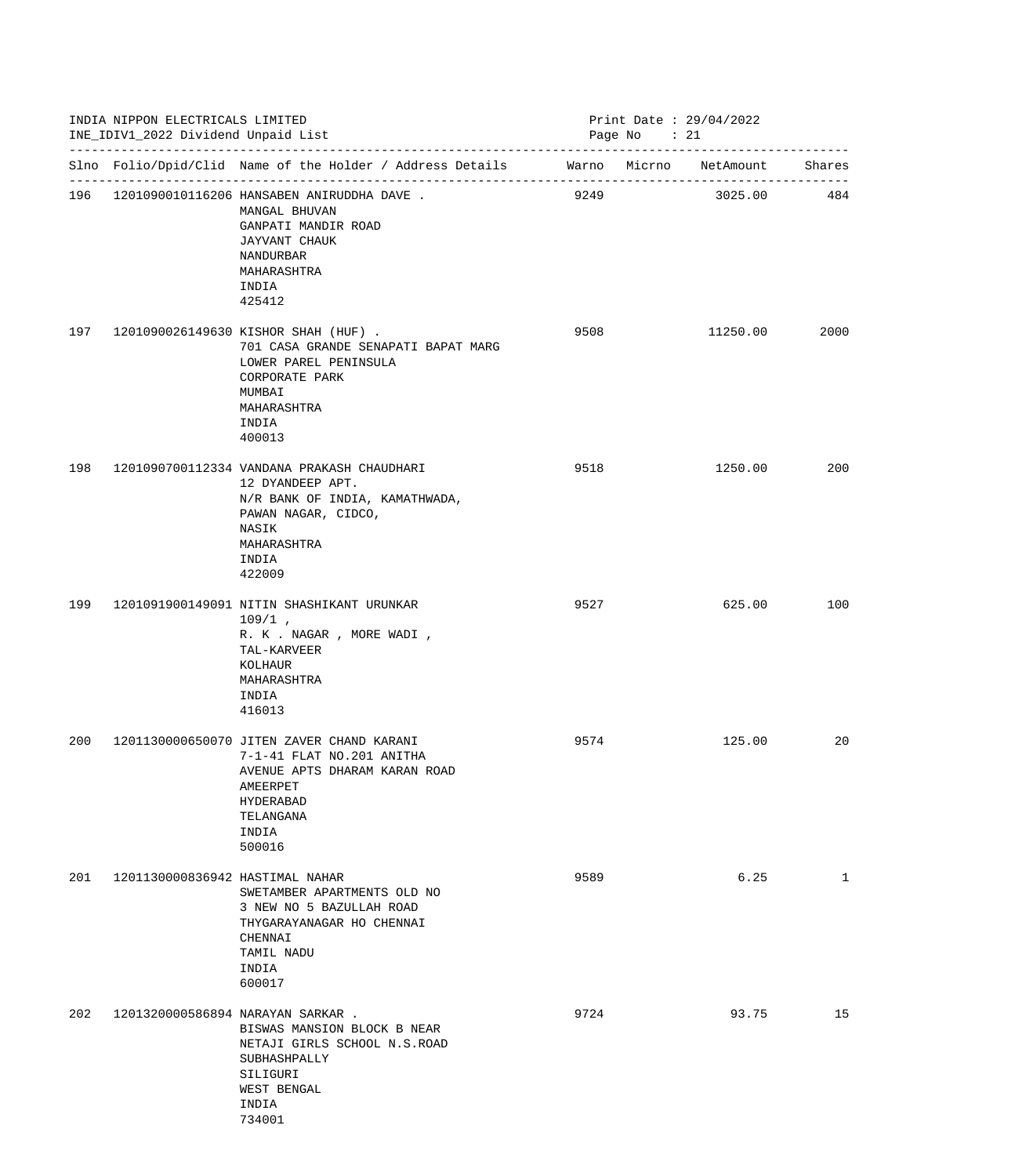|     | INDIA NIPPON ELECTRICALS LIMITED<br>INE_IDIV1_2022 Dividend Unpaid List |                                                                                                                                               |       | Print Date : $29/04/2022$<br>Page No : 22 |              |  |  |
|-----|-------------------------------------------------------------------------|-----------------------------------------------------------------------------------------------------------------------------------------------|-------|-------------------------------------------|--------------|--|--|
|     |                                                                         | Slno Folio/Dpid/Clid Name of the Holder / Address Details Marno Micrno NetAmount Shares                                                       |       |                                           |              |  |  |
|     |                                                                         | 203 1201320001169116 BAJIRAO MAHADU SURYAWANSHI<br>N 42 JC 3/20/3 RAIGAD CHOWK<br>4TH SCHEME CIDCO<br>NASIK<br>MAHARASHTRA<br>INDIA<br>422009 | 9726  | 156.25                                    | 25           |  |  |
| 204 |                                                                         | 1201640200084844 SANT PARKASH SINGH<br>HOUSE NO: 459<br>SECTOR: $32 - A$<br>CHANDIGARH<br>U.T.<br>INDIA<br>160032                             | 9856  | 625.00                                    | 100          |  |  |
| 205 |                                                                         | 1201860000620469 SWAMINATHAN RAJAGOPALAN<br>OLD NO 4 NEW NO 7<br>DR BESANT ROAD<br>TRIPLICANE<br>CHENNAI<br>TAMIL NADU<br>INDIA<br>600005     | 9933  | 55.50                                     | 10           |  |  |
| 206 |                                                                         | 1201890000029119 AJAY KUMAR SHARMA<br>BARA BAZAR<br>DARBHANGA<br>DARBHANGA<br><b>BIHAR</b><br>INDIA<br>846004                                 | 9940  | 5062.00                                   | 900          |  |  |
| 207 |                                                                         | 1201910100409670 SUSHIL KUMAR AGARWAL (HUF)<br>928/2/N, BANKIM NAGAR<br>SARKAR PARA 2nd MILE<br>SILIGURI<br>WEST BENGAL<br>INDIA<br>734401    | 9959  | 4.25                                      | $\mathbf{1}$ |  |  |
| 208 |                                                                         | 1202000000419981 ANKIT ANIL BHATTAD<br>28 NANDAN<br>NEAR PARASKAR SHOW ROOM<br>VIDYA NAGAR<br>AKOLA<br>MAHARASHTRA<br>INDIA<br>444001         | 10069 | 312.50                                    | 50           |  |  |
| 209 | 1202060000023368 RAJKUMAR GUPTA                                         | $R - 89$<br>MODEL TOWN<br>NARWANA<br>HARYANA<br>INDIA<br>126116                                                                               | 10075 | 281.25                                    | 45           |  |  |
| 210 | 1202060001188437 SULOCHANA .                                            | HOUSE NO 25 A<br>CHAMAN GARDEN<br>RAILWAY ROAD<br>KARNAL                                                                                      | 10101 | 118.75                                    | 19           |  |  |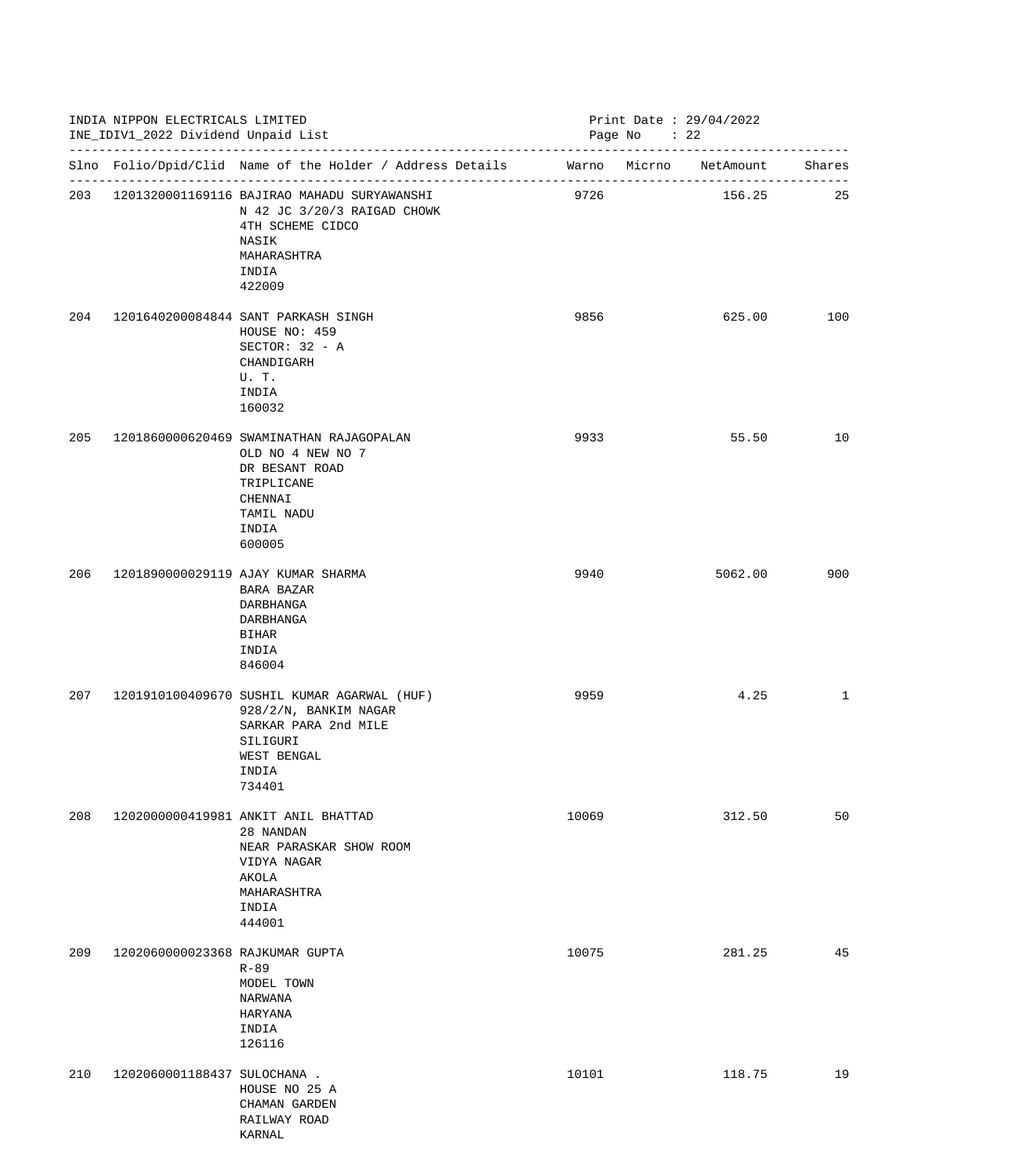|     | INDIA NIPPON ELECTRICALS LIMITED<br>INE_IDIV1_2022 Dividend Unpaid List |                                                                                                                                                                                       |       | Print Date : $29/04/2022$<br>Page No : 23 |                        |        |
|-----|-------------------------------------------------------------------------|---------------------------------------------------------------------------------------------------------------------------------------------------------------------------------------|-------|-------------------------------------------|------------------------|--------|
|     |                                                                         | Slno Folio/Dpid/Clid Name of the Holder / Address Details                                                                                                                             |       |                                           | Warno Micrno NetAmount | Shares |
|     |                                                                         | HARYANA<br>INDIA<br>132001                                                                                                                                                            |       |                                           |                        |        |
| 211 | 1202060001478875 GULSHAN DAWAR                                          | VILLAGE UCHANI<br>KARNAL<br>HARYANA<br>INDIA<br>132001                                                                                                                                | 10136 |                                           | 162.50                 | 26     |
| 212 | 1202230000105252 DODDI JOHNPAUL                                         | C/O BONDS TAILORS<br>A G COLLEGE ROAD<br>GUNTUR DIST.,<br>BAPATLA<br>Andhra Pradesh<br>India<br>522101                                                                                | 10347 |                                           | 37.50                  | 6      |
| 213 |                                                                         | 1202350000262106 AJAY NENSUKHLAL LUNKAD.<br>AMBAR PLAZA MAGE, AKBAR<br>PRESS MEHER COLONY,<br>STATION ROAD, AHMEDNAGAR,<br>AHMEDNAGAR<br>MAHARASHTRA<br>INDIA<br>414001               | 10401 |                                           | 750.00                 | 120    |
| 214 |                                                                         | 1202470000458402 PADMA GOVIND MALU<br>SHRUSTI ARACADE T1 3RD FLOOR ANAND<br>NAGAR BESIDE GOODLUCK HOTEL<br>GULBARGA 585101 MOB 9448133964<br>GULBARGA<br>KARNATAKA<br>INDIA<br>585101 | 10442 |                                           | 625.00                 | 100    |
| 215 |                                                                         | 1202620000058548 MANOHAR LAL RATHI<br>3/9, MAHESH NAGAR<br>INDORE<br>MADHYA PRADESH<br>INDIA<br>452002                                                                                | 10492 |                                           | 375.00                 | 60     |
| 216 |                                                                         | 1202970000140908 PRATIK VASANT DEDHIA<br>MAHAVIR SOCIETY,<br>POYNAD NAKA,<br>POYNAD,<br>ALIBAUG<br>MAHARASHTRA<br>INDIA<br>402108                                                     | 10684 |                                           | 156.25                 | 25     |
| 217 |                                                                         | 1202990003492439 AMIT KIRTIKUMAR SHAH<br>102 RAMKRISHNANIWAS OPP<br>PORTIGUS CHURCH GOKHALE<br>RD DADAR W<br>MUMBAI<br>MAHARASHTRA<br>INDIA<br>400028                                 | 10723 |                                           | 1750.00                | 280    |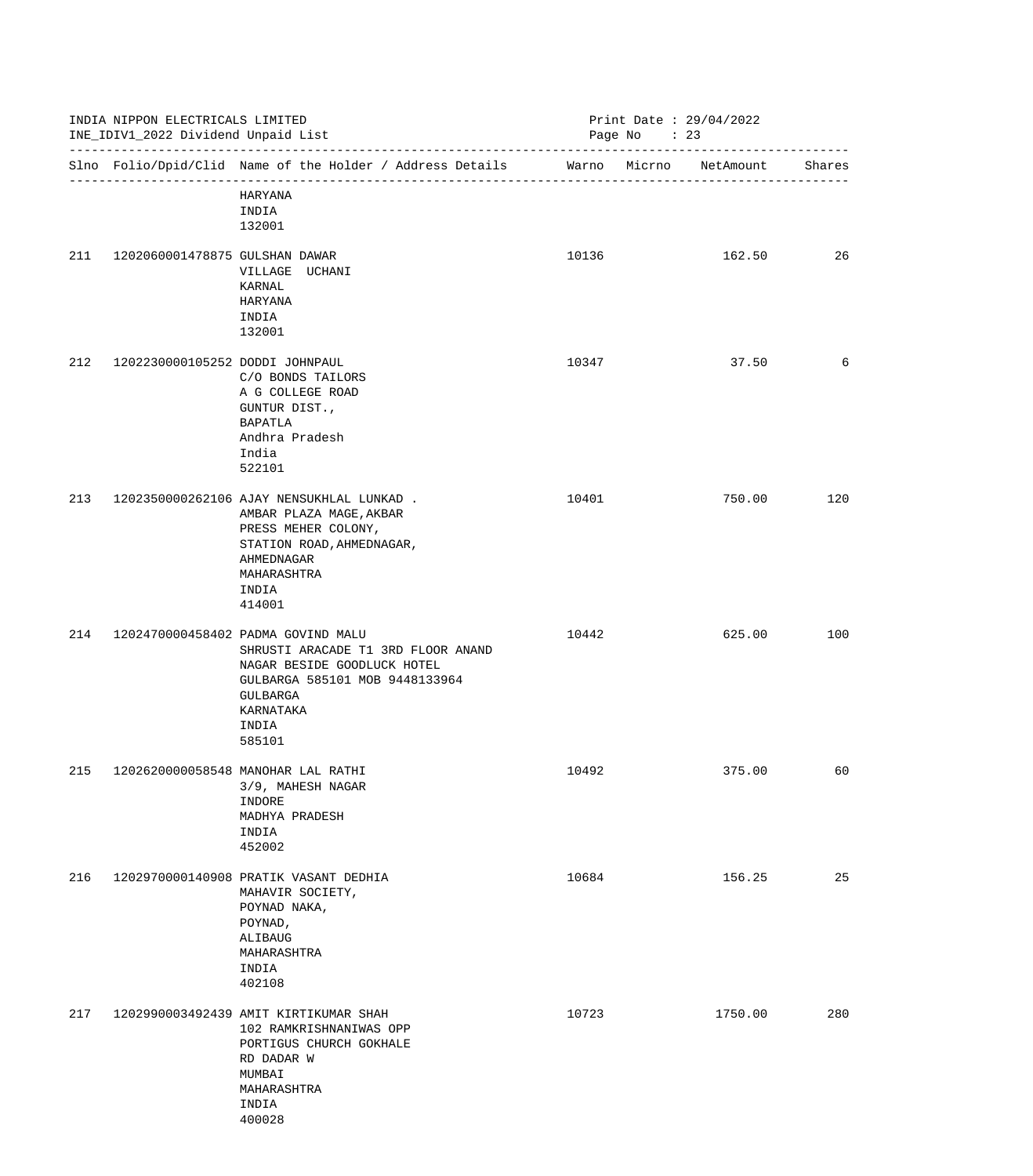|     | INDIA NIPPON ELECTRICALS LIMITED<br>INE_IDIV1_2022 Dividend Unpaid List |                                                                                                                                                                   |       | Print Date: 29/04/2022<br>Page No : 24 |         |     |  |
|-----|-------------------------------------------------------------------------|-------------------------------------------------------------------------------------------------------------------------------------------------------------------|-------|----------------------------------------|---------|-----|--|
|     |                                                                         | Slno Folio/Dpid/Clid Name of the Holder / Address Details Marno Micrno NetAmount Shares                                                                           |       |                                        |         |     |  |
|     | 218 1203000000316611 RUPA SAHA                                          | PO.AGARPARA,<br>B.C.SEN ROAD, TARAPUKUR(N),<br>DIST. 24PGS. (N),<br>KOLKATA<br>WEST BENGAL<br>INDIA<br>700109                                                     | 10748 |                                        | 3125.00 | 500 |  |
| 219 |                                                                         | 1203040000069083 RAJESH KUMAR SAHU<br>HOUSE NO 3<br>GOVERNMENT GIRLS INTER COLLEGE<br>RAEBARELI<br>UTTAR PRADESH<br>INDIA<br>229001                               | 10790 |                                        | 625.00  | 100 |  |
| 220 |                                                                         | 1203230003462421 KETAN YASHWANT GAWAND.<br>AT.<br><b>DURSHET</b><br>POST. BALAWALI,<br>RAIGARH (MH)<br>MAHARASHTRA<br>INDIA<br>402107                             | 10990 |                                        | 93.75   | 15  |  |
| 221 | 1203320000709217 KUMANAN L                                              | SUKKAMPATTY PO<br>HARUR VIA<br>SALEM DT<br>SALEM<br>TAMIL NADU<br>INDIA<br>636122                                                                                 | 11100 |                                        | 25.00   | 4   |  |
| 222 |                                                                         | 1203320002827726 CHINTAN S PANCHOLI<br>GUJARAT HOUSING BOARD<br>HASTI TALAV<br>ANKLESHWAR<br>GUJARAT<br>INDIA<br>393001                                           | 11125 |                                        | 156.25  | 25  |  |
| 223 |                                                                         | 1203320004496703 BHARATBHAI V VASANI<br>224 POT TULSISYAM SOCIETY<br>PUNA 35 PUNA TAL<br>CHORYASI TALUKA DIST SURAT<br><b>SURAT</b><br>GUJARAT<br>INDIA<br>394211 | 11141 |                                        | 200.00  | 32  |  |
| 224 | 1203320004722770 NEHAL N PATEL                                          | SHANTI KUNJ<br>ROAD NO 4<br>KESHWAPUR<br>HUBLI<br>KARNATAKA<br>INDIA<br>580023                                                                                    | 11144 |                                        | 937.50  | 150 |  |
| 225 |                                                                         | 1203320005084364 NEEL MANI SHARMA<br>H NO- 943                                                                                                                    | 11148 |                                        | 12.50   | 2   |  |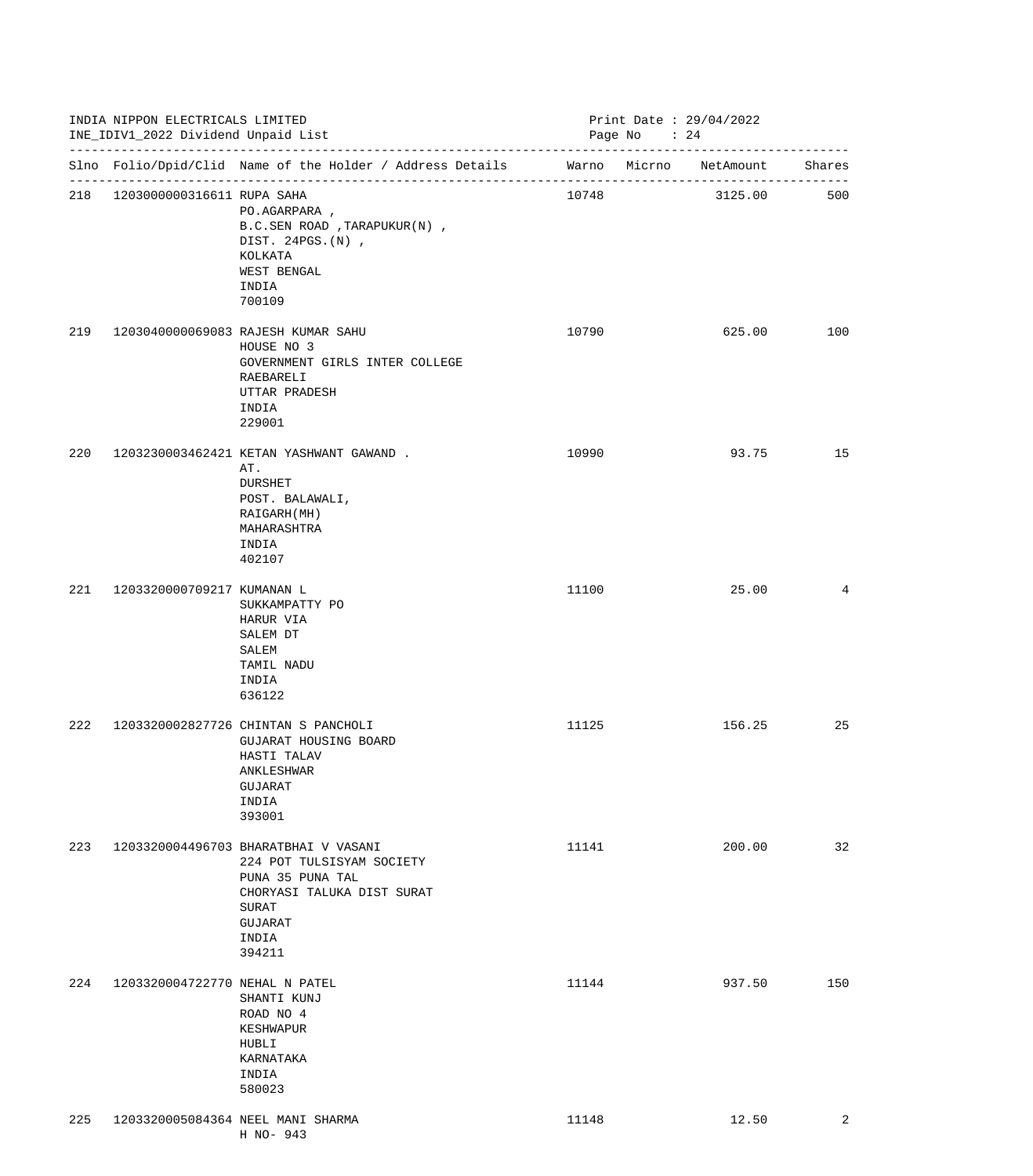|     | INDIA NIPPON ELECTRICALS LIMITED<br>INE_IDIV1_2022 Dividend Unpaid List<br>-------------------------------- |                                                                                                                                                                                  |       | Print Date: 29/04/2022<br>Page No : 25 |        |
|-----|-------------------------------------------------------------------------------------------------------------|----------------------------------------------------------------------------------------------------------------------------------------------------------------------------------|-------|----------------------------------------|--------|
|     |                                                                                                             | Slno Folio/Dpid/Clid Name of the Holder / Address Details                                                                                                                        |       | Warno Micrno<br>NetAmount              | Shares |
|     |                                                                                                             | KAMLA NAGAR<br>KOSI KALAN MATHURA<br>MATHURA<br>UTTAR PRADESH<br>INDIA<br>281403                                                                                                 |       |                                        |        |
| 226 |                                                                                                             | 1203320005766419 SANJAY KUMAR PANDEY<br>MOH SHIV COLONY<br>FAZALGANJ SASARAM<br>ROHTAS<br>SASARAM<br><b>BIHAR</b><br>INDIA<br>821115                                             | 11159 | 125.00                                 | 20     |
| 227 |                                                                                                             | 1203320006703689 DHARMESH C SOLANKI<br>702 SAICHARAN<br>N S PHADKE MARG<br>ANDHERI E<br>MUMBAI<br>MAHARASHTRA<br>INDIA<br>400069                                                 | 11170 | 181.25                                 | 29     |
| 228 | 1203320006863773 SUJIT KUMAR                                                                                | 214 NSC BOSE ROAD<br>PARRYS CORNER<br>CHENNAI<br>TAMIL NADU<br>INDIA<br>600001                                                                                                   | 11173 | 343.75                                 | 55     |
| 229 |                                                                                                             | 1203320010886778 MANISH KUMAR DANI<br>DELWARA ROAD VIKAS COLONY<br>TEHSIL BEAWAR AJMER<br>BEAWAR AJMER<br>BEAWAR<br>RAJASTHAN<br>INDIA<br>305901                                 | 11251 | 3125.00                                | 500    |
| 230 |                                                                                                             | 1203320022427561 RAJESH LAKHIMAL ROHRA<br>50 01 FLOWER VALLEY FLATN 202<br>ON BLOCK A238 R 476 BEHIND<br>SATYA SAI SCHOOL ULHAS NAGAR<br>THANE<br>MAHARASHTRA<br>INDIA<br>421004 | 11448 | 125.00                                 | 20     |
| 231 | 1203320029004483 ARUN JOY                                                                                   | S/O JOY KA KAIPPULLY PARAMBAN<br>HOUSE KOTHANATH LANE<br>KIZHAKKUMPATTUKARA<br>THRISSUR<br>KERALA<br>INDIA<br>680005                                                             | 11557 | 18.75                                  | 3      |
| 232 | 1203320034747519 Parsa Prashanth                                                                            | HNO 1-68, ACHHUMAIPALLI,<br>CHIKODE, DUBBAK MANDAL, MEDAK                                                                                                                        | 11612 | 31.25                                  | 5      |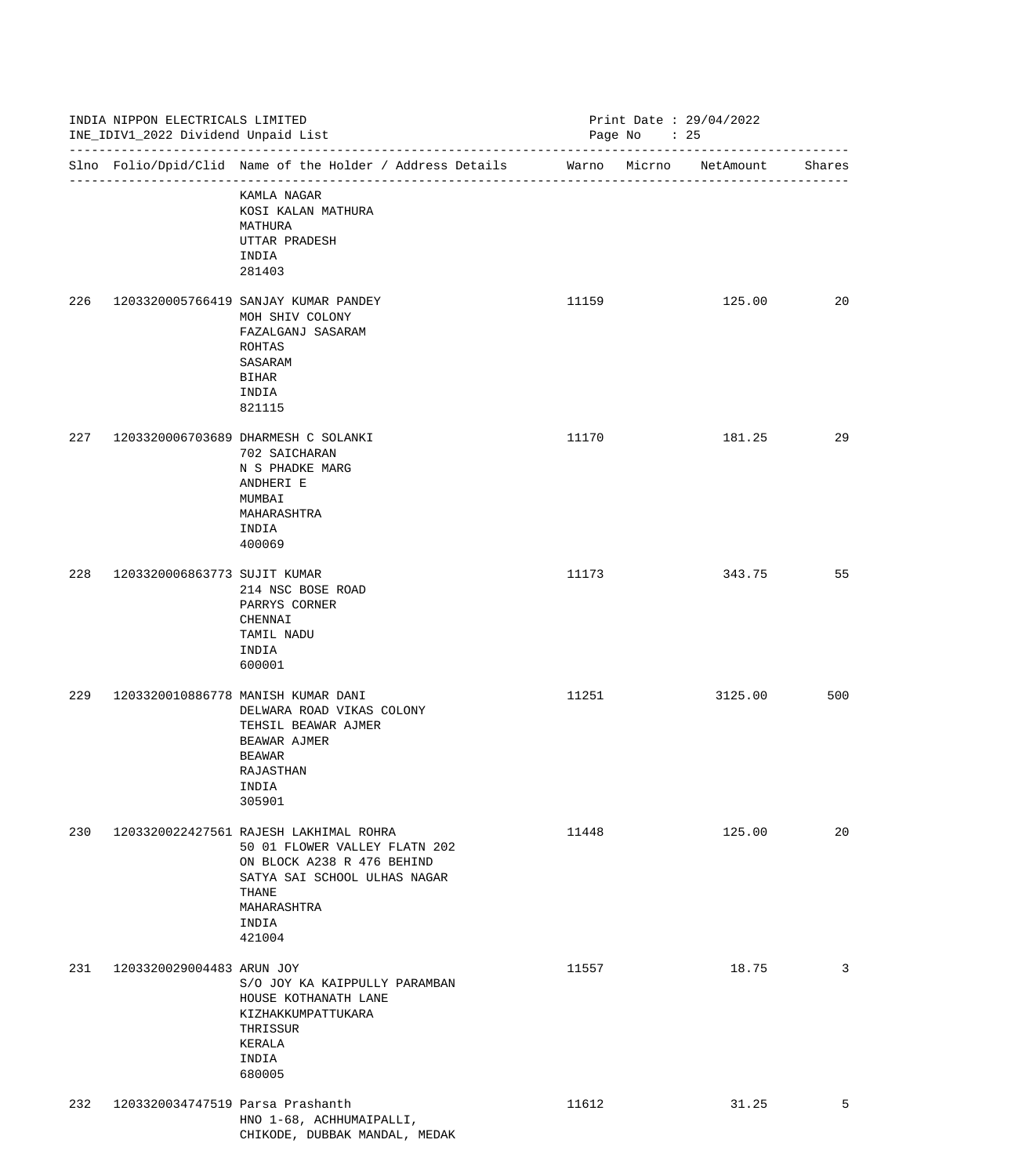|     | INDIA NIPPON ELECTRICALS LIMITED<br>INE_IDIV1_2022 Dividend Unpaid List<br>------------------------------ |                                                                                                                                          |       | Print Date: 29/04/2022<br>Page No : 26 |              |
|-----|-----------------------------------------------------------------------------------------------------------|------------------------------------------------------------------------------------------------------------------------------------------|-------|----------------------------------------|--------------|
|     |                                                                                                           | Slno Folio/Dpid/Clid Name of the Holder / Address Details                                                                                |       | Warno Micrno NetAmount                 | Shares       |
|     |                                                                                                           | MEDAK<br>TELANGANA<br>INDIA<br>502108                                                                                                    |       |                                        |              |
| 233 |                                                                                                           | 1203320035054810 Rohit Jagatsingh Rajak<br>SURENDRAGAD NEAR MAHATMA<br>GANDHI STATU NAGPUR<br>NAGPUR<br>MAHARASHTRA<br>INDIA<br>440006   | 11619 | 250.00                                 | 40           |
| 234 | 1203320036750233 Poorvi Gupta                                                                             | 35/17 RAEBARELY SHEKHAN TOLA<br>RAE BARELI<br>RAEBARELI<br>UTTAR PRADESH<br>INDIA<br>229001                                              | 11642 | 31.25                                  | 5            |
| 235 | 1203320044585636 GHANSHYAM BHATI                                                                          | S O LAXMAN SINGH BHATI 69 BABU<br>LAXMAN SINGH COLONY OUTSIDE<br>3RD POLE MAHA MANDIR KACHERY<br>JODHPUR<br>RAJASTHAN<br>INDIA<br>342006 | 11720 | 12.50                                  | 2            |
| 236 | 1203320044848953 Madhukar C.S                                                                             | 1-1 TEMPLE CHIKKAVALLABI<br>KOLAR<br>KOLAR<br>KARNATAKA<br>INDIA<br>563133                                                               | 11722 | 6.25                                   | $\mathbf{1}$ |
| 237 | 1203320090035917 THOOYAVAN .                                                                              | 29 PERIYAR STREET<br>CHIDAMBARAM CUDDALORE<br>CUDDALORE<br>TAMIL NADU<br>INDIA<br>608001                                                 | 12096 | 6.25                                   | $\mathbf{1}$ |
| 238 | 1203380000074695 SUDHIR BHATT                                                                             | 2056/A, KRISHNA NAGAR<br>SANSKAR MANDAL<br>TALAJA ROAD<br><b>BHAVNAGAR</b><br>GUJARAT<br>INDIA<br>364002                                 | 12287 | 125.00                                 | 20           |
| 239 |                                                                                                           | 1203390000209254 GOKUL DAS MUNDHRA<br>20/1 K MOTILAL BASAK LANE<br>KANKURGACHI<br>KOLKATA<br>KOLKATA<br>WEST BENGAL<br>INDIA<br>700054   | 12304 | 312.50                                 | 50           |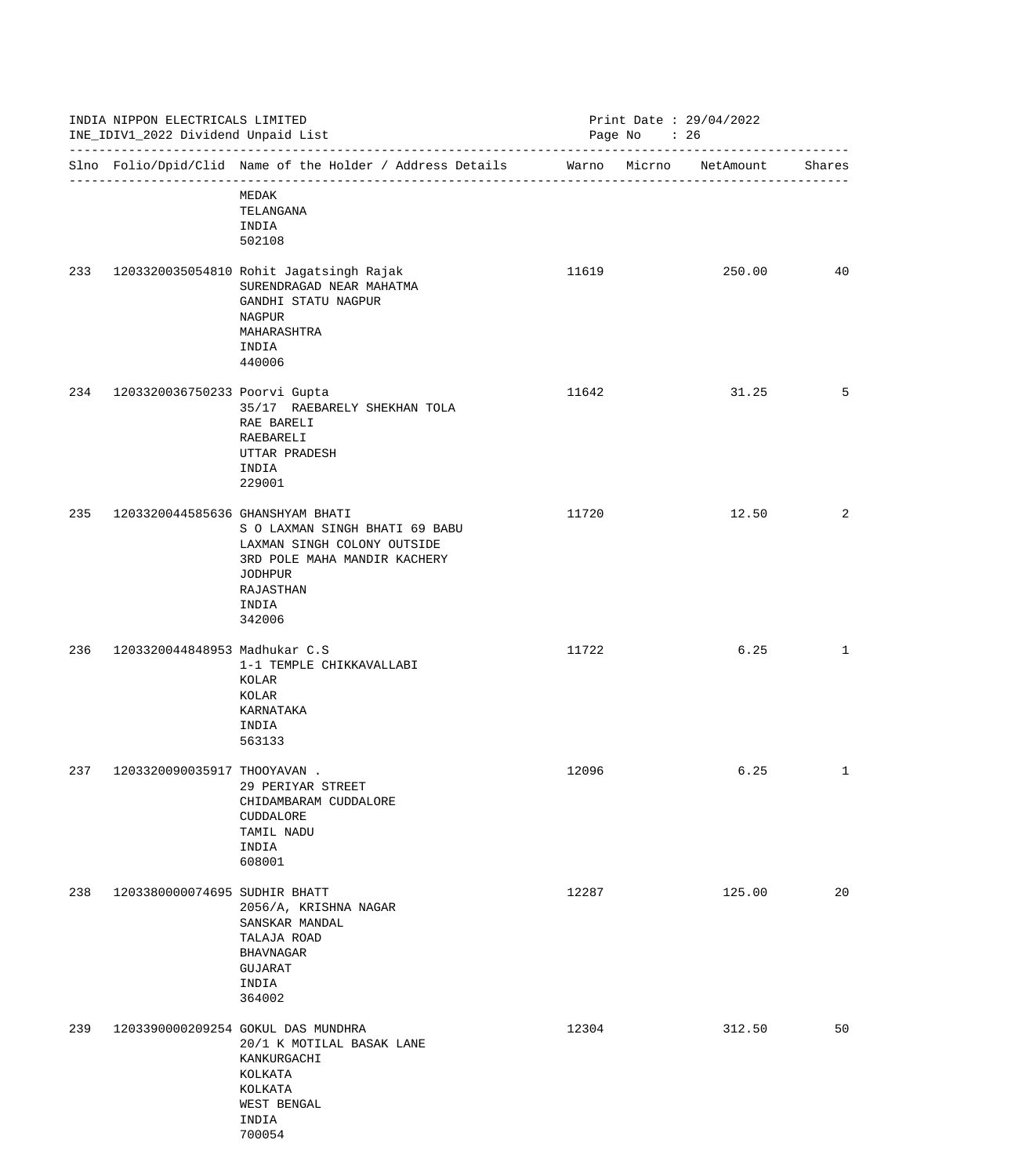|     | INDIA NIPPON ELECTRICALS LIMITED<br>INE_IDIV1_2022 Dividend Unpaid List |                                                                                                                                                   |       | Print Date: 29/04/2022<br>Page No : 27 |     |
|-----|-------------------------------------------------------------------------|---------------------------------------------------------------------------------------------------------------------------------------------------|-------|----------------------------------------|-----|
|     |                                                                         | Slno Folio/Dpid/Clid Name of the Holder / Address Details Marno Micrno NetAmount Shares                                                           |       |                                        |     |
|     | 240 1203450000182567 PRAKASH GIRIA                                      | 10, RAMLAL DUTTA ROAD,<br>BHADRAKALI,<br>UTTARPARA,<br>HOOGHLY<br>WEST BENGAL<br>INDIA<br>712232                                                  | 12335 | 1250.00                                | 200 |
| 241 | 1203450000552979 SANJIB SAHA                                            | 30 NARKELDANGA NORTH ROAD<br>PO- NARKELDANGA<br>KOLKATA<br>WEST BENGAL<br>INDIA<br>700011                                                         | 12342 | 312.50                                 | 50  |
| 242 | 1203500000059341 VIKASH KUMAR                                           | $NO:444$ ,<br>SATYAMARGA,<br>SIDDHARTHA NAGAR,<br>MYSORE<br>KARNATAKA<br>INDIA<br>570011                                                          | 12398 | 143.75                                 | 23  |
| 243 |                                                                         | 1203520000029608 MUVVALA VENKATA HANUMANTHA RAO . 2434<br>NUTHALAPADU PO<br>PARUCHURU MDL<br>PRAKASAM DT<br>NUTHALAPADU<br>A P<br>INDIA<br>523169 |       | 125.00                                 | 20  |
| 244 |                                                                         | 1203600000843977 KIRAN BHANUPRASAD JOSHI<br>B 287 HAJIKHANA BAZAR<br>NANISHUKLA STREET<br><b>BHARUCH</b><br>GUJARAT<br>INDIA<br>392001            | 12466 | 875.00                                 | 140 |
| 245 |                                                                         | 1203600001807868 KAKADE AMOL SURESH<br>$C/1/14$ HDFC COLONY<br>BEHIND SHAHUNAGAR<br>CHINCHWAD<br>PUNE<br>MAHARASHTRA<br>INDIA<br>411019           | 12486 | 12.50                                  | 2   |
| 246 | 1203600002506381 GAJERA DIPALI.                                         | A 19 DAIMOND PARK SOCIETY<br>RATANPARK ROAD<br>NIKOL<br>AHMEDABAD<br>GUJARAT<br>INDIA<br>382350                                                   | 12501 | 156.25                                 | 25  |
| 247 | 1203760000305359 RAVI CHAUDHARY                                         | NO 23/358 A WAZIR PURA                                                                                                                            | 12636 | 625.00                                 | 100 |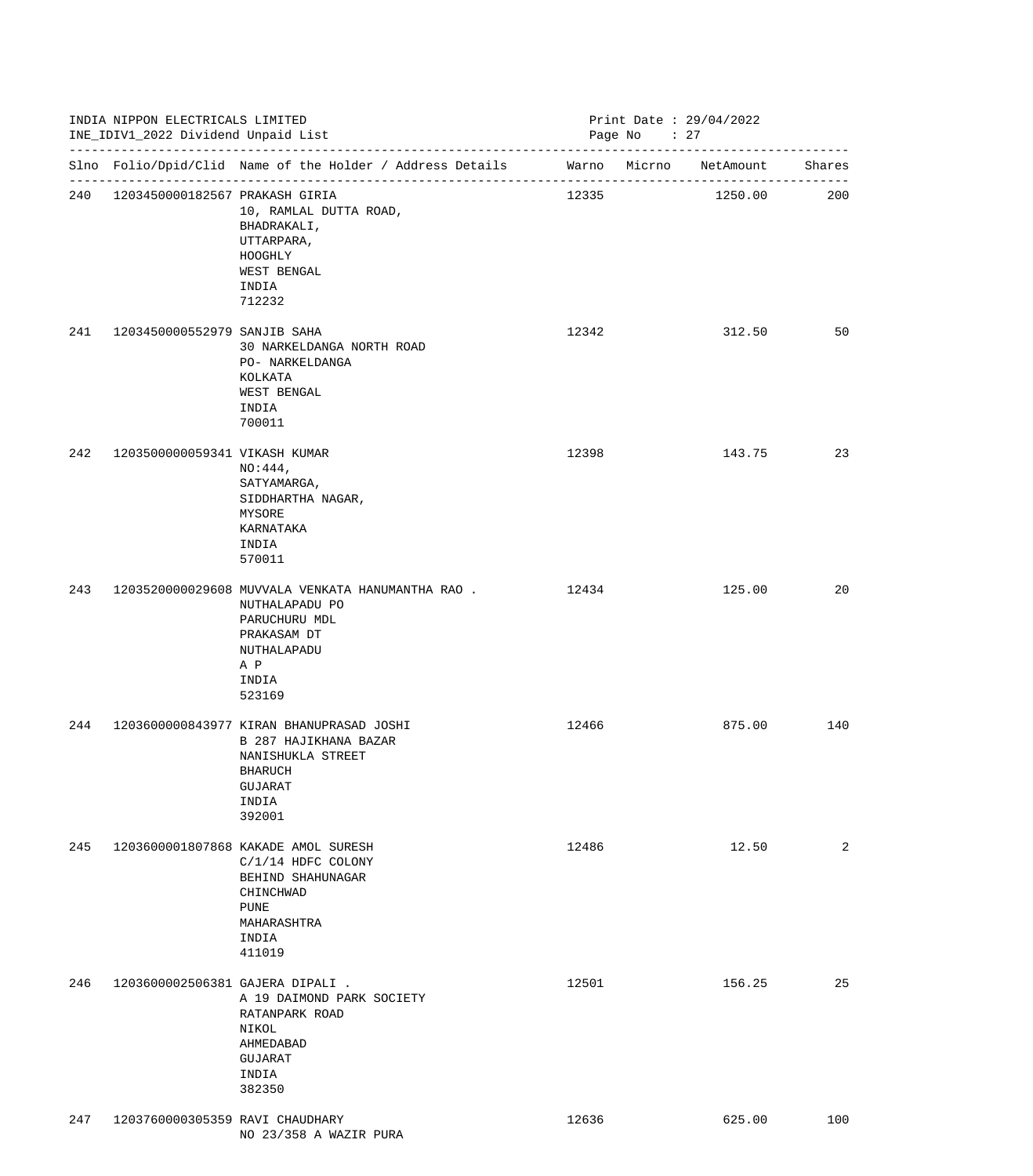|     | INDIA NIPPON ELECTRICALS LIMITED<br>INE_IDIV1_2022 Dividend Unpaid List |                                                                                                                                                       |       | Print Date: 29/04/2022<br>Page No : 28 |        |  |  |
|-----|-------------------------------------------------------------------------|-------------------------------------------------------------------------------------------------------------------------------------------------------|-------|----------------------------------------|--------|--|--|
|     |                                                                         | Slno Folio/Dpid/Clid Name of the Holder / Address Details Warno Micrno NetAmount                                                                      |       |                                        | Shares |  |  |
|     |                                                                         | PS-HARIPARWAT<br>NR ANJNA TAKIJ NR SHAH CINEMA<br>AGRA<br>UTTAR PRADESH<br>INDIA<br>282003                                                            |       |                                        |        |  |  |
| 248 |                                                                         | 1203840000242589 S. GOVINDARAJAN.<br>NEW NO. 9, OLD NO. 2<br>4TH STREET, KESARI NAGAR<br>ADAMBAKKAM<br>CHENNAI<br>TAMILNADU<br>INDIA<br>600088        | 12737 | 850.00                                 | 136    |  |  |
| 249 |                                                                         | 1203910000013491 PRASHANTH KATIKAM<br>$H.NO: 5-433/80$<br>CHOUTUPPAL<br>NALGONDA DIST<br>ANDHRA PRADESH<br>INDIA<br>508252                            | 12783 | 875.00                                 | 140    |  |  |
| 250 |                                                                         | 1204200000093623 MAHESH TEKCHAND GOPLANI<br>SHARDHAR SHAKTI,<br>B/H SINDHI COLONY,<br>JUNCTION PLOT,<br>RAJKOT<br>GUJARAT<br>INDIA<br>360001          | 12922 | 93.75                                  | 15     |  |  |
| 251 |                                                                         | 1204450000037851 NATVARLAL BHIKHABHAI GANDHI<br>D-1097 VEJAL PUR,<br>NANI BAZAR,<br><b>BHARUCH</b><br><b>BHARUCH</b><br>GUJARAT<br>INDIA<br>392001    | 12998 | 1750.00                                | 280    |  |  |
| 252 | 1204450000561581 SHARANU .                                              | NO 12/6/673/31 LBS NAGAR<br>CITY BUS STOP CB ROAD<br>RAICHUR<br>KARNATAKA<br>INDIA<br>584101                                                          | 13007 | 1062.50                                | 170    |  |  |
| 253 |                                                                         | 1204470000225470 BHAILAL DAHYABHAI PATEL<br>49, SAPTAK BUNGLOWS,<br>SCIENCE CITY ROAD, SOLA,<br>AHMEDABAD,<br>AHMEDABAD<br>GUJARAT<br>INDIA<br>380060 | 13012 | 125.00                                 | 20     |  |  |
| 254 |                                                                         | 1204470002221648 AMIN JANMAHAMAD KHOJA<br>C/O AGAKHAN SCHOOL<br>NR AGAKHAN HOSTEL SIDHPUR<br>SIDHPUR                                                  | 13033 | 87.50                                  | 14     |  |  |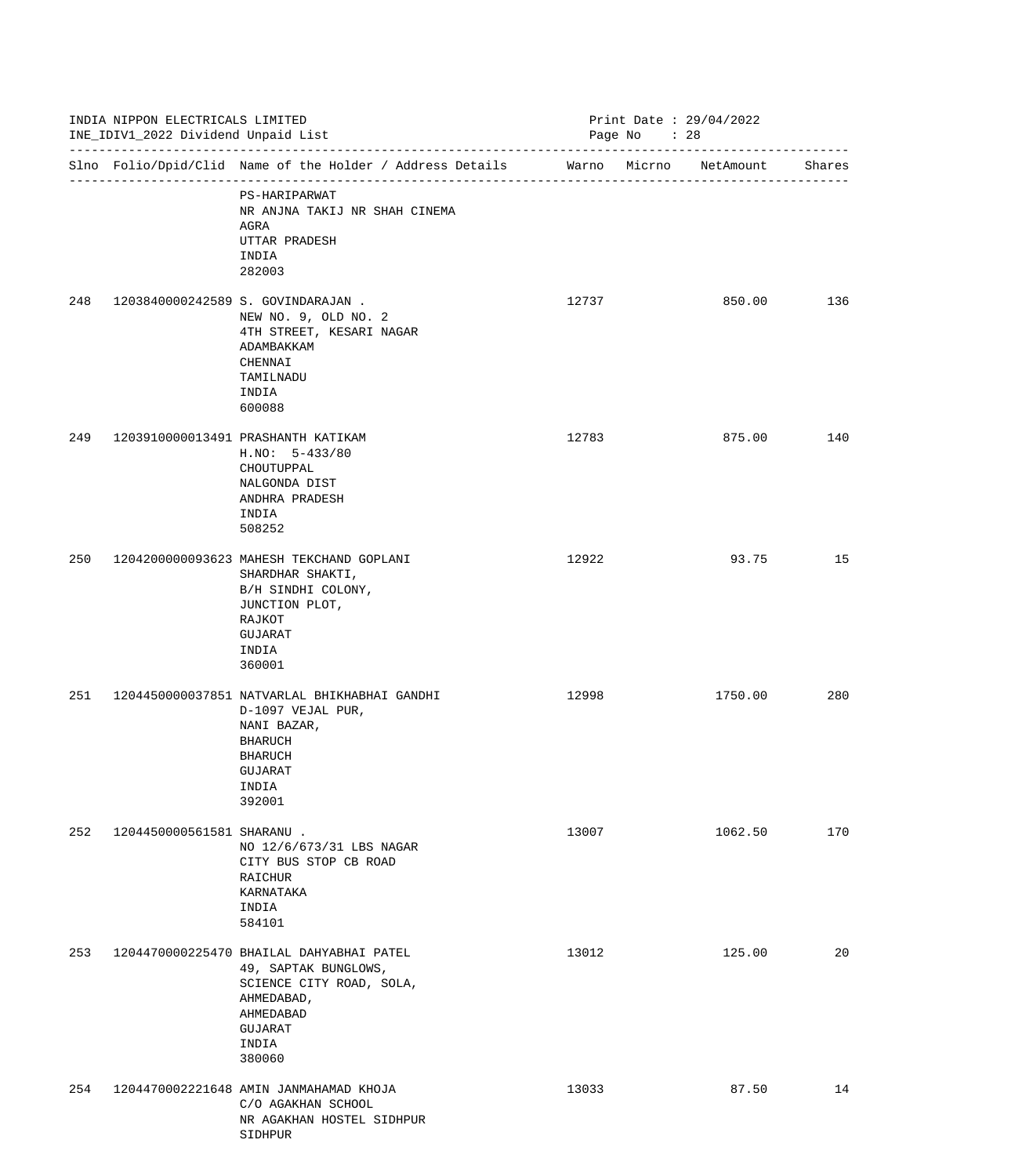|     | INDIA NIPPON ELECTRICALS LIMITED<br>INE_IDIV1_2022 Dividend Unpaid List<br>--------------------------------- |                                                                                                                                                                       | Print Date: 29/04/2022<br>Page No : 29 |         |              |
|-----|--------------------------------------------------------------------------------------------------------------|-----------------------------------------------------------------------------------------------------------------------------------------------------------------------|----------------------------------------|---------|--------------|
|     |                                                                                                              | Slno Folio/Dpid/Clid Name of the Holder / Address Details Marno Micrno NetAmount<br>SIDHPUR                                                                           |                                        |         | Shares       |
|     |                                                                                                              | GUJARAT<br>INDIA<br>384157                                                                                                                                            |                                        |         |              |
| 255 |                                                                                                              | 1204470006529014 RAMESHWAR NATHULAL GUPTA<br>63 DEULAGAONRAJA WARD NO 22<br>TALUKA DEULAGAONRAJA<br>DISTT BULDANA<br><b>BULDANA</b><br>MAHARASHTRA<br>INDIA<br>443204 | 13095                                  | 300.00  | 48           |
| 256 |                                                                                                              | 1204470007269905 GANESH HEMANT DHAWLE<br>B9 SHANTI CAMPUS<br>PANDIT M M MALAVIY RD<br>MULUND WEST MUMBAI<br>MUMBAI<br>MAHARASHTRA<br>INDIA<br>400080                  | 13108                                  | 6.25    | $\mathbf{1}$ |
| 257 | 1204470020340375 RINKU SAINI                                                                                 | WARD NO 03,<br>AMARSAR ROAD, AJEETGARH<br>SIKAR<br>SIKAR<br>RAJASTHAN<br>INDIA<br>332701                                                                              | 13249                                  | 93.75   | 15           |
| 258 |                                                                                                              | 1204630000109509 POLO SETCO TIEUP PVT. LTD<br>VISHWAKARMA, 86C TOPSIA ROAD<br>SOUTH WEST BLOCK<br>4TH FLOOR<br>KOLKATA<br>WEST BENGAL<br>INDIA<br>700046              | 13304                                  | 533.75  | 95           |
| 259 |                                                                                                              | 1204720009524365 RAM NARAYAN PATEL<br>ROOM NO-N $S-63$ ,<br>HILL VIEW COLONY, KHARSIA RD<br>JINDAL STEEL & POWER LTD<br>RAIGARH<br>CHHATTISGARH<br>India<br>496001    | 13399                                  | 1562.50 | 250          |
| 260 |                                                                                                              | 1204720011278477 MARUTI JANAKRAI VACHHARAJANI<br>155 RAUD - 2<br>OPP SADGURU NAGAR<br>UNI ROAD<br>RAJKOT<br>GUJARAT<br>India<br>360005                                | 13440                                  | 18.75   | 3            |
| 261 |                                                                                                              | 1204780000125381 MAITRY NAYANBHAI THAKER<br>GAYATRI BHUVAN<br>GITA MANDIR ROAD<br>NR-JALARAM CHOWK                                                                    | 13550                                  | 625.00  | 100          |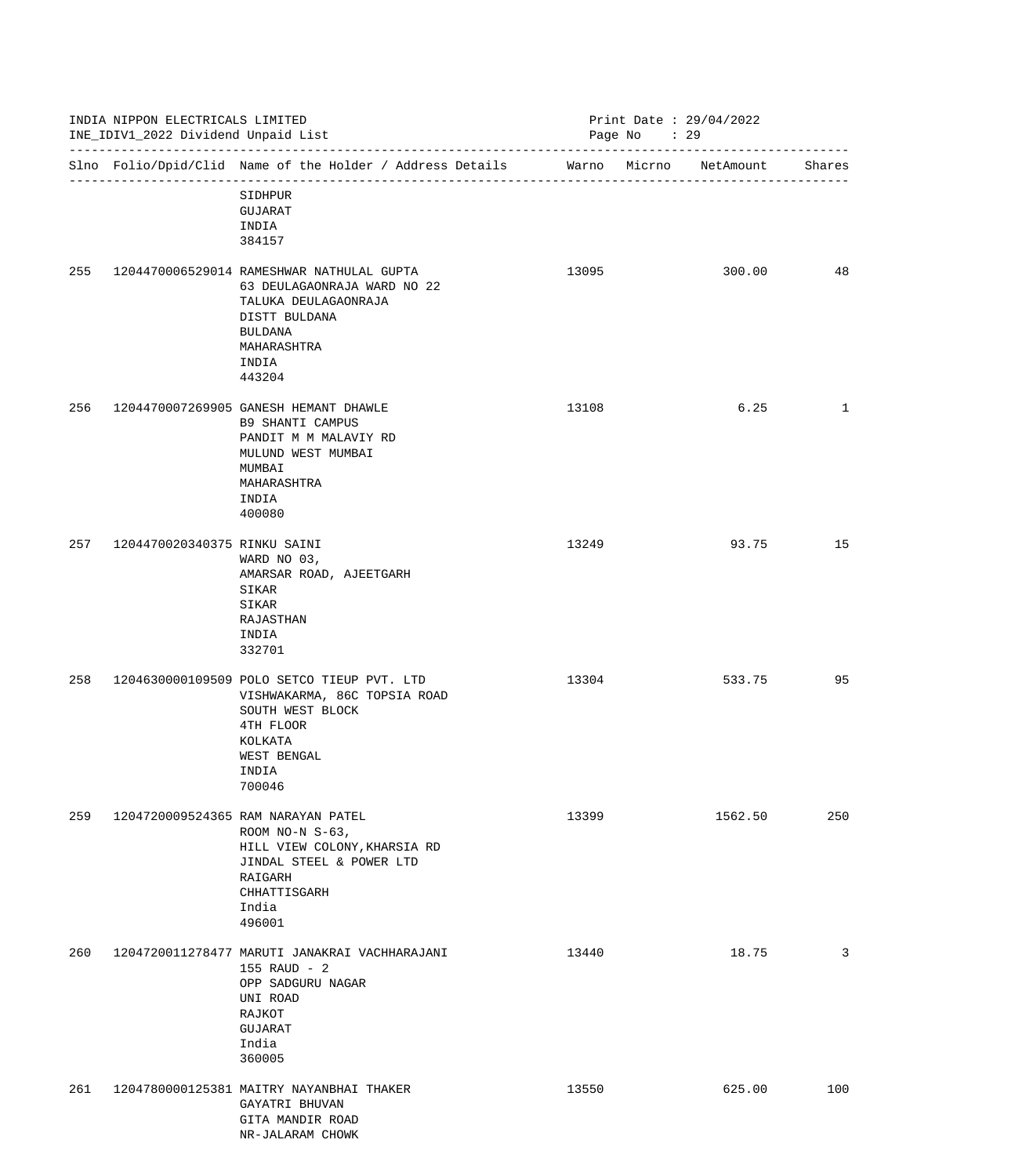|     | INDIA NIPPON ELECTRICALS LIMITED<br>INE_IDIV1_2022 Dividend Unpaid List<br>------------------------------- |                                                                                                                                                                                    |       | Print Date : $29/04/2022$<br>Page No : 30 |              |  |  |
|-----|------------------------------------------------------------------------------------------------------------|------------------------------------------------------------------------------------------------------------------------------------------------------------------------------------|-------|-------------------------------------------|--------------|--|--|
|     |                                                                                                            | Slno Folio/Dpid/Clid Name of the Holder / Address Details                                                                                                                          |       | Warno Micrno NetAmount                    | Shares       |  |  |
|     |                                                                                                            | RAJKOT<br>GUJARAT<br>INDIA<br>360002                                                                                                                                               |       |                                           |              |  |  |
| 262 |                                                                                                            | 1204840000325206 DHAVAL AMULAKHBHAI THACKER (HUF). 13567<br>PLOT 188<br>SAURABHNAGAR<br>DC 5<br>GANDHIDHAM<br>GUJARAT<br>INDIA<br>370201                                           |       | 38.75                                     | 7            |  |  |
| 263 |                                                                                                            | 1204920002282595 SUVOJIT RANJAN RAY .<br>IE UPOHAR APPARTMENT 528<br>AGHORE SARANI AGAMIPLAY<br>GRD RAJPUR RAJPUR SONAPUR M<br>SOUTH 24 PARGANAS<br>WEST BENGAL<br>INDIA<br>700149 | 13653 | 6.25                                      | $\mathbf{1}$ |  |  |
| 264 | 1205380000011780 SONAL C DOSHI .                                                                           | 1/C HEYSHAM ROAD<br>KOLKATA<br>West Bengal<br>INDIA<br>700020                                                                                                                      | 13705 | 793.75                                    | 127          |  |  |
| 265 | 1206440000002414 YOGAMAYA S DAS                                                                            | DIAMOND MANSION 6TH FLOOR<br>ROOM NO 4<br>366/368 KALBADEVI ROAD<br>MUMBAI<br>MAHARASHTRA<br>INDIA<br>400002                                                                       | 13931 | 312.50                                    | 50           |  |  |
| 266 |                                                                                                            | 1206990000026993 AMIT KUMAR GUPTA<br>12 NEW MODEL TOWN<br><b>JALANDHAR</b><br>PUNJAB<br>INDIA<br>144003                                                                            | 14049 | 312.50                                    | 50           |  |  |
| 267 |                                                                                                            | 1207020002072900 PADMINIBEN NANUBHAI PATEL<br>9 JAGJIVAN PARK<br>NR ISHWAR BHUVAN<br>NAVRANGPURA<br>AHMEDABAD<br>GUJARAT<br>INDIA<br>380014                                        | 14076 | 156.25                                    | 25           |  |  |
| 268 |                                                                                                            | 1207830000402184 Surbhi Radhesham Tharewal<br>D/O RADHESHAM THAREWAL<br>PRASHAD GALLI POST OFFICE<br>PARISAR<br><b>JALGAON</b><br>MAHARASHTRA<br>INDIA<br>431114                   | 14227 | 312.50                                    | 50           |  |  |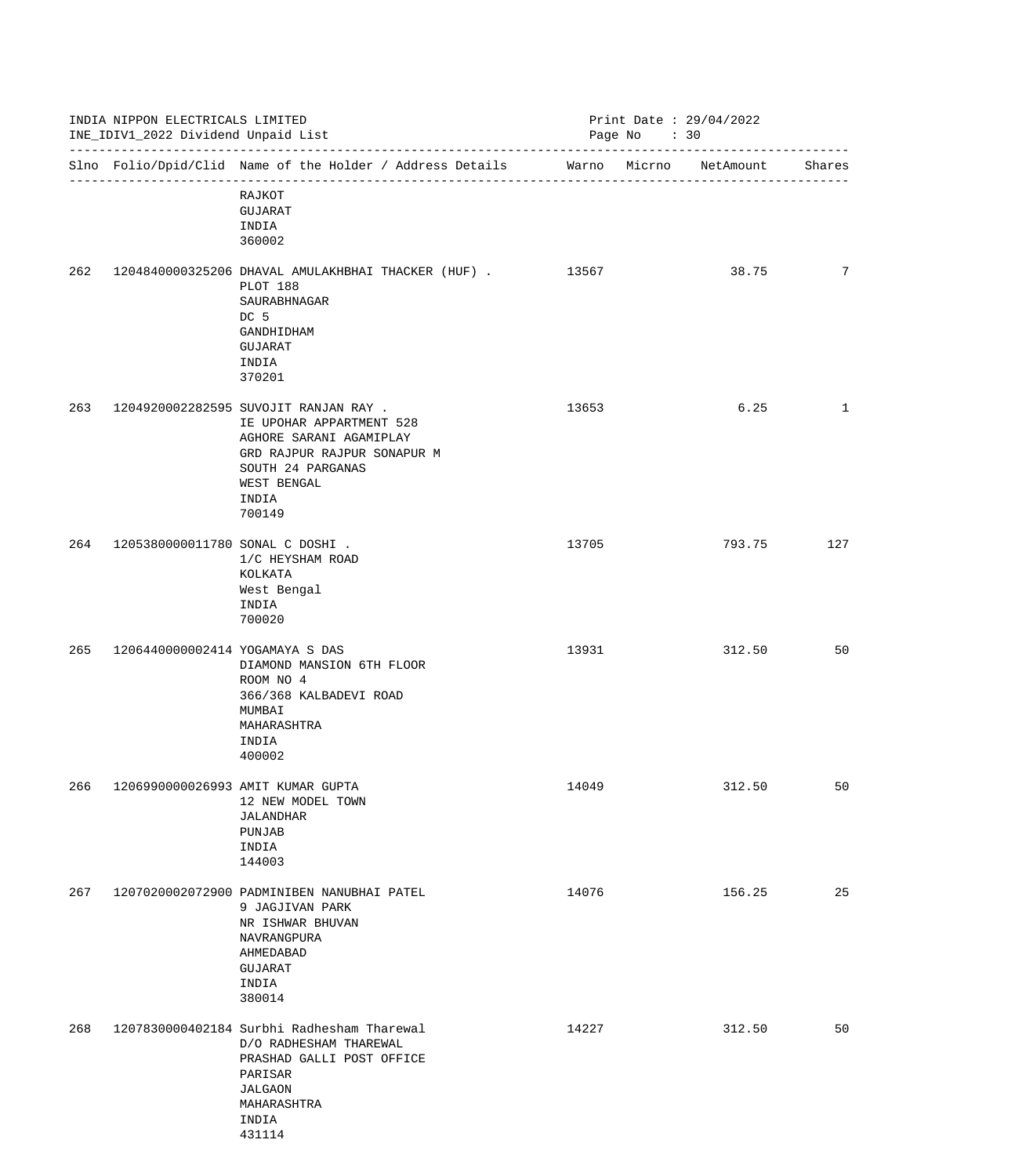|     | INDIA NIPPON ELECTRICALS LIMITED<br>INE_IDIV1_2022 Dividend Unpaid List |                                                                                                                                                                |       | Print Date: 29/04/2022<br>Page No : 31 |              |
|-----|-------------------------------------------------------------------------|----------------------------------------------------------------------------------------------------------------------------------------------------------------|-------|----------------------------------------|--------------|
|     |                                                                         | Slno Folio/Dpid/Clid Name of the Holder / Address Details Marno Micrno NetAmount Shares                                                                        |       |                                        |              |
|     |                                                                         | 269 1208160000859132 SANTASA KASINATH<br>2944 12TH CROSS<br>V V MOHALLA<br>MYSORE<br>KARNATAKA<br>INDIA<br>570002                                              | 14331 | 6.25                                   | 1            |
| 270 |                                                                         | 1208160001137563 ALLIGALA VENKATESAM ANASUYA<br>13-1/16 VEENAPANI NAGAR<br>MALKAJGIRI HYDERAPAD<br>HANUMANPET RANGAREDDY<br>HYDERABAD<br>37<br>85<br>500047    | 14367 | 312.50                                 | 50           |
| 271 | 1208160003934522 BIJU P D                                               | PONATHI HOUSE VASUPURAM<br>MATTATHURKUNNU PO<br>MATTATHURKUNNU PO<br>THRISSUR<br>KERALA<br>India<br>680684                                                     | 14553 | 118.75                                 | 19           |
| 272 |                                                                         | 1208160004002132 ANUP KUMAR SWAIN<br>AT BIMA NAGAR I ST LINE<br>AMBAPUA BERHAMPUR<br>NR HOUSING BOARD AMBAPUA<br><b>BERHAMPUR</b><br>ODISHA<br>India<br>760010 | 14557 | 1250.00                                | 200          |
| 273 | 1208160006015307 SUBHASH CHANDER                                        | C/O NAND LAL 332-P 1ST FLOOR<br>BEHIND SECTOR 9A<br>MARKET SECTOR 9A URBAN ESTATE<br><b>GURGAON</b><br>HARYANA<br>INDIA<br>122001                              | 14659 | 68.75                                  | $11\,$       |
| 274 | 1208160006720818 HARISH .                                               | NEAR DHARTA ROAD BHINDER<br>HOSPITAL ROAD<br>VALLABHNAGAR BHINDER<br>VALLABHNAGAR<br>RAJASTHAN<br>India<br>313603                                              | 14700 | 193.75                                 | 31           |
| 275 |                                                                         | 1208160007764186 MINAZ AFTAB KHAN<br>SR 130 58 PANMALA SINHGAD RD<br>SHIV PRASAD SOC FLAT 3<br>NR SHAHWAS HALL<br>PUNE<br>MAHARASHTRA<br>India<br>411030       | 14746 | 6.25                                   | $\mathbf{1}$ |
| 276 |                                                                         | 1208160015296849 MEHARUNNEESA VATTI PARAMBIL                                                                                                                   | 15145 | 300.00                                 | 48           |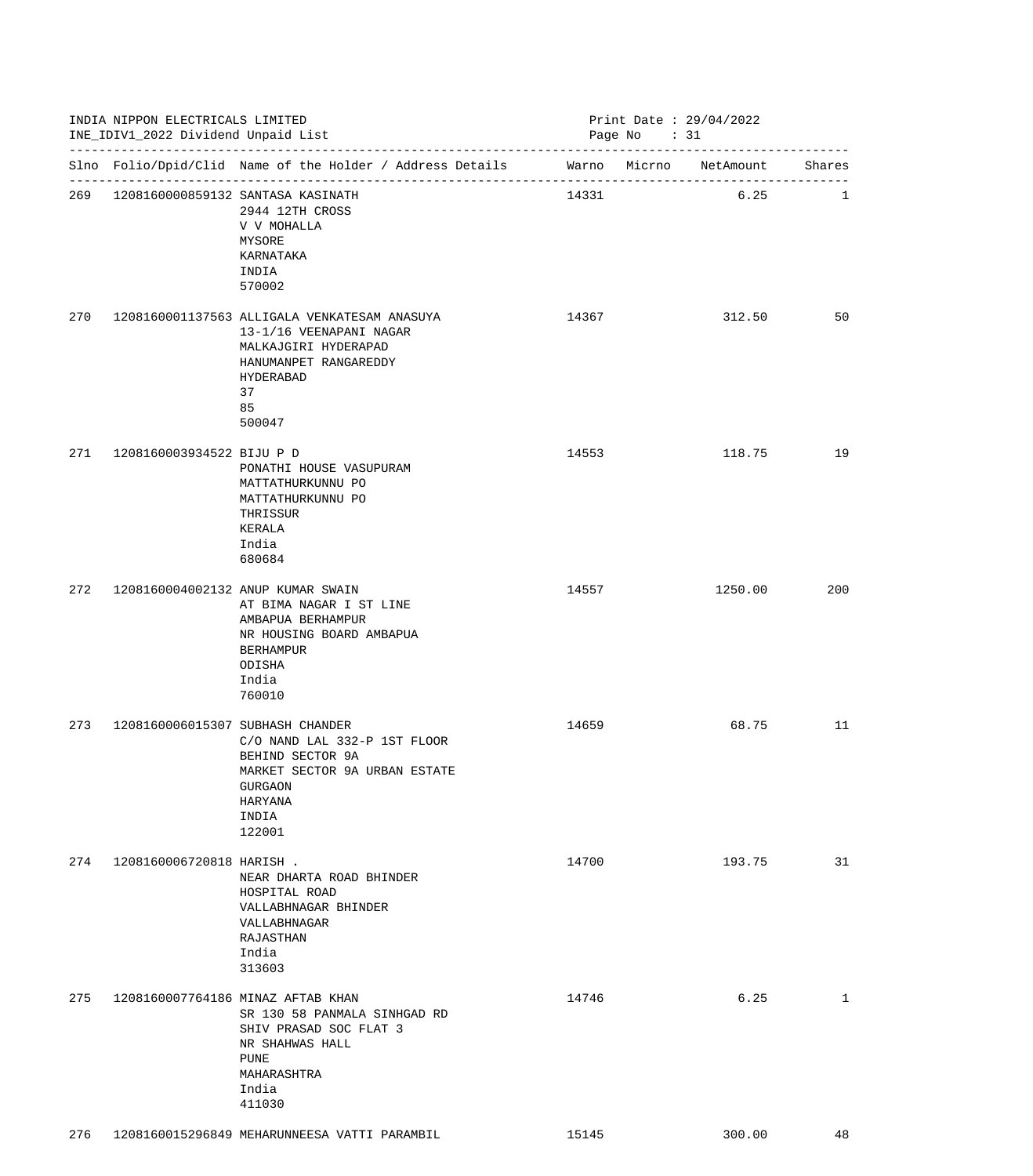|     | INDIA NIPPON ELECTRICALS LIMITED<br>INE_IDIV1_2022 Dividend Unpaid List<br>__________________________________ |                                                                                                                                                                                |       | Print Date: 29/04/2022<br>Page No : 32 |         |              |  |
|-----|---------------------------------------------------------------------------------------------------------------|--------------------------------------------------------------------------------------------------------------------------------------------------------------------------------|-------|----------------------------------------|---------|--------------|--|
|     |                                                                                                               | Slno Folio/Dpid/Clid Name of the Holder / Address Details Marno Micrno NetAmount                                                                                               |       |                                        |         | Shares       |  |
|     |                                                                                                               | KARANCHERY NEDUMPURA<br>THRISSUR<br>KERALA<br>INDIA<br>679531                                                                                                                  |       |                                        |         |              |  |
| 277 | 1208160024099851 BHUPINDER GARG                                                                               | 43 nabha road maharaja yadvindra enclave                                                                                                                                       | 15574 |                                        | 443.75  | 71           |  |
|     |                                                                                                               | FATEHGARH SAHIB<br>PUNJAB<br>INDIA<br>147001                                                                                                                                   |       |                                        |         |              |  |
| 278 |                                                                                                               | 1208160025037842 VENKATACHARI JAYALAKSHMI<br>OLD NO 20 NEW NO 22 V O C NAGAR KOVAIPUDUR<br>W/O - P R VENKATACHARY - OLD NO 20 -<br>COIMBATORE<br>TAMIL NADU<br>INDIA<br>641042 | 15618 |                                        | 281.25  | 45           |  |
| 279 |                                                                                                               | 1208160025438909 PRIYABRATA SAHARAY<br>BHATCHALA KOLONI 35 BARDHAMAN SADAR<br><b>BARDHAMAN</b><br>WEST BENGAL<br>INDIA<br>713103                                               | 15646 |                                        | 62.50   | 10           |  |
| 280 | 1208160027289062 ASHEESH SHARMA                                                                               | S-45 NEERI COLONY<br>NEHRU ROAD<br>NAGPUR<br>MAHARASHTRA<br>INDIA<br>440020                                                                                                    | 15718 |                                        | 6.25    | $\mathbf{1}$ |  |
| 281 | 1208160032902385 OM PRAKASH MODI                                                                              | Y176 SAI BABA MANDIR ROAD<br>MUKUND STD KE SAMNE WALI GALI SUDARSHANA NAGAR<br><b>BIKANER</b><br><b>RAJASTHAN</b><br>INDIA<br>334001                                           | 15940 |                                        | 156.25  | 25           |  |
| 282 | 1208160055280977 CHIRAG CHANDAK                                                                               | NANDU MAHARAJ HOUSE KE SAMNE<br>OUTSIDT JASSUSAR GATE SNAN GHAR KE PICHE<br><b>BIKANER</b><br>RAJASTHAN<br>INDIA<br>334004                                                     | 16249 |                                        | 62.50   | 10           |  |
| 283 |                                                                                                               | 1208160055484798 SANDIP PANDURANG PATIL<br>Jalgaon<br><b>JALGAON</b><br>MAHARASHTRA<br>INDIA<br>425116                                                                         | 16256 |                                        | 12.50   | 2            |  |
| 284 |                                                                                                               | 1208160056640599 PARUBAI GHANSHAM NAGARGOJE<br>, at post rohatwadi tq patoda dist beed at post rohatw<br><b>BEED</b>                                                           | 16298 |                                        | 3443.75 | 551          |  |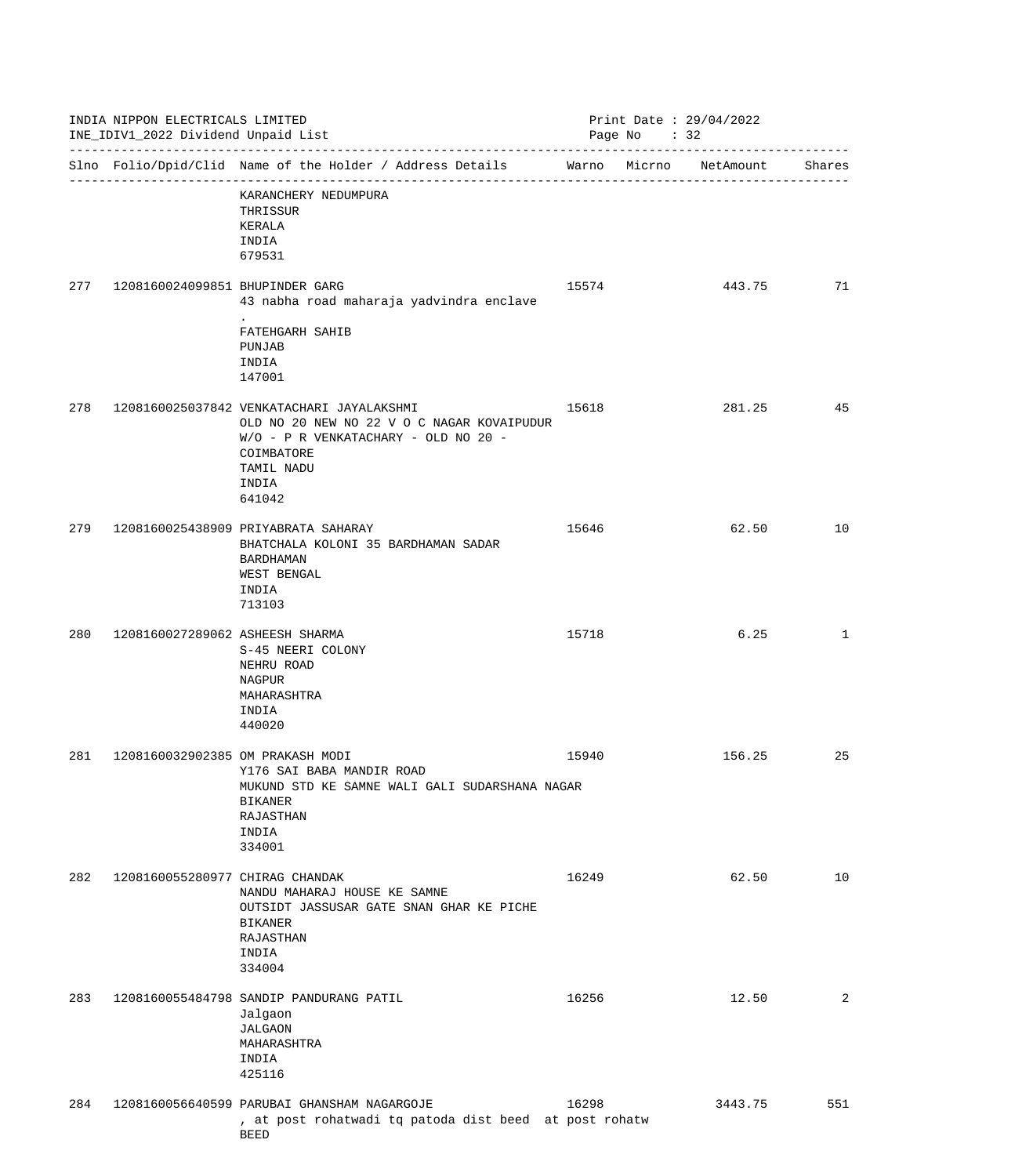| INDIA NIPPON ELECTRICALS LIMITED<br>INE_IDIV1_2022 Dividend Unpaid List |                                 | Print Date : $29/04/2022$<br>Page No : 33                                                                                                                                              |       |  |           |        |
|-------------------------------------------------------------------------|---------------------------------|----------------------------------------------------------------------------------------------------------------------------------------------------------------------------------------|-------|--|-----------|--------|
|                                                                         |                                 | Slno Folio/Dpid/Clid Name of the Holder / Address Details Warno Micrno                                                                                                                 |       |  | NetAmount | Shares |
|                                                                         |                                 | MAHARASHTRA<br>INDIA<br>414204                                                                                                                                                         |       |  |           |        |
| 285                                                                     |                                 | 1208160058092417 CHAMARIYA DHANLAXMIBEN<br>D1, 4th FLOOR, SEKAR FLAT 45, RAZA HYDER STREET<br>ELLIS ROAD<br>CHENNAI<br>TAMIL NADU<br>INDIA<br>600002                                   | 16344 |  | 1562.50   | 250    |
| 286                                                                     | 1208160062443527 SHAKTI .       | Near Water Works<br>Satrod Kalan 153 Hisar Haryana<br>HISAR<br>HARYANA<br>INDIA<br>125006                                                                                              | 16507 |  | 50.00     | 8      |
| 287                                                                     |                                 | 1208160062683317 AAKASH MANOHAR KEDAR<br>Rewali Sirsala<br><b>BEED</b><br>MAHARASHTRA<br>INDIA<br>431128                                                                               | 16518 |  | 68.75     | 11     |
| 288                                                                     | 1208160064646554 SHWETA KOULAGI | H No 10-521, Brahmapur S B Temple Road Brahmapur<br>Kumbar Galli<br>GULBARGA<br>KARNATAKA<br>INDIA<br>585103                                                                           | 16577 |  | 43.75     | 7      |
| 289                                                                     | 1208160070558572 SUNIL KUMAR    | ward 03, pakka BHADWAN pakka BHADWAN pakka BHADWAN<br>pakka BHADWAN<br>HANUMANGARH<br>RAJASTHAN<br>INDIA<br>335802                                                                     | 16739 |  | 125.00    | 20     |
| 290                                                                     |                                 | 1208160071959444 KETAN BHASKARRAO PATARE<br>20 13 SAKAL NAGAR 1 BANER ROAD AUNDH PUNE<br>PUNE<br>MAHARASHTRA<br>INDIA<br>411007                                                        | 16783 |  | 625.00    | 100    |
| 291                                                                     |                                 | 1208160072685832 KARUVENCHERY VINEESH<br>KARUVANCHERI HOUSE AMBALAKANDY PARAMBU 11/419 KODAL<br>NADAKAVE PANTHEERANKAVU P O KOZHIKODE 673019<br>KOZHIKODE<br>KERALA<br>INDIA<br>673019 | 16811 |  | 87.50     | 14     |
| 292                                                                     |                                 | 1208160074555351 MUTHU REDDY SURENDRAN<br>51, SENGA MOOPANAR STREET WARD-15 SENDARAPATTI PO<br>SALEM<br>TIRUCHIRAPPALLI<br>TAMIL NADU                                                  | 16868 |  | 125.00    | 20     |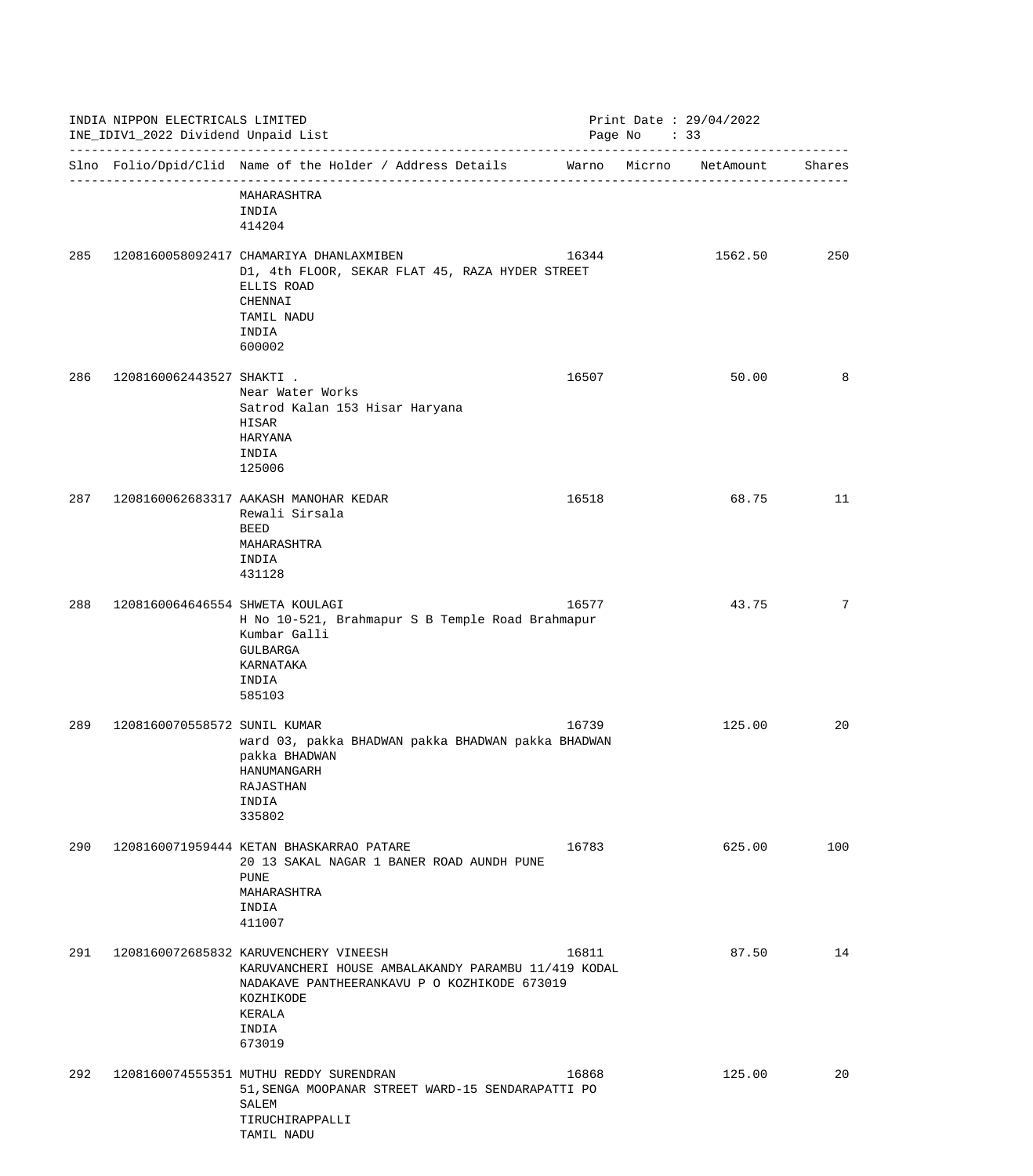| INDIA NIPPON ELECTRICALS LIMITED<br>INE_IDIV1_2022 Dividend Unpaid List |                               |                                                                                                                                                                                                                  | Print Date : $29/04/2022$<br>Page No : 34 |        |           |              |  |
|-------------------------------------------------------------------------|-------------------------------|------------------------------------------------------------------------------------------------------------------------------------------------------------------------------------------------------------------|-------------------------------------------|--------|-----------|--------------|--|
|                                                                         |                               | Slno Folio/Dpid/Clid Name of the Holder / Address Details Warno                                                                                                                                                  |                                           | Micrno | NetAmount | Shares       |  |
|                                                                         |                               | INDIA<br>620102                                                                                                                                                                                                  |                                           |        |           |              |  |
| 293                                                                     | 1208160078489823 PREETI GARG  | WO BHUPINDER GARG43MAHARAJA YADVINDRA<br>ENCLAVEPATIALAPATIALAPUNJAB147001<br>FATEHGARH SAHIB<br>PUNJAB<br>INDIA<br>147001                                                                                       | 17000                                     |        | 312.50    | 50           |  |
| 294                                                                     | 1208160080299953 SHIVANI DAGA | 22BALLYGUNGE PLACE<br>KOLKATA<br>WEST BENGAL<br>INDIA<br>700019                                                                                                                                                  | 17063                                     |        | 62.50     | 10           |  |
| 295                                                                     | 1208160081425875 DEVRAJ .     | retiya chouki lakhawa ranpur kota<br><b>KOTA</b><br><b>RAJASTHAN</b><br>INDIA<br>325003                                                                                                                          | 17085                                     |        | 62.50     | 10           |  |
| 296                                                                     |                               | 1208160088063130 VEDANSH CHANDAK HUF<br>B 99 503 KALPANA CHSL TILAK NAGAR CHEMBUR<br>WEST<br>MUMBAI<br>MAHARASHTRA<br>INDIA<br>400089                                                                            | 17266                                     |        | 843.50    | 150          |  |
| 297                                                                     |                               | 1208160090348648 CALVE SADASSIVA YOUVARADJAN<br>No 5 Senthamizh Street Jayamurthy Raja Nagar Mudali<br>Arpet<br>PONDICHERRY<br>PUDUCHERRY<br>INDIA<br>605004                                                     | 17301                                     |        | 6.25      | $\mathbf{1}$ |  |
| 298                                                                     |                               | 1208160095151994 UJWALA MANOJ KAND<br>PANDURANG NIWAS KAND PATIL NAGAR DEHU ALANDI ROAD OPP<br>JAIN TEMPLE DEHUGAON DEHU 412109 YELWADI KHED PUNE<br>MAHARASHTR<br><b>PUNE</b><br>MAHARASHTRA<br>INDIA<br>412109 | 17385                                     |        | 87.50     | 14           |  |
| 299                                                                     | 1208180000216194 NEETU BALA   | VILLAGE MANJHOT POST OFFICE<br>ROPA TEHSIL HAMIRPUR,<br>ROPA, MAJHOT (46/31), HAMIRPUR<br>HAMIRPUR<br>HIMACHAL PRADESH<br>India<br>177001                                                                        | 17452                                     |        | 37.50     | 6            |  |
| 300                                                                     | 1208180000469878 Vijay S S    | S O S R SRINIVASA MURTHY<br>DURGIGUDI, PARK EXTENSION<br>ROAD, S B H BANK, SHIMOGA                                                                                                                               | 17470                                     |        | 62.50     | 10           |  |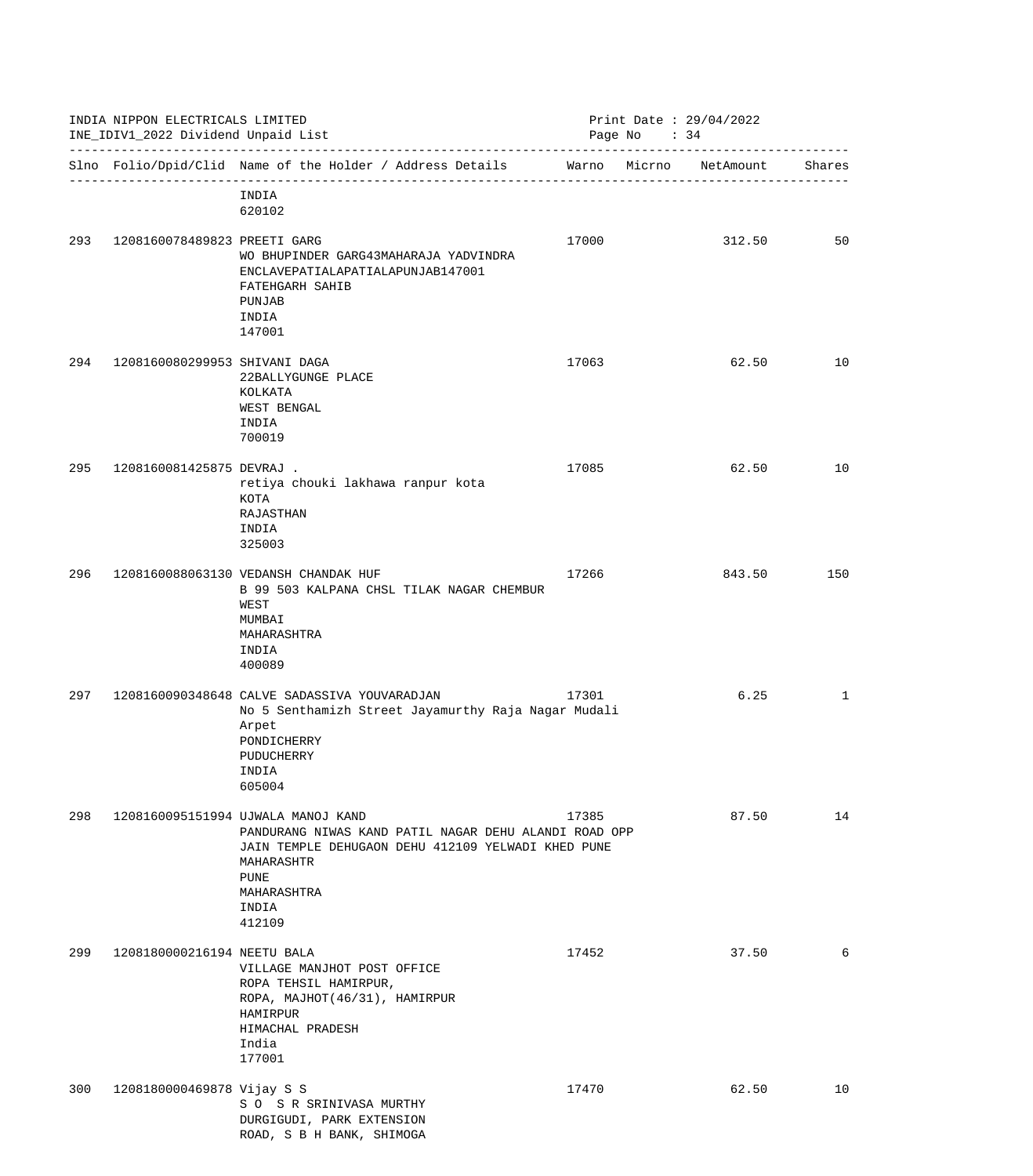|     | INDIA NIPPON ELECTRICALS LIMITED<br>INE_IDIV1_2022 Dividend Unpaid List<br>-------------------------------- |                                                                                                                                                                      |       | Print Date: 29/04/2022<br>Page No : 35 |        |  |
|-----|-------------------------------------------------------------------------------------------------------------|----------------------------------------------------------------------------------------------------------------------------------------------------------------------|-------|----------------------------------------|--------|--|
|     |                                                                                                             | Slno Folio/Dpid/Clid Name of the Holder / Address Details                                                                                                            |       | Warno Micrno NetAmount                 | Shares |  |
|     |                                                                                                             | SHIMOGA<br>KARNATAKA<br>INDIA<br>577201                                                                                                                              |       |                                        |        |  |
| 301 |                                                                                                             | 1208180001058796 RAMANATHAN VISALAKSHI<br>7, C, VADAKKUKOPURAVASAL<br>THIRUVAPUR TALUKA THIRUVARUR<br>TIRUVARUR<br>TAMIL NADU<br>INDIA<br>610001                     | 17492 | 62.50                                  | 10     |  |
| 302 |                                                                                                             | 1208180003395403 PRAMOD KUMAR NAKKA<br>1 203 SATCHUITAPUAM NEAR<br>BENNY CHURCHKAKINADA RURAL<br>EAST GODAVARI<br>ANDHRA PRADESH<br>INDIA<br>533004                  | 17547 | 31.25                                  | 5      |  |
| 303 | 1208180007828241 HIMANSHU GADARI                                                                            | B 82 OLD MINAL RESIDENCY, RAJ<br>HOMES, JK ROAD<br>BHOPAL<br>MADHYA PRADESH<br>INDIA<br>462023                                                                       | 17623 | 312.50                                 | 50     |  |
| 304 | 1208180007945631 ASIS DHAL                                                                                  | S O BASANTA KUMAR DHAL, PLOT<br>NO 61 CUTTACK ROAD, NEAR Q<br>BALL, BOMIKHALPO BUDHESWARI<br>KHORDHA<br>ODISHA<br>INDIA<br>751006                                    | 17629 | 6.25                                   | 1      |  |
| 305 |                                                                                                             | 1208180009439611 SHREYA SUBHASH SHETTY<br>B 1 605 LOK BHARATI C H S<br>NEAR LOK BHAVAN MAROL MAROSHI<br>ROADANDHERI EAST<br>MUMBAI<br>MAHARASHTRA<br>INDIA<br>400059 | 17673 | 31.25                                  | 5      |  |
| 306 |                                                                                                             | 1208180026641077 SHARWAN NATH RAWAL<br>MOYANA THORIYA<br>RAJSAMAND<br>RAJASTHAN<br>INDIA<br>313324                                                                   | 17818 | 150.00                                 | 24     |  |
| 307 |                                                                                                             | 1208180027350268 KHILESH VINOD KHUBNANI<br>SEEMA APARTMENT FALT NO 51 C<br>WING KHEMANI ROAD VLHASNAGAR<br>2<br>THANE<br>MAHARASHTRA<br>INDIA<br>421002              | 17823 | 62.50                                  | 10     |  |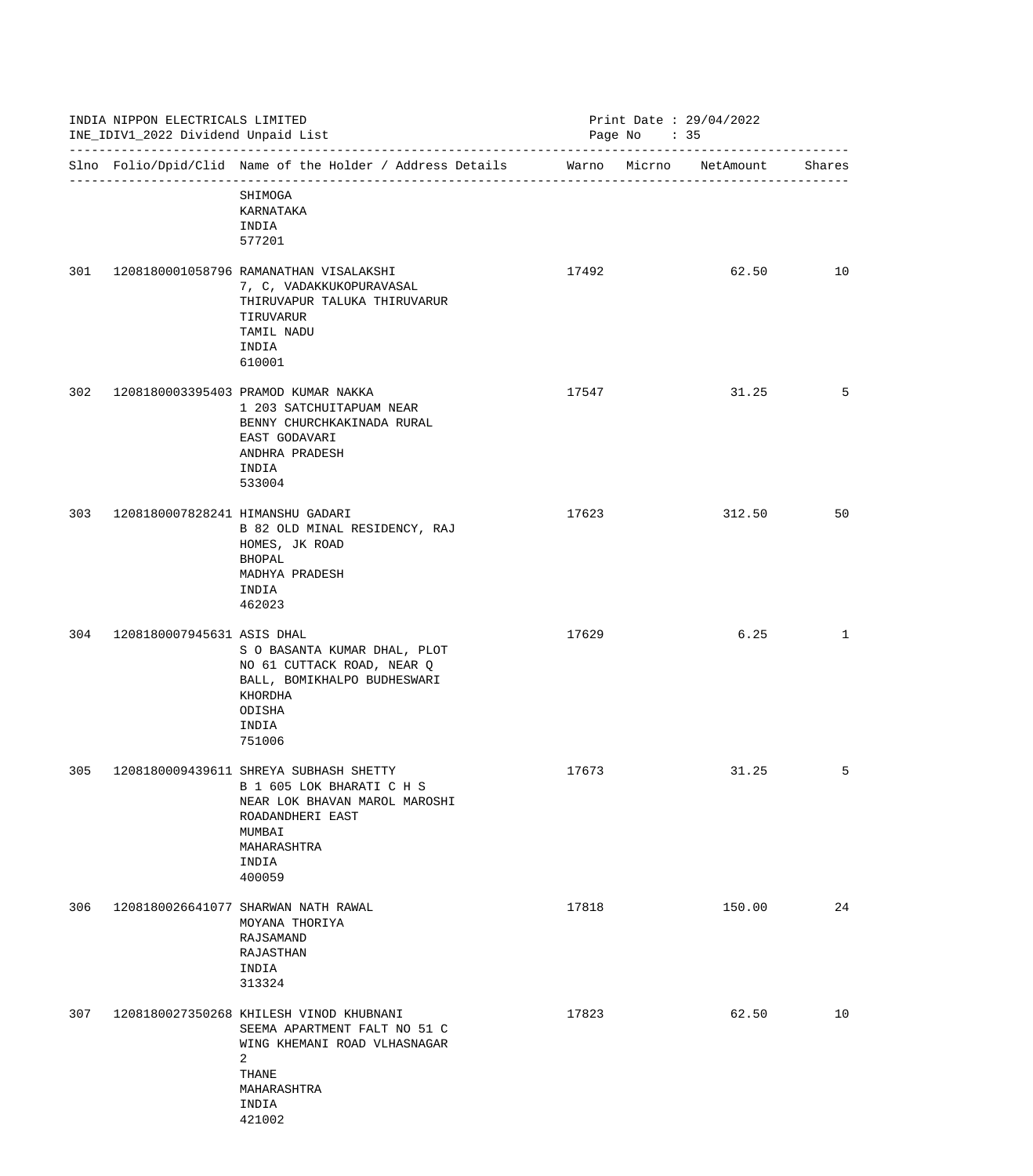|     | INDIA NIPPON ELECTRICALS LIMITED<br>INE_IDIV1_2022 Dividend Unpaid List |                                                                                                                                                                                     |       | Print Date: 29/04/2022<br>Page No : 36 |         |      |
|-----|-------------------------------------------------------------------------|-------------------------------------------------------------------------------------------------------------------------------------------------------------------------------------|-------|----------------------------------------|---------|------|
|     |                                                                         | Slno Folio/Dpid/Clid Name of the Holder / Address Details Marno Micrno NetAmount Shares                                                                                             |       |                                        |         |      |
|     | 308 1208180037746319 JAI TIWARI                                         | VIJAY ELECTRONIC MAIN ROAD<br>SAMTEL CHOWK NANGALIYA<br>BHIWADI<br>ALWAR<br>RAJASTHAN<br>INDIA<br>301019                                                                            | 17893 |                                        | 6.25    | 1    |
| 309 | 1208180042505588 ROUNAK AGARWAL                                         | CHOWK BAZAR MITHAI GALI<br>PURULIA<br>PURULIA<br>WEST BENGAL<br>INDIA<br>723101                                                                                                     | 17928 |                                        | 62.50   | 10   |
| 310 |                                                                         | 1208180048525491 MANISH KUMAR JAIN<br>ARADHANA BHAWAN KE PASS<br>HAMIRPURA BARMER<br>BARMER<br>RAJASTHAN<br>INDIA<br>344001                                                         | 17998 |                                        | 312.50  | 50   |
| 311 | 1208180088305839 SONI MISHRA                                            | 169 IMIG KOTHARI BANDHU PARK<br>TIKAIT RAI TALAB LDA COLONY<br>AVAS VIKAS COLONY LUCKNOW<br>LUCKNOW<br>UTTAR PRADESH<br>INDIA<br>226017                                             | 18134 |                                        | 62.50   | 10   |
| 312 |                                                                         | 1208250031658077 VAISHALI RASTOGI SAHNI<br>HARPREET SINGH SAHNI 540 HIND NAGAR NEAR C M S<br>DEGREE COLLEGE KANPUR ROAD L D A COLONY<br>LUCKNOW<br>UTTAR PRADESH<br>INDIA<br>226012 | 18219 |                                        | 431.25  | 69   |
| 313 |                                                                         | 1208860002808793 PURUSHOTAM NAVANI<br>281 LAXMI NAGAR<br>MANGODI WALO KI BAGICHI<br>BRAHAMPURI<br>JAIPUR<br>RAJASTHAN<br>INDIA<br>302002                                            | 18308 |                                        | 5625.00 | 1000 |
| 314 |                                                                         | 1208870002221529 SUSANTA KUMAR DHAL<br>NO202 SRI AMETHYST<br>APARTMENTS NEAR SEA COLLEGE<br>ARCH KODIGAHALI MAIN ROAD<br>BENGALURU<br>KARNATAKA<br>INDIA<br>560036                  | 18336 |                                        | 1106.25 | 177  |
| 315 |                                                                         | 1208870003801127 BANSIPRASAD DEVIDAS RANKSHETRE<br>AT PO KUMTHA KHU TQ UDGIR<br>KUMTHA KHURD                                                                                        | 18347 |                                        | 31.25   | 5    |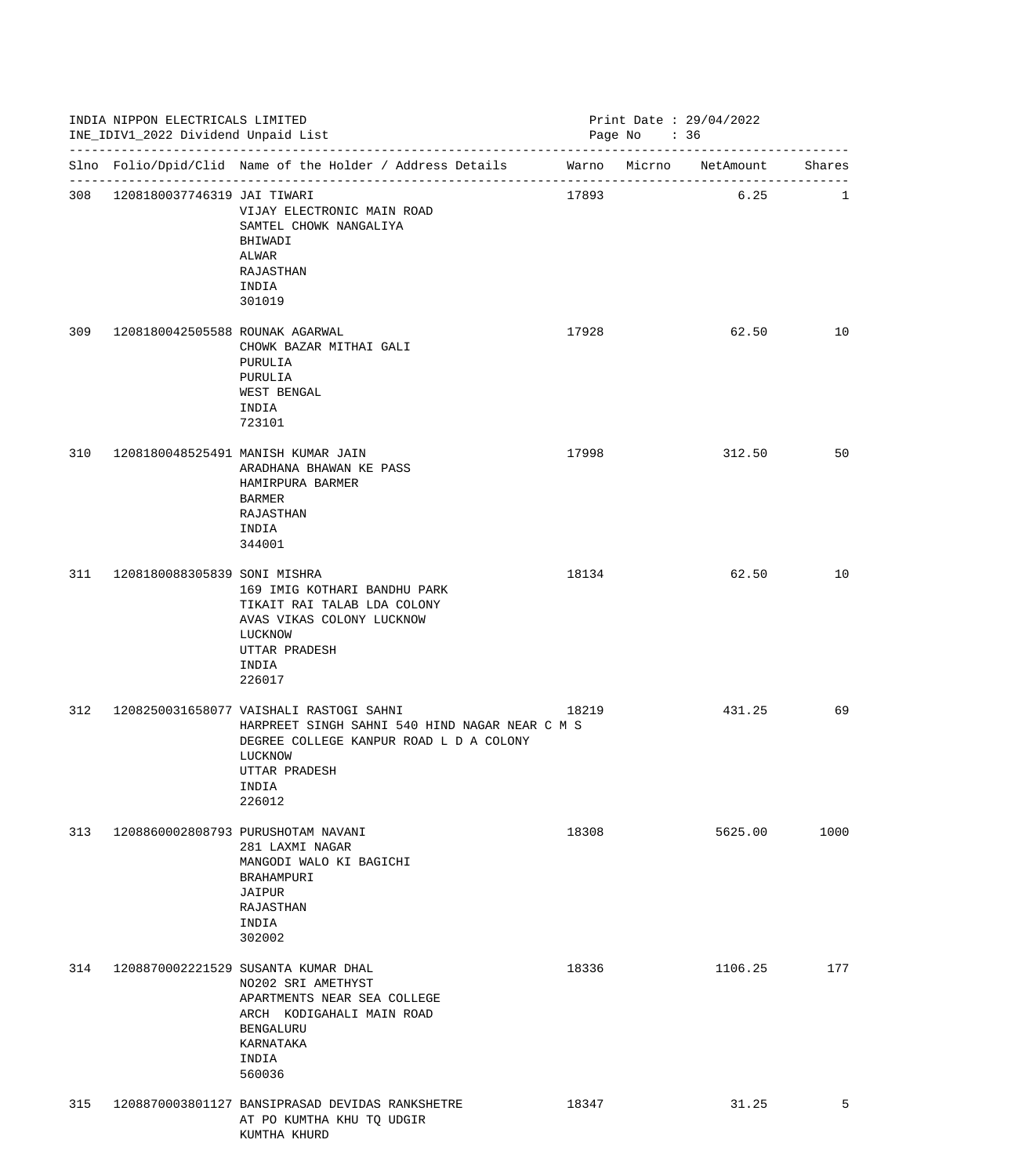| INDIA NIPPON ELECTRICALS LIMITED<br>INE_IDIV1_2022 Dividend Unpaid List<br>--------------------------------- |                                 |                                                                                                                                                                                   | Print Date : $29/04/2022$<br>Page No : 37 |  |        |              |
|--------------------------------------------------------------------------------------------------------------|---------------------------------|-----------------------------------------------------------------------------------------------------------------------------------------------------------------------------------|-------------------------------------------|--|--------|--------------|
|                                                                                                              |                                 | Slno Folio/Dpid/Clid Name of the Holder / Address Details Marno Micrno NetAmount                                                                                                  |                                           |  |        | Shares       |
|                                                                                                              |                                 | LATUR<br>MAHARASHTRA<br>INDIA<br>413517                                                                                                                                           |                                           |  |        |              |
| 316                                                                                                          |                                 | 1208870009656845 SARDAR TARANJEET SINGH SAHU<br>S O SURENDER SINGH SAHU 7 1<br>122 DEVA NIVAS SIKH BASTHI<br>NEAR AMEERPET GURUDWARA<br>HYDERABAD<br>TELANGANA<br>INDIA<br>500038 | 18389                                     |  | 6.25   | $\mathbf{1}$ |
| 317                                                                                                          | 1208870012081856 JATIN .        | SO OM PRAKASH NARAHIA<br>MADHUBANI BIHAR 847108<br>MADHUBANI<br><b>BIHAR</b><br>INDIA<br>847108                                                                                   | 18406                                     |  | 218.75 | 35           |
| 318                                                                                                          | 1208870016704808 SHIV BUDHIRAJA | 32170 STREET NO 11 VISHWAS<br>NAGAR SHAHDARA<br>NORTH EAST DELHI<br>DELHI<br>INDIA<br>110032                                                                                      | 18440                                     |  | 231.25 | 37           |
| 319                                                                                                          |                                 | 1208870018461975 JYOTHULA MANIKANTA .<br>SO VEERAVENKATA<br>SATYANARAYANA 72 MAIN ROAD<br>KIRLAMPUDI MANDALAM<br>EAST GODAVARI<br>ANDHRA PRADESH<br>INDIA<br>533435               | 18450                                     |  | 200.00 | 32           |
| 320                                                                                                          |                                 | 1208870021719351 JAGRUTI SATISH MORE<br>NEAR BY AJAY TIMBER<br>VARANGAON<br><b>JALGAON</b><br>MAHARASHTRA<br>INDIA<br>425305                                                      | 18478                                     |  | 31.25  | 5            |
| 321                                                                                                          |                                 | 1208870022107764 KANTHARAJU ASHWIN<br>SO KANTHARAJU 53 18TH CROSS<br>K P AGRAHARA BHUVANESHWARI<br>NAGARA BANGALORE BANGALORE<br>BENGALURU<br>KARNATAKA<br>INDIA<br>560023        | 18483                                     |  | 75.00  | 12           |
| 322                                                                                                          | 1208870024095286 MADHUSUDAN DAS | C O KULAMANIDAS AT<br>SWAINSAHI PO DEODA VIA                                                                                                                                      | 18497                                     |  | 6.25   | $\mathbf{1}$ |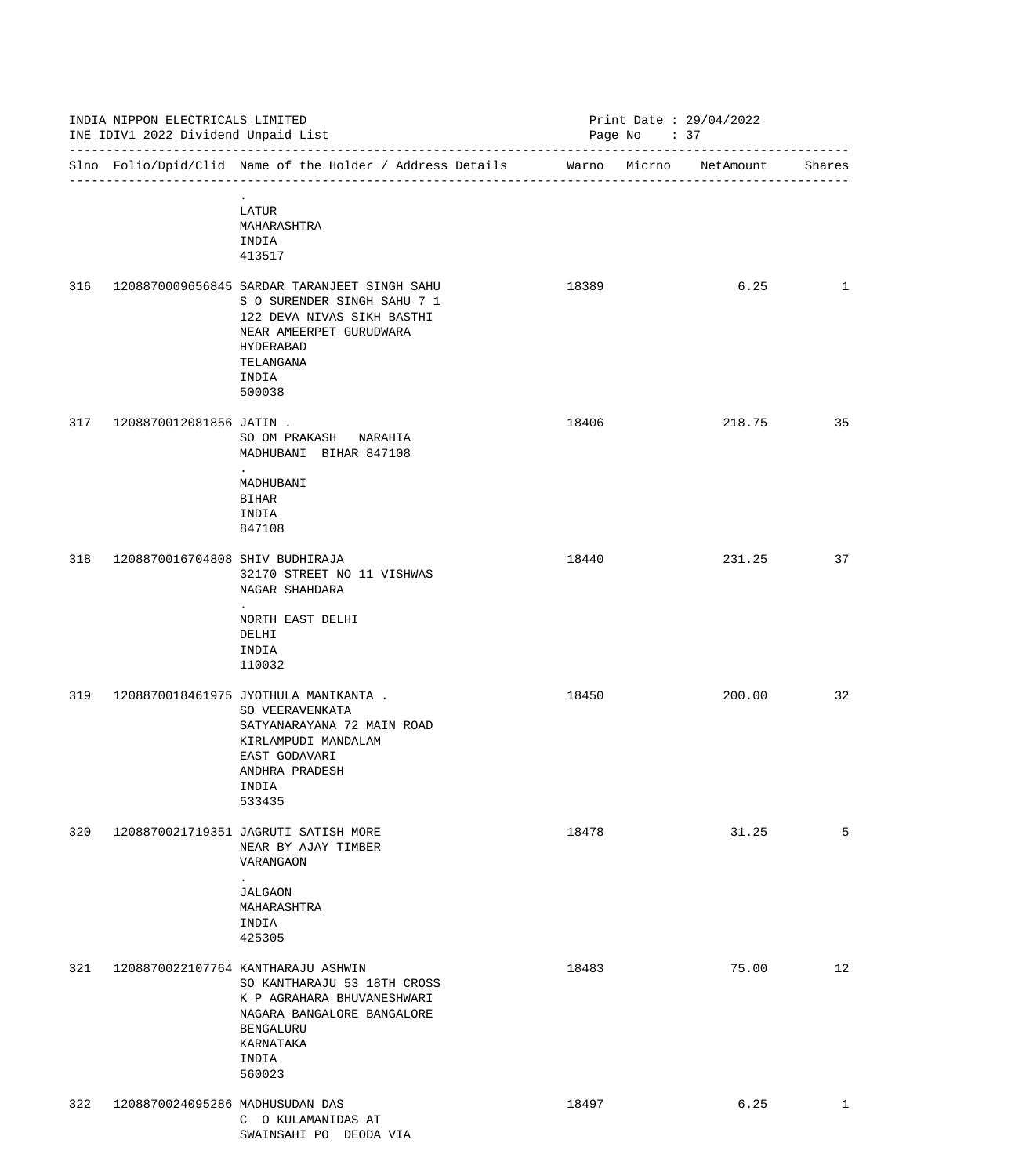| INDIA NIPPON ELECTRICALS LIMITED<br>INE_IDIV1_2022 Dividend Unpaid List<br>------------------------------- |                                  | Print Date : $29/04/2022$<br>Page No : 38                                                                                                 |       |  |                         |        |
|------------------------------------------------------------------------------------------------------------|----------------------------------|-------------------------------------------------------------------------------------------------------------------------------------------|-------|--|-------------------------|--------|
|                                                                                                            |                                  | Slno Folio/Dpid/Clid Name of the Holder / Address Details Marno Micrno NetAmount                                                          |       |  | ----------------------- | Shares |
|                                                                                                            |                                  | BRAHMABARADA PS DHARMASALA<br>JAJAPUR<br>ODISHA<br>INDIA<br>755005                                                                        |       |  |                         |        |
| 323                                                                                                        | 1208870035104591 ARYA NANDAN JHA | CO BRAJESH NANDAN JHA<br>BHAVESH SHARAN JHA AYACHI<br>NAGAR NEAR RAJ HOLY ANJEL<br>DARBHANGA<br><b>BIHAR</b><br>INDIA<br>846003           | 18524 |  | 62.50                   | 10     |
| 324                                                                                                        | 1208870070458631 KULDEEP .       | HOUSE NO T 66 ME LINES 237<br>DSC PLATOON RANJHI MONEGAON<br>JABALPUR<br>MADHYA PRADESH<br>INDIA<br>482005                                | 18631 |  | 50.00                   | 8      |
| 325                                                                                                        | 1208880008769424 SENTHIL KUMAR   | 502 BRIZA C WING ANCHOR PARK EVERSHI PALGHAR<br>MAHARASHTRA<br>THANE<br>MAHARASHTRA<br>INDIA<br>401209                                    | 18820 |  | 6.25                    | 1      |
| 326                                                                                                        | 1301440002682989 SWETHA .        | D NO 35A/5<br>SHANTHI NAGAR EAST2ND STREET,<br>HOSUR, KRISHNAGIRI, HOSUR, HOSUR<br>HOSUR<br>TAMIL NADU<br>INDIA<br>635109                 | 18959 |  | 100.00                  | 16     |
| 327                                                                                                        |                                  | 1301520000183871 JOSHI JAYSHRI PARESHKUMAR<br>PLOT NO - 519/1,<br>SECTOR - 6 B<br>GANDHINAGAR<br><b>GUJARAT</b><br>INDIA<br>382006        | 18969 |  | 62.50                   | 10     |
| 328                                                                                                        |                                  | 1301670000367739 JINESH RAJNIKANT SHAH<br>39, PRAKASH NAGAR SOC<br>NR. WATER TANK<br>KARELIBAUG<br>VADODARA<br>GUJARAT<br>INDIA<br>390018 | 18999 |  | 25.00                   | 4      |
| 329                                                                                                        | 1302080000050548 R SUNITHA       | 158-KESARIKUNJ, 1 ST FLOOR,<br>2 ND MAIN, CHAMRAJ PET,<br>BANGALORE,<br><b>BANGALORE</b>                                                  | 19085 |  | 2814.00                 | 560    |